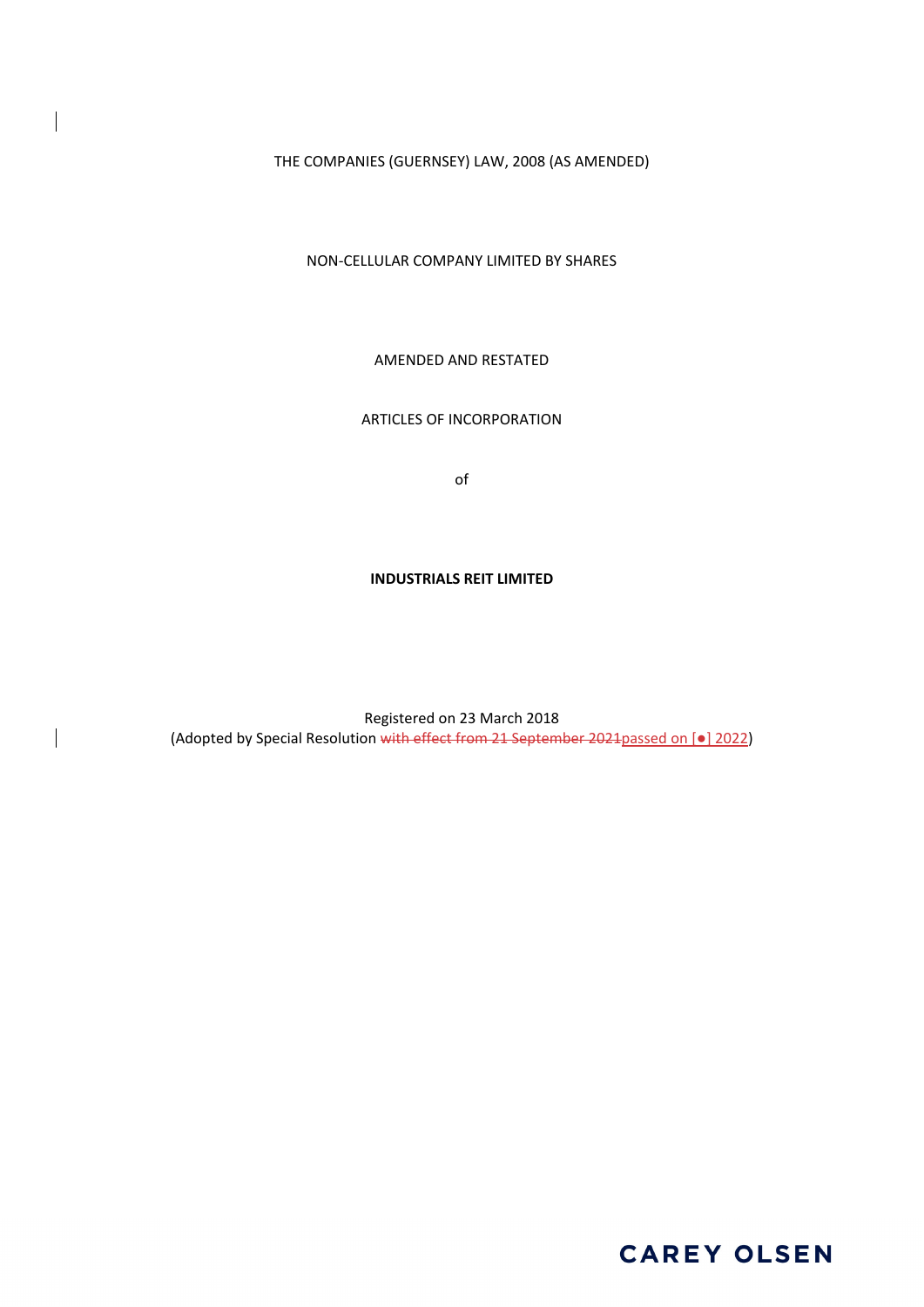## THE COMPANIES (GUERNSEY) LAW, 2008 (AS AMENDED)

### NON‐CELLULAR COMPANY LIMITED BY SHARES

## MEMORANDUM OF INCORPORATION

of

# **INDUSTRIALS REIT LIMITED (the "Company")**

- 1. The Company's name is **"**Industrials REIT Limited".
- 2. The Company's registered office will be situated in Guernsey.
- 3. The Company is a non-cellular company within the meaning of section  $2(1)(c)$  of the Companies (Guernsey) Law, 2008 (as amended) (the "**Companies Law**").
- 4. The Company is limited by shares within the meaning of section 2(2)(a)(i) of the Companies Law.
- 5. The liability of the members is limited to the amount for the time being remaining unpaid on the shares held by each of them respectively.
- 6. The Company shall have power by special resolution to make provision in this memorandum of incorporation for any matter mentioned in section 15(7) of the Companies Law.
- 7. The Company shall have power by special resolution to alter any provision in this memorandum of incorporation for any matter mentioned in section 15(7) of the Companies Law.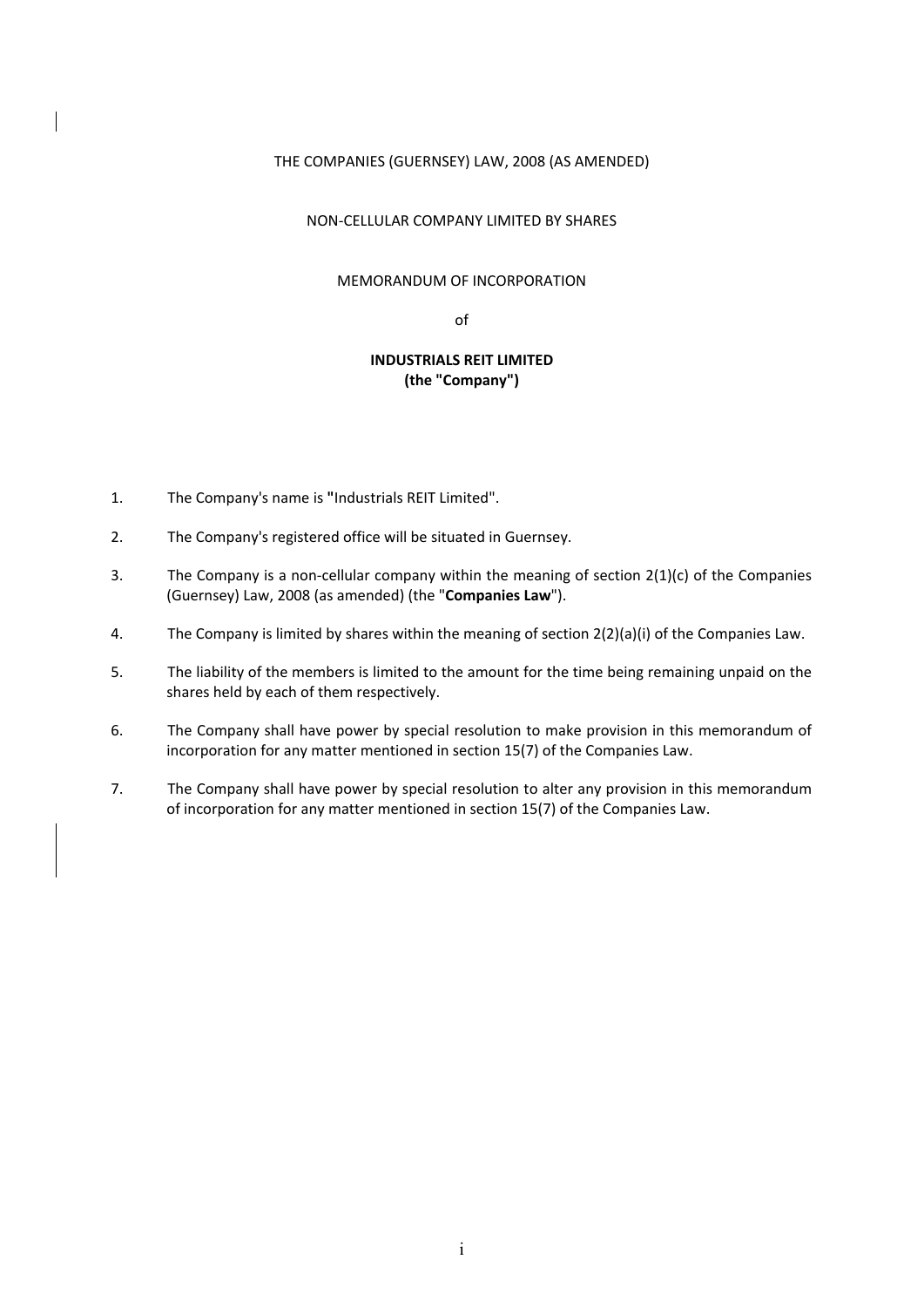**TABLE OF CONTENTS**

 $\overline{\phantom{a}}$ 

| 1. DEFINITIONS 1                                             |
|--------------------------------------------------------------|
| 2. INTERPRETATION 8                                          |
| 3. STANDARD ARTICLES NOT TO APPLY 8                          |
| 4. SHARE CAPITAL 9                                           |
| 5. PRE-EMPTION ON ISSUE OF SHARES 1                          |
| 6. COMPANY NOT OBLIGED TO RECOGNISE ANY TRUST 13             |
| 7. VARIATION OF CLASS RIGHTS 14                              |
| 8. CALLS ON SHARES 14                                        |
| 9. FORFEITURE 16                                             |
| $10.$ $\qquad \qquad \text{HER}$ $\qquad \qquad \text{17}$   |
| 11. TRANSFER AND TRANSMISSION OF SHARES 18                   |
| 12. DISCLOSURE OF INTERESTS IN SHARES 22                     |
| 13. THE REGISTER AND CERTIFICATES 27                         |
| 14. ALTERATION OF CAPITAL 28                                 |
| 15. GENERAL MEETINGS 29                                      |
| 16. NOTICE OF GENERAL MEETINGS 32                            |
| 17. POSTPONEMENT OF GENERAL MEETINGS 33                      |
| 18. ELECTION AND POWERS OF CHAIRMAN 34                       |
| 19. RIGHT OF DIRECTORS TO SPEAK 34                           |
| 20. PROCEEDINGS AT GENERAL MEETINGS 34                       |
| 21. METHOD OF VOTING AND DEMAND FOR A POLL36                 |
| 22. VOTES OF MEMBERS 37                                      |
| 23. PROXIES 38                                               |
| 24. AMENDMENTS TO RESOLUTIONS 41                             |
| 25. CORPORATIONS ACTING BY REPRESENTATIVES AT MEETINGS 42    |
| 26. APPOINTMENT OF DIRECTORS 42                              |
| 27. REMUNERATION OF DIRECTORS44                              |
| 28. DIRECTORS' INTERESTS 44                                  |
| 29. POWERS AND DUTIES OF DIRECTORS 46                        |
| 30. DIRECTORS' INSURANCE47                                   |
| 31. RETIREMENT AND REMOVAL OF DIRECTORS 47                   |
| 32. PROCEEDINGS OF DIRECTORS 48                              |
| 33. EXECUTIVE DIRECTORS 50                                   |
| 34. ALTERNATE DIRECTORS 50                                   |
| 35. SECRETARY 51<br>36. THE SEAL 52                          |
| 37. RECORD DATES 52                                          |
|                                                              |
| 38. DIVIDENDS AND DISTRIBUTIONS 52<br>39. SCRIP DIVIDENDS 54 |
| 40. ACCOUNTS 55                                              |
| $41.$ AUDIT 55                                               |
| 42. UNTRACEABLE MEMBERS 56                                   |
| 43. NOTICES 57                                               |
| 44. WINDING UP 59                                            |
| 45. INDEMNITY 60                                             |
| 46. INSPECTION OF REGISTERS AND OTHER RECORDS 60             |
|                                                              |
|                                                              |
| 47. COMMON SIGNATURE 60                                      |
| 48. REAL ESTATE INVESTMENT TRUST 61<br>49. CHANGE OF NAME 68 |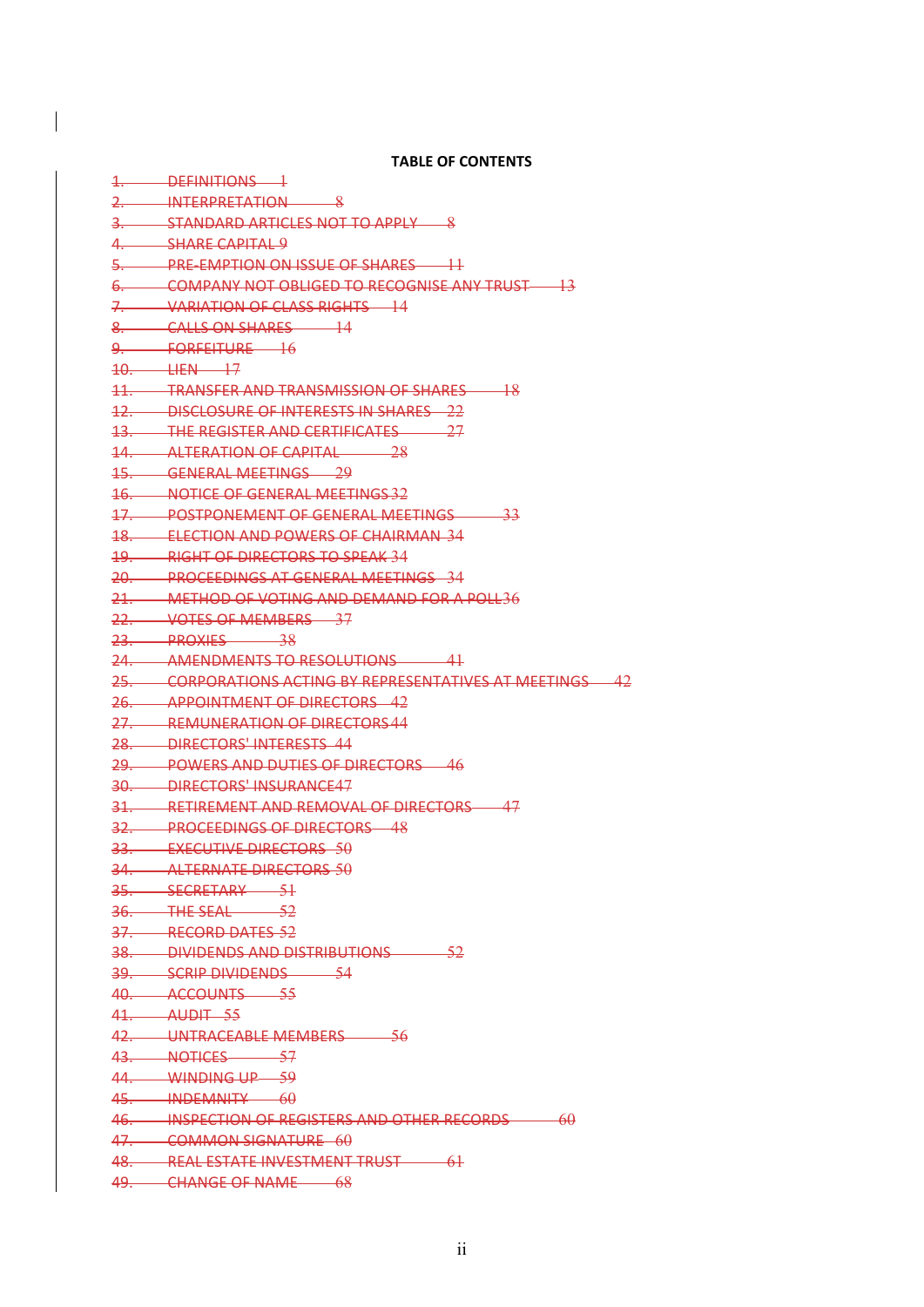50. DEBT INSTRUMENT RIGHTS 68<br>51. AEOI RULES WITHHOLDING AND DISCLOSURE 68

| 2.  |  |
|-----|--|
| 3.  |  |
| 4.  |  |
| 5.  |  |
| 6.  |  |
| 7.  |  |
| 8.  |  |
| 9.  |  |
|     |  |
|     |  |
|     |  |
| 13. |  |
| 14. |  |
| 15. |  |
| 16. |  |
| 17. |  |
| 18. |  |
| 19. |  |
| 20. |  |
| 21. |  |
| 22. |  |
| 23. |  |
| 24. |  |
| 25. |  |
| 26. |  |
| 27. |  |
| 28. |  |
| 29. |  |
| 30. |  |
| 31. |  |
| 32. |  |
| 33. |  |
| 34. |  |
| 35. |  |
| 36. |  |
| 37. |  |
| 38. |  |
| 39. |  |
| 40. |  |
| 41. |  |
| 42. |  |
| 43. |  |
| 44. |  |
| 45. |  |
| 46. |  |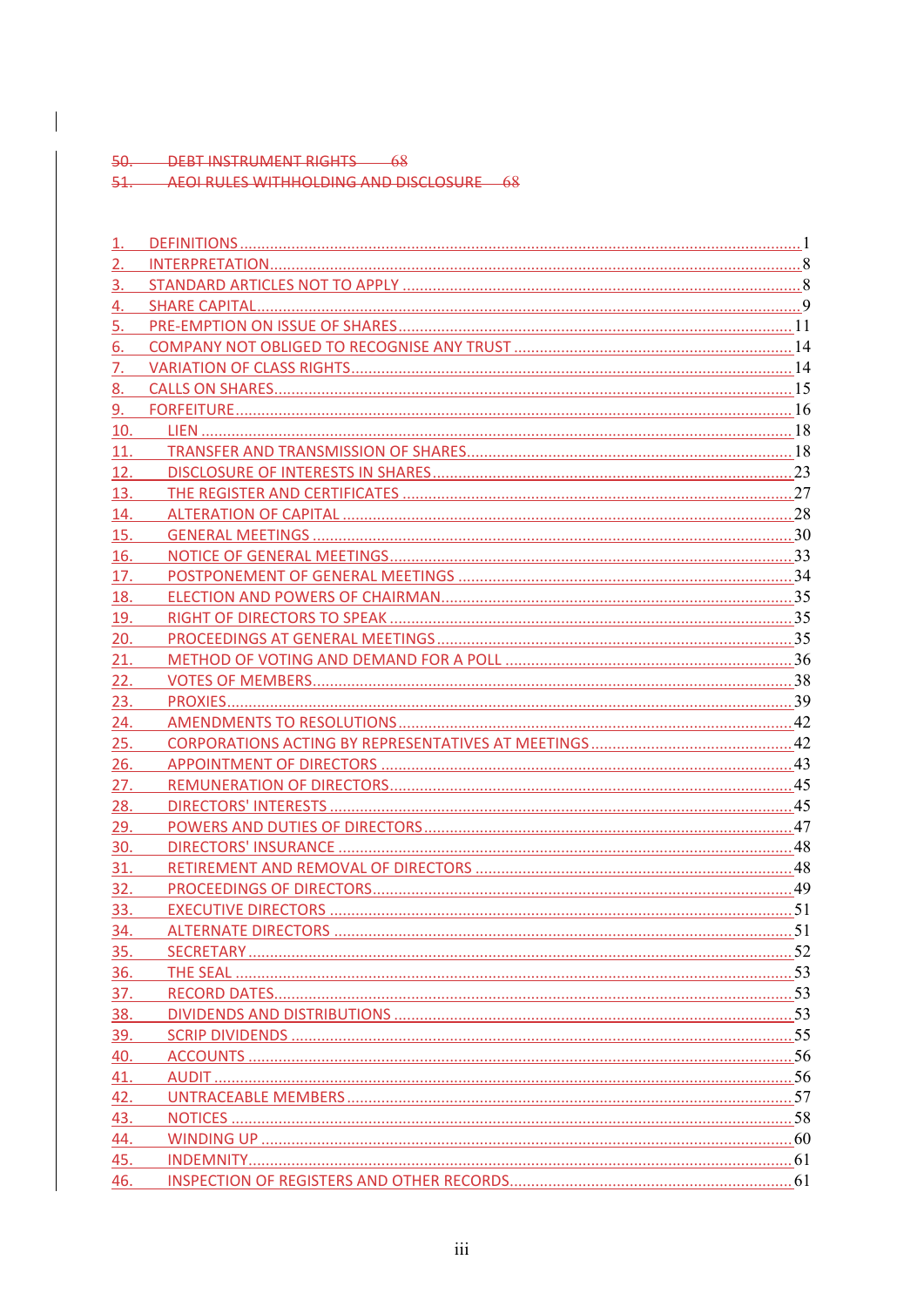| 48.  |  |
|------|--|
|      |  |
| -50. |  |
| -51. |  |

 $\overline{\phantom{a}}$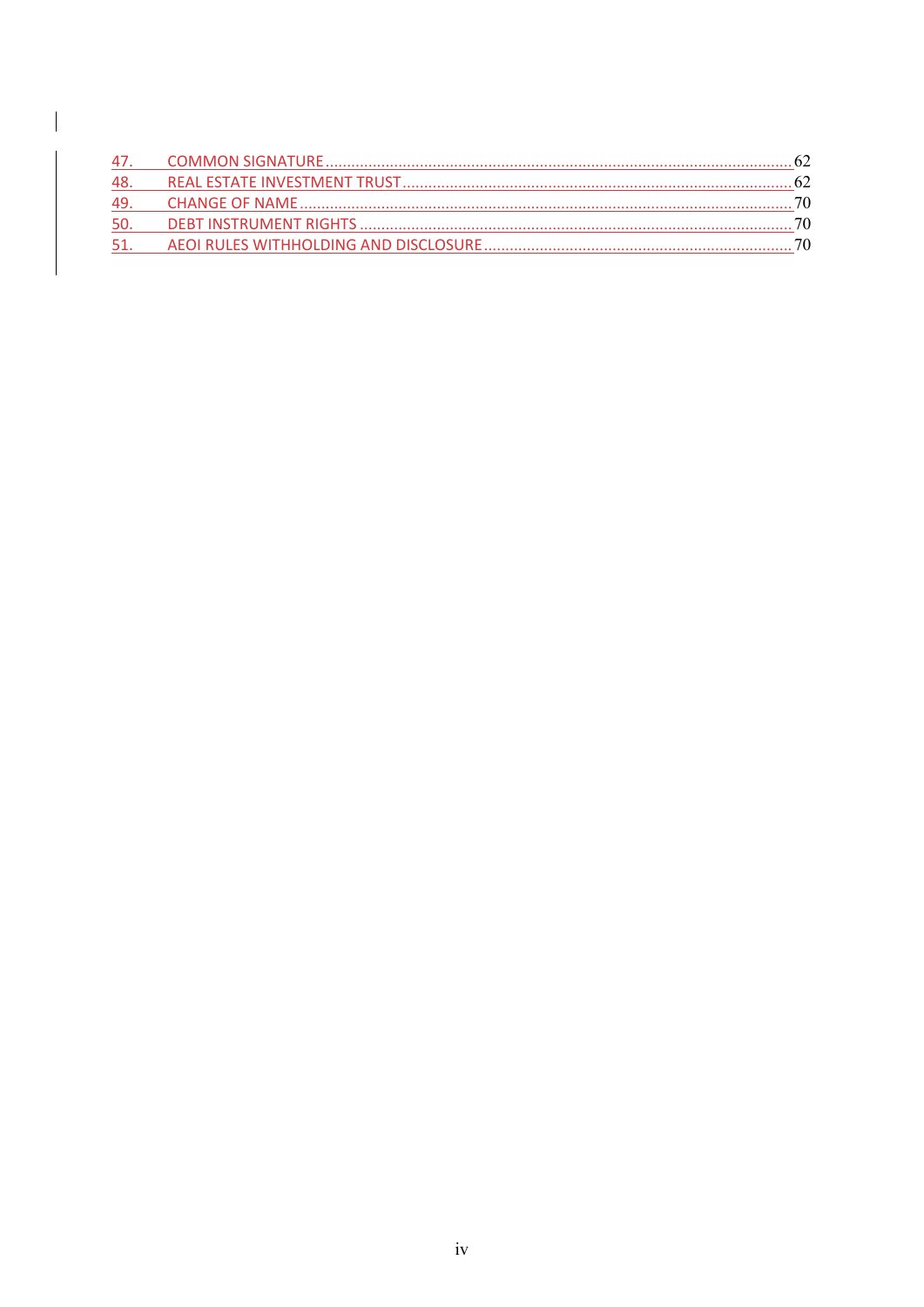# THE COMPANIES (GUERNSEY) LAW, 2008 (AS AMENDED)

## NON‐CELLULAR COMPANY LIMITED BY SHARES

#### AMENDED AND RESTATED

# ARTICLES OF INCORPORATION

of

# **INDUSTRIALS REIT LIMITED (the "Company")**

### 1. **DEFINITIONS**

In these Articles, if not inconsistent with the subject or context, the following words have the following meaning:

| <b>AEOI Rules</b>      | Means (i) sections 1471 through 1474 of the US Internal    |
|------------------------|------------------------------------------------------------|
|                        | Revenue Code 1986, the Treasury Regulations                |
|                        | thereunder, and official interpretations thereof; (ii) any |
|                        | legislation, regulations or guidance enacted in or         |
|                        | adopted by any jurisdiction that seeks to implement        |
|                        | similar financial account information reporting and/or     |
|                        | withholding tax regimes; (ii) the Organisation for         |
|                        | Economic Co-operation and Development's Standard for       |
|                        | Automatic Exchange of Financial Account Information in     |
|                        | Tax Matters – the Common Reporting Standard and any        |
|                        | associated guidance; (iii) any intergovernmental           |
|                        | agreement, treaty or other agreement between               |
|                        | Guernsey and any other jurisdiction (including any         |
|                        | government bodies in such jurisdiction) entered into in    |
|                        | order to comply with, facilitate, supplement or            |
|                        | implement any legislation, regulations, guidance or        |
|                        | standards described in clause (i) and (ii) above; and (iv) |
|                        | any legislation, regulations or guidance that gives effect |
|                        | to any matter described in (i) through (iii) above.        |
| <b>AML Legislation</b> | Means the Criminal Justice (Proceeds of Crime) (Bailiwick  |
|                        | of Guernsey) Law, 1999, the Terrorism and Crime            |

(Bailiwick of Guernsey) Law, 2002 and the Criminal Justice (Proceeds of Crime) (Financial Services Business)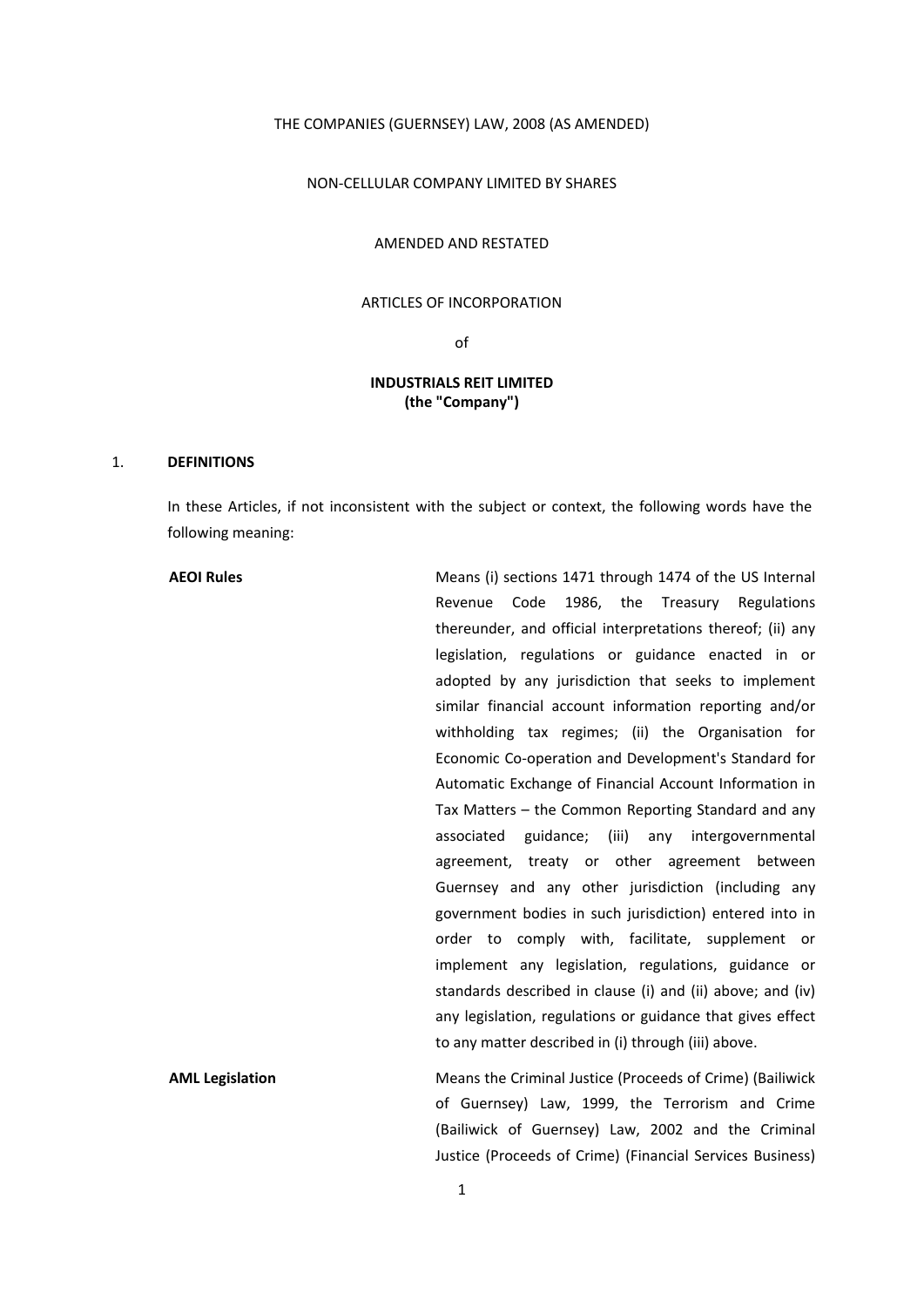|                                          | (Bailiwick of Guernsey) Regulations, 2007 and any other<br>anti-money<br>laundering<br>legislation<br>applicable<br>or<br>regulation.                                                                                                                                                                                                                                                                                                                                                                                                                                                                                                                                                                                                                                                                                                                                                                                 |
|------------------------------------------|-----------------------------------------------------------------------------------------------------------------------------------------------------------------------------------------------------------------------------------------------------------------------------------------------------------------------------------------------------------------------------------------------------------------------------------------------------------------------------------------------------------------------------------------------------------------------------------------------------------------------------------------------------------------------------------------------------------------------------------------------------------------------------------------------------------------------------------------------------------------------------------------------------------------------|
| <b>Articles</b>                          | The articles of incorporation of the Company in their<br>present form or as from time to time altered.                                                                                                                                                                                                                                                                                                                                                                                                                                                                                                                                                                                                                                                                                                                                                                                                                |
| <b>Authorised Operator</b>               | EUI or such other person as may for the time being be<br>authorised under the Regulations to operate an<br>Uncertificated System.                                                                                                                                                                                                                                                                                                                                                                                                                                                                                                                                                                                                                                                                                                                                                                                     |
| <b>Board</b>                             | The board of directors for the time being of the<br>Company.                                                                                                                                                                                                                                                                                                                                                                                                                                                                                                                                                                                                                                                                                                                                                                                                                                                          |
| <b>Business Day</b>                      | Any day (other than a Saturday or Sunday) on which the<br>London Stock Exchange and banks in the City of London<br>and South Africa are open for business.                                                                                                                                                                                                                                                                                                                                                                                                                                                                                                                                                                                                                                                                                                                                                            |
| certificated                             | In relation to a share, means that title to the share is<br>recorded on the Register as being in certificated form.                                                                                                                                                                                                                                                                                                                                                                                                                                                                                                                                                                                                                                                                                                                                                                                                   |
| <b>Clear Days</b>                        | In relation to a period of notice, shall mean that period<br>excluding the day when the notice is served or deemed<br>to be served and the day for which it is given or on which<br>it is to take effect.                                                                                                                                                                                                                                                                                                                                                                                                                                                                                                                                                                                                                                                                                                             |
| <b>Companies Law</b><br>Company<br>Court | The Companies (Guernsey) Law, 2008 (as amended).<br>Industrials REIT Limited.<br>The Royal Court of Guernsey sitting as an Ordinary Court.                                                                                                                                                                                                                                                                                                                                                                                                                                                                                                                                                                                                                                                                                                                                                                            |
| <b>Data Protection Legislation</b>       | Means the Data Protection (Bailiwick of Guernsey) Law<br>2017, and all applicable data protection and privacy<br>legislation in force from time to time in the UK including,<br>without limitation (a) the UK GDPR; (b) the Data<br>Protection Act 2018 and all regulations made thereunder<br>("DPA<br>$2018'$ ; (c) the Privacy and<br>Electronic<br>Communications (EC Directive) Regulations 2003 (SI<br>2003/2426), as amended; and (d) the guidance and<br>codes of practice issued by the UK's Information<br>Commissioner's Office, as well as other guidance,<br>directions, determinations, codes of practice, circulars,<br>orders, notices or demands issued by any supervisory<br>authority and any applicable national, international,<br>regional, municipal or other data privacy authority or<br>other data protection laws or regulations in any other<br>territory which are otherwise applicable. |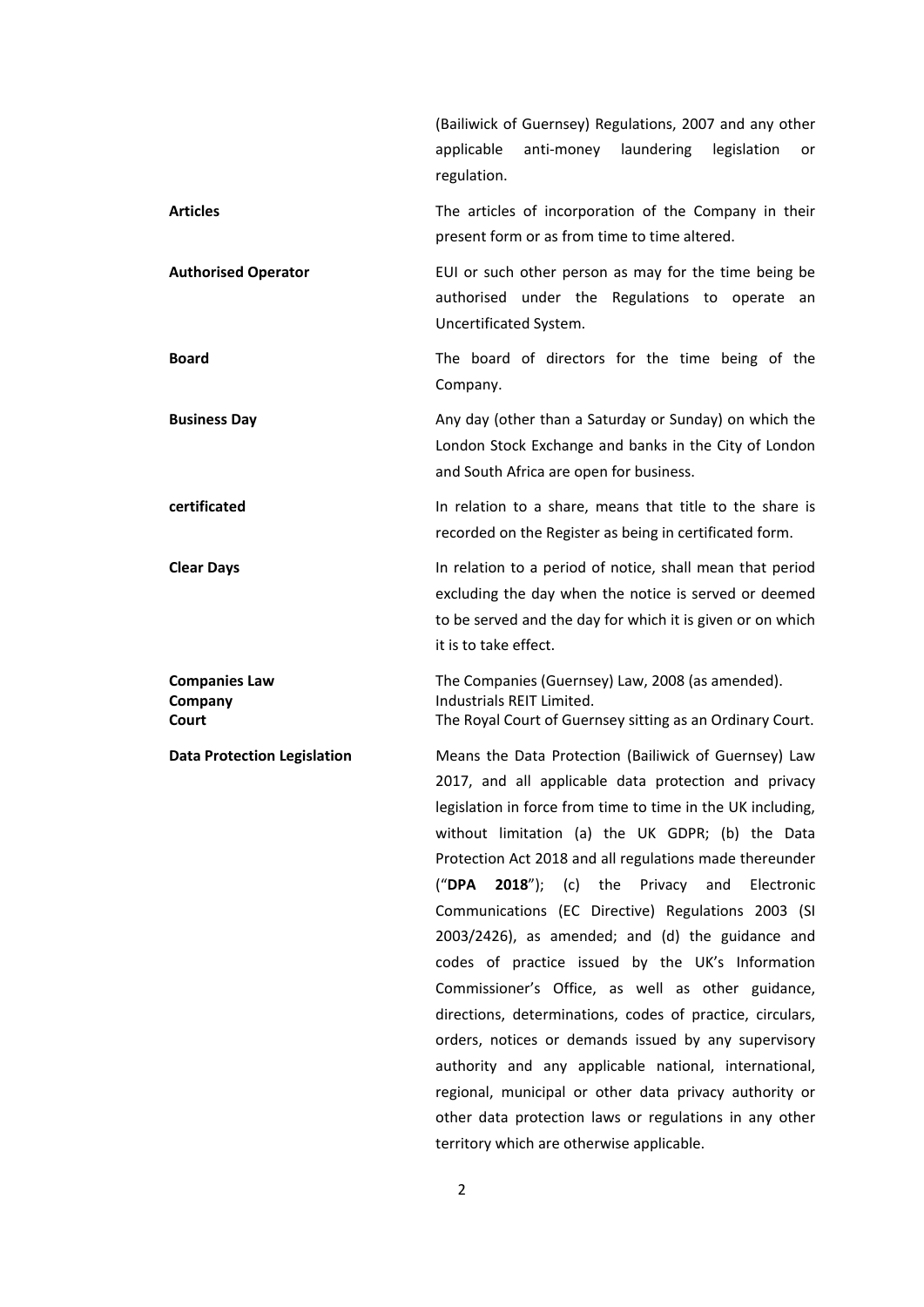|                                    | "UK GDPR" has the meaning given to it in section 3(10)<br>(as supplemented by section 205(4)) of the DPA 2018.                                                                                                                                                                                                                                                                                                                                                                                                 |
|------------------------------------|----------------------------------------------------------------------------------------------------------------------------------------------------------------------------------------------------------------------------------------------------------------------------------------------------------------------------------------------------------------------------------------------------------------------------------------------------------------------------------------------------------------|
| <b>Director</b>                    | A director of the Company for the time being.                                                                                                                                                                                                                                                                                                                                                                                                                                                                  |
| <b>Distribution</b>                | Shall have the meaning ascribed to it by Section 301 of<br>the Companies Law.                                                                                                                                                                                                                                                                                                                                                                                                                                  |
| <b>Dividend</b>                    | Shall have the meaning ascribed to it by Section 302 of<br>the Companies Law.                                                                                                                                                                                                                                                                                                                                                                                                                                  |
| <b>Electronic Means</b>            | Shall have the meaning ascribed to it by the Companies<br>Law.                                                                                                                                                                                                                                                                                                                                                                                                                                                 |
| <b>Eligible Members</b>            | Shall have the meaning ascribed to the term "eligible<br>members" by the Companies Law.                                                                                                                                                                                                                                                                                                                                                                                                                        |
| employees' share scheme            | A scheme for encouraging or facilitating the holding of<br>shares in or debentures of the Company by or for the<br>benefit of: (a) the bona fide employees or former<br>employees of (i) the Company; (ii) any subsidiary of the<br>Company; or (iii) any holding company of the Company<br>or any subsidiary of any such holding company; or (b) the<br>spouses, civil partners, surviving spouses, surviving civil<br>partners, or minor children or step-children of such<br>employees or former employers. |
| equity securities                  | Ordinary shares in the Company or rights to subscribe<br>for, or to convert securities into, ordinary shares in the<br>Company.                                                                                                                                                                                                                                                                                                                                                                                |
| <b>ERISA</b>                       | The United States Employee Retirement Income Security<br>Act of 1974, as amended                                                                                                                                                                                                                                                                                                                                                                                                                               |
| <b>EUI</b>                         | Euroclear UK & Ireland Limited.                                                                                                                                                                                                                                                                                                                                                                                                                                                                                |
| <b>Extraordinary Resolution</b>    | A resolution of the Company passed by a majority of not<br>less than seventy five per cent. of the votes of the<br>Members entitled to vote and voting in person or by<br>attorney or by proxy at a meeting or by seventy five per<br>cent. of the total voting rights of Eligible Members by<br>Written Resolution.                                                                                                                                                                                           |
| <b>Financial Conduct Authority</b> | The Financial Conduct Authority of the United Kingdom.                                                                                                                                                                                                                                                                                                                                                                                                                                                         |
| <b>JSE</b>                         | The exchange, licensed under the Securities Services Act,<br>operated by the JSE Limited (Registration number<br>2005/022939/06), a public company duly incorporated in                                                                                                                                                                                                                                                                                                                                        |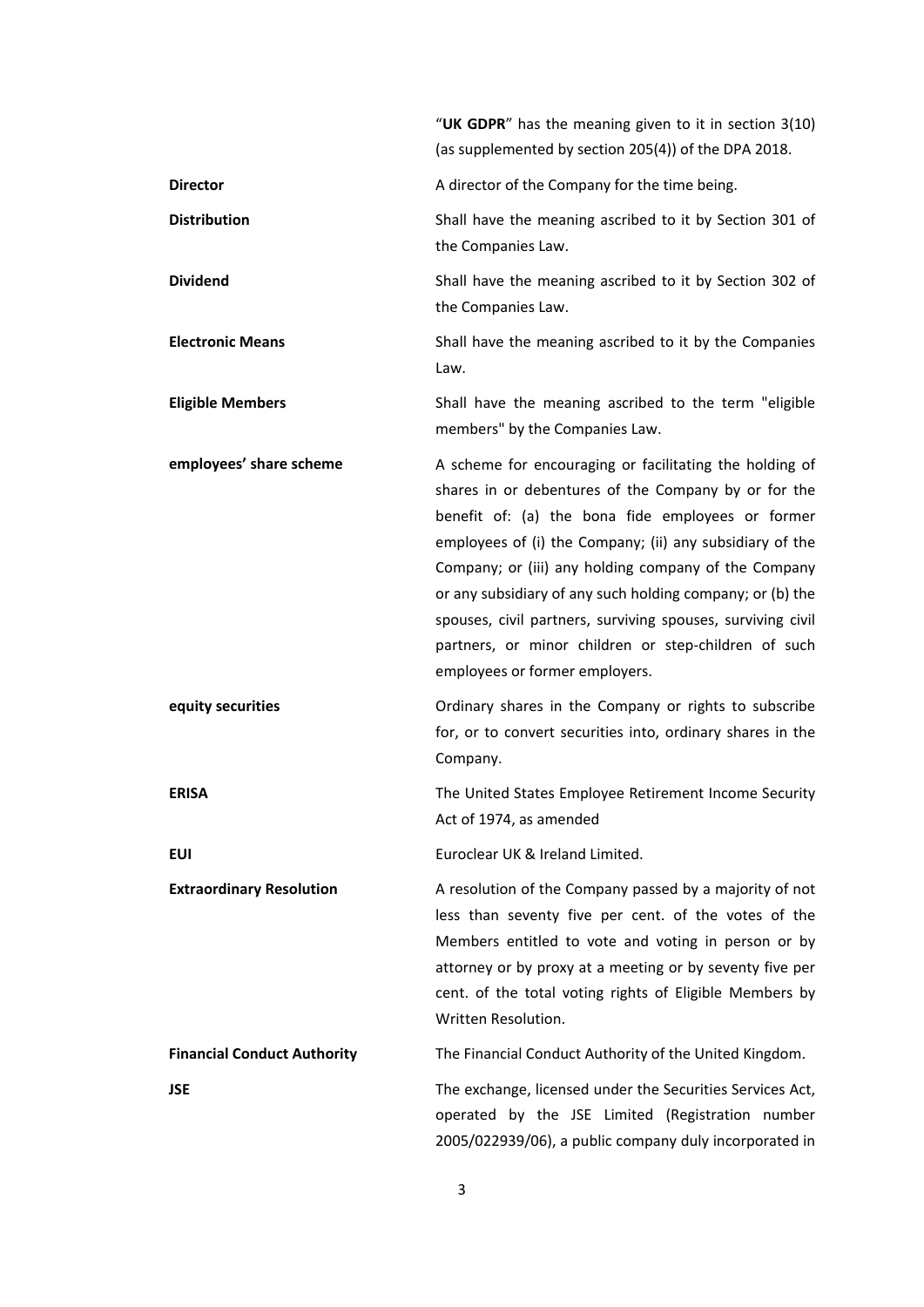|                                  | SOULIT AITICA.                                                                                                                                                                                                                                                                                                                                                                                                                                                                                                                                                                                                                                                                |
|----------------------------------|-------------------------------------------------------------------------------------------------------------------------------------------------------------------------------------------------------------------------------------------------------------------------------------------------------------------------------------------------------------------------------------------------------------------------------------------------------------------------------------------------------------------------------------------------------------------------------------------------------------------------------------------------------------------------------|
| <b>JSE Listings Requirements</b> | The Listings Requirements of the JSE applicable from<br>time to time.                                                                                                                                                                                                                                                                                                                                                                                                                                                                                                                                                                                                         |
| <b>Listing Rules</b>             | The listing rules made by the Financial Conduct Authority<br>under section 73A of the UK Financial Services and<br>Markets Act 2000 (as amended).                                                                                                                                                                                                                                                                                                                                                                                                                                                                                                                             |
| <b>London Stock Exchange</b>     | London Stock Exchange plc.                                                                                                                                                                                                                                                                                                                                                                                                                                                                                                                                                                                                                                                    |
| <b>Member</b>                    | In relation to shares in the Company means the person<br>(or persons, in respect of joint holders) whose name(s)<br>is/are entered in the Register as the holder(s) of the<br>shares and includes, on the death, disability or<br>insolvency of a Member, any person entitled to such<br>shares on the death, disability or insolvency of such<br>Member and, in relation to shares in the Company held<br>in an Uncertificated System means a person (or persons,<br>in respect of joint holders) who is/are permitted by an<br>Authorised Operator to transfer by means of that<br>Uncertificated System title to uncertificated shares in the<br>Company held by him/them. |
| Memorandum                       | The memorandum of incorporation of the Company for<br>the time being current.                                                                                                                                                                                                                                                                                                                                                                                                                                                                                                                                                                                                 |
| month                            | A calendar month.                                                                                                                                                                                                                                                                                                                                                                                                                                                                                                                                                                                                                                                             |
| <b>Non-Qualified Holder</b>      | Any person, as determined by the Board in its sole<br>disanation to colorer a sale on themselve of showns of                                                                                                                                                                                                                                                                                                                                                                                                                                                                                                                                                                  |

South Africa.

discretion, to whom a sale or transfer of shares, or in relation to whom the direct or beneficial holding of shares, (whether directly or indirectly affecting such person, and whether taken alone or in conjunction with any other person or persons, connected or not, or any other circumstances appearing to the Board to be relevant) would or might result in the Company incurring a liability to taxation or suffering any pecuniary, fiscal, administrative or regulatory or similar disadvantage, in connection with the Company being, or being required to register as, an "investment company" under the US Investment Company Act, losing any exemptions under the US Investment Company Act, or the assets of the Company being deemed to be assets of a Plan Investor.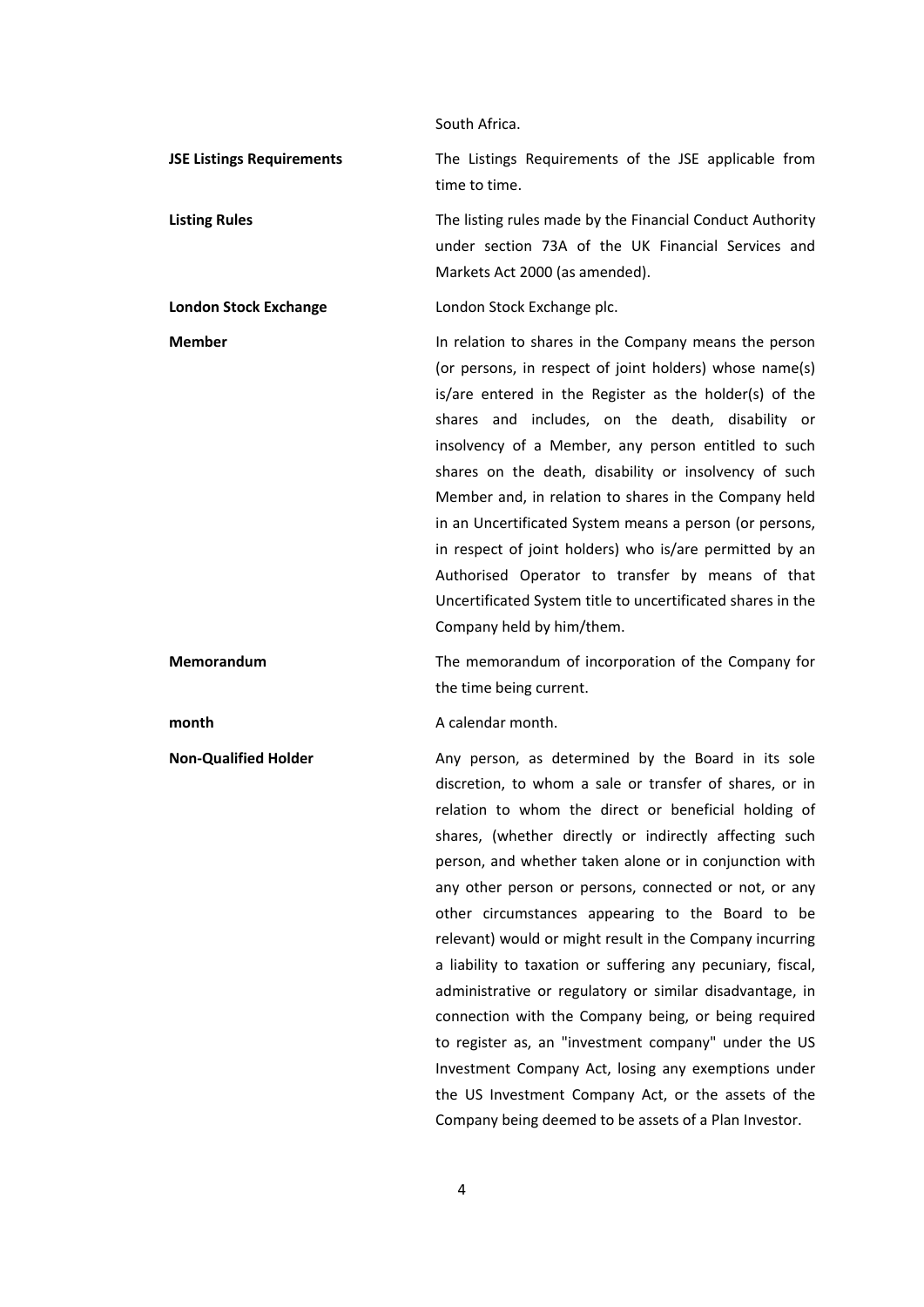| <b>Office</b>                 | The registered office for the time being of the Company.                                                                                                                                                                                                                                                                                                                                                                                                                                                                                                                                                                                                                                    |
|-------------------------------|---------------------------------------------------------------------------------------------------------------------------------------------------------------------------------------------------------------------------------------------------------------------------------------------------------------------------------------------------------------------------------------------------------------------------------------------------------------------------------------------------------------------------------------------------------------------------------------------------------------------------------------------------------------------------------------------|
| <b>Ordinary Resolution</b>    | A resolution of the Company passed as an ordinary<br>resolution in accordance with the Companies Law by a<br>simple majority of the votes of the Members entitled to<br>vote and voting in person or by attorney or by proxy at a<br>meeting or by a simple majority of the total voting rights<br>of Eligible Members by Written Resolution.                                                                                                                                                                                                                                                                                                                                               |
| ordinary shares               | Shares other than shares that as respects Dividends and<br>capital carry a right to participate only up to a specified<br>amount in a Distribution.                                                                                                                                                                                                                                                                                                                                                                                                                                                                                                                                         |
| <b>Plan Asset Regulations</b> | The Plan Asset Regulations promulgated by the United<br>States Department of Labor under ERISA at 29 C.F.R.<br>section 2510.3-101, as modified by section 3(42) of<br>ERISA.                                                                                                                                                                                                                                                                                                                                                                                                                                                                                                                |
| <b>Plan Investor</b>          | Means (i) an "employee benefit plan" that is subject to<br>Title I of ERISA; (ii) a plan, individual retirement account<br>or other arrangement that is subject to section 4975 of<br>the US Code; (iii) entities whose underlying assets are<br>considered to include "plan assets" of any plan, account,<br>or arrangement described in preceding clause (i) or (ii);<br>or (iv) any governmental plan, church plan, non-US plan<br>or other investor whose purchase or holding of shares<br>would be subject to any state, local, non-US or other law<br>or regulation that would have the effect of Title 1 of<br>ERISA, section 4975 of the US Code, or the Plan Asset<br>Regulations. |
| present or present in person  | In relation to general meetings of the Company and to<br>meetings of the holders of any class of shares, includes<br>present by attorney or by proxy or, in the case of a<br>corporate Member, by representative.                                                                                                                                                                                                                                                                                                                                                                                                                                                                           |
| <b>Prohibited Resolution</b>  | A resolution in the context of a Requisition Request<br>which would, if passed, be ineffective (whether by<br>reason of inconsistency with any enactment or the<br>Memorandum or these Articles or otherwise), be<br>defamatory of any person, or be frivolous or vexatious.                                                                                                                                                                                                                                                                                                                                                                                                                |
| <b>Register</b>               | The register of Members of the Company to be kept<br>pursuant to the Companies Law which shall, unless the<br>context otherwise requires, include the register required                                                                                                                                                                                                                                                                                                                                                                                                                                                                                                                     |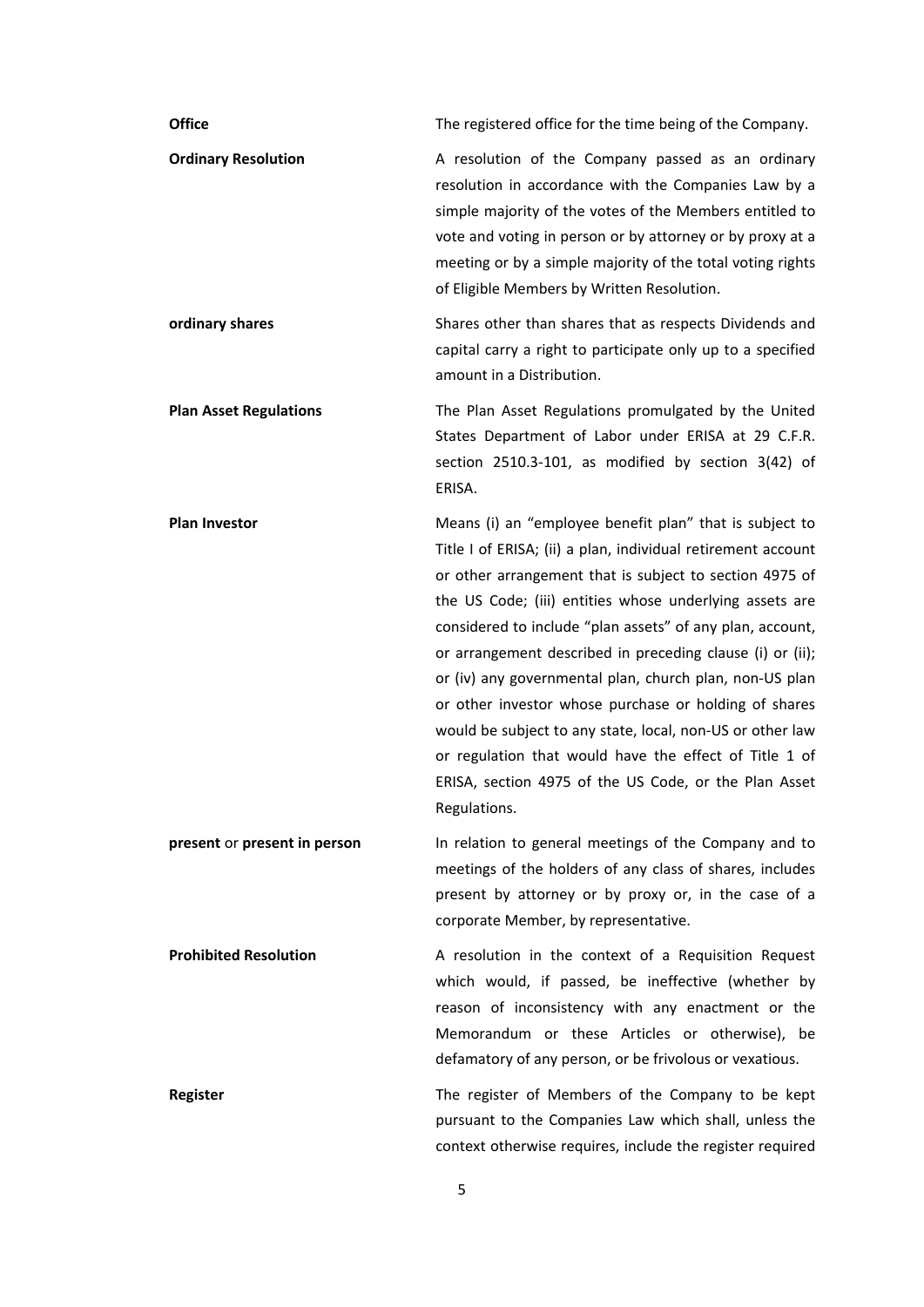|                                    | to be kept by the Company under the Regulations and<br>the Rules in respect of shares held in uncertificated form.                                                                                                                                                                        |
|------------------------------------|-------------------------------------------------------------------------------------------------------------------------------------------------------------------------------------------------------------------------------------------------------------------------------------------|
| Registrar                          | The Registrar of Companies.                                                                                                                                                                                                                                                               |
| <b>Regulations</b>                 | The Uncertificated Securities (Guernsey) Regulations<br>2009 (as amended from time to time).                                                                                                                                                                                              |
| <b>REIT</b>                        | Shall have the meaning given to it in Article 48.1.                                                                                                                                                                                                                                       |
| <b>Relevant Electronic Address</b> | Shall have the meaning ascribed to it by the Companies<br>Law.                                                                                                                                                                                                                            |
| <b>Requisition Request</b>         | A request for the holding of a general meeting of the<br>Company stating the general nature of the business to be<br>dealt with at the meeting which may include the text of a<br>resolution intended to be moved at that general<br>meeting, provided it is not a Prohibited Resolution. |
| RIS                                | A regulatory information service that is approved by the<br>Financial Conduct Authority as meeting the primary<br>information provider criteria and that is on the list of<br>regulatory information service providers maintained by<br>the Financial Conduct Authority.                  |
| <b>Rules</b>                       | The rules, including any manuals, issued from time to<br>time by an Authorised Operator governing the admission<br>of securities to and the operation of the Uncertificated<br>System managed by such Authorised Operator.                                                                |
| Seal                               | Shall have the meaning given to it in Article 36.                                                                                                                                                                                                                                         |
| <b>Secretary</b>                   | Any person appointed to perform any of the duties of<br>secretary of the Company (including an assistant or<br>deputy secretary) and in the event of two or more<br>persons being appointed as joint secretaries any one or<br>more of the persons so appointed.                          |
| <b>SENS</b>                        | Means the Stock Exchange News Service established and<br>operated by the JSE.                                                                                                                                                                                                             |
| <b>South Africa</b>                | Means the Republic of South Africa.                                                                                                                                                                                                                                                       |
| <b>Special Resolution</b>          | A resolution of the Members passed as a special<br>resolution in accordance with the Companies Law.                                                                                                                                                                                       |
| subsidiary                         | Shall have the meaning ascribed to it by Section 531 of<br>the Companies Law.                                                                                                                                                                                                             |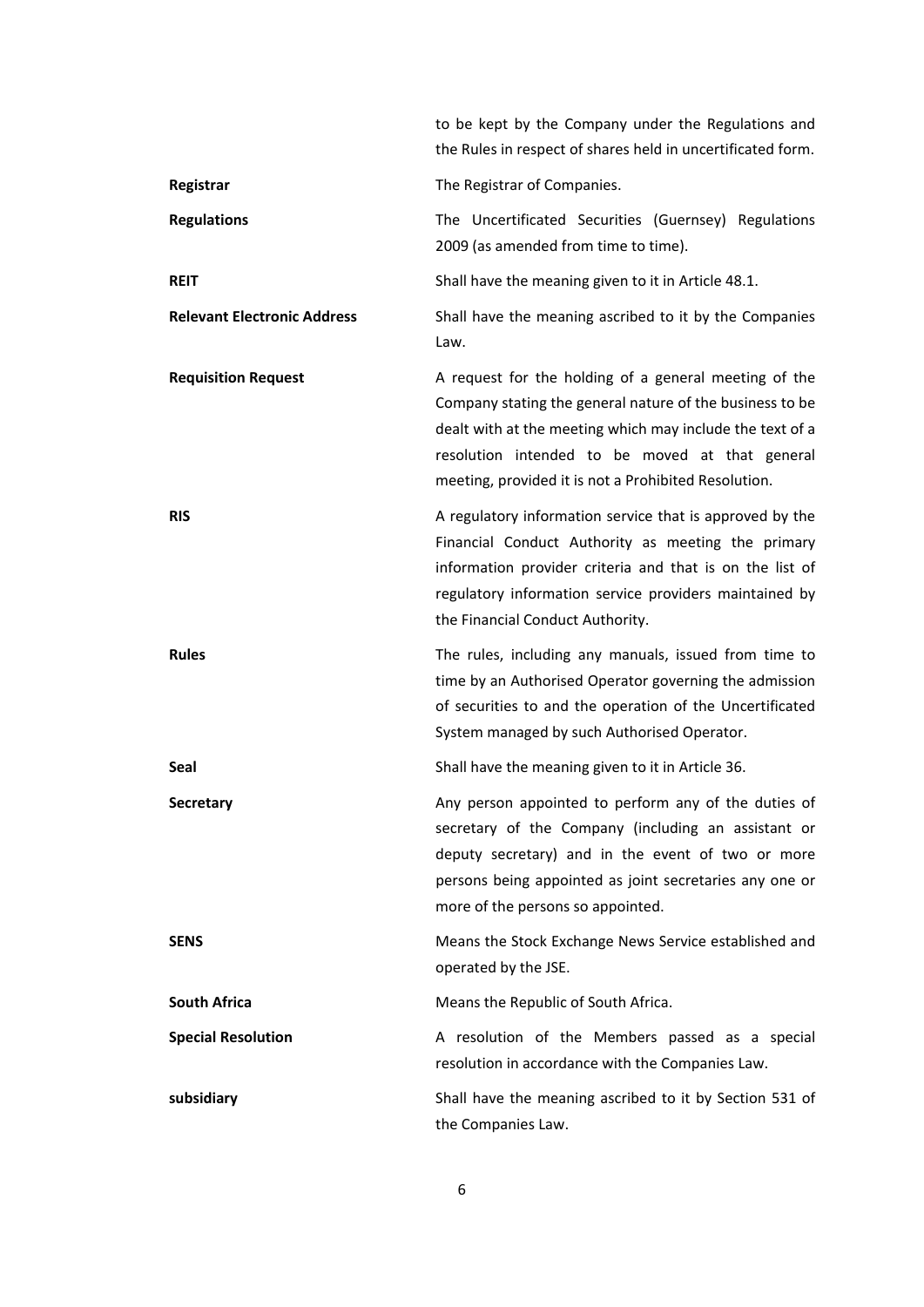| <b>Tax Act</b>                   | The United Kingdom Corporation Tax Act 2010 (as such<br>legislation may be modified, supplemented or replaced<br>from time to time).                                                                                                                                                                                                                                                  |
|----------------------------------|---------------------------------------------------------------------------------------------------------------------------------------------------------------------------------------------------------------------------------------------------------------------------------------------------------------------------------------------------------------------------------------|
| <b>Transferee Company</b>        | Shall have the meaning given to it in Article 44.4.                                                                                                                                                                                                                                                                                                                                   |
| <b>Unanimous Resolution</b>      | A resolution of the Members passed as a unanimous<br>resolution in accordance with the Companies Law by<br>every Member entitled to vote and voting in person or<br>by proxy at a meeting or by all the Eligible Members by<br>Written Resolution.                                                                                                                                    |
| uncertificated                   | In relation to a share, means that title to the share is<br>recorded on the Register as being held in uncertificated<br>form.                                                                                                                                                                                                                                                         |
| <b>Uncertificated System</b>     | Any computer-based system and its related facilities and<br>procedures that are provided by an Authorised Operator<br>and by means of which title to units of a security<br>(including shares) can be evidenced and transferred in<br>accordance with the Regulations without a written<br>certificate or instrument.                                                                 |
| <b>United Kingdom</b>            | The United Kingdom of Great Britain and Northern<br>Ireland.                                                                                                                                                                                                                                                                                                                          |
| <b>United States or US</b>       | The United States of America, its states, territories and<br>possessions, including the District of Columbia.                                                                                                                                                                                                                                                                         |
| <b>US Code</b>                   | The United States Internal Revenue Code of 1986, as<br>amended.                                                                                                                                                                                                                                                                                                                       |
| <b>US Investment Company Act</b> | The United States Investment Company Act of 1940, as<br>amended.                                                                                                                                                                                                                                                                                                                      |
| <b>Waiver Resolution</b>         | A resolution of the Members passed as a waiver<br>resolution in accordance with the Companies Law by a<br>majority of not less than ninety per cent. of the votes of<br>the Members entitled to vote and voting in person or by<br>attorney or by proxy at a meeting or by not less than<br>ninety per cent. of the total voting rights of Eligible<br>Members by Written Resolution. |
| <b>Written Resolution</b>        | A resolution of the Members in writing passed as a<br>written resolution in accordance with the Companies<br>Law.                                                                                                                                                                                                                                                                     |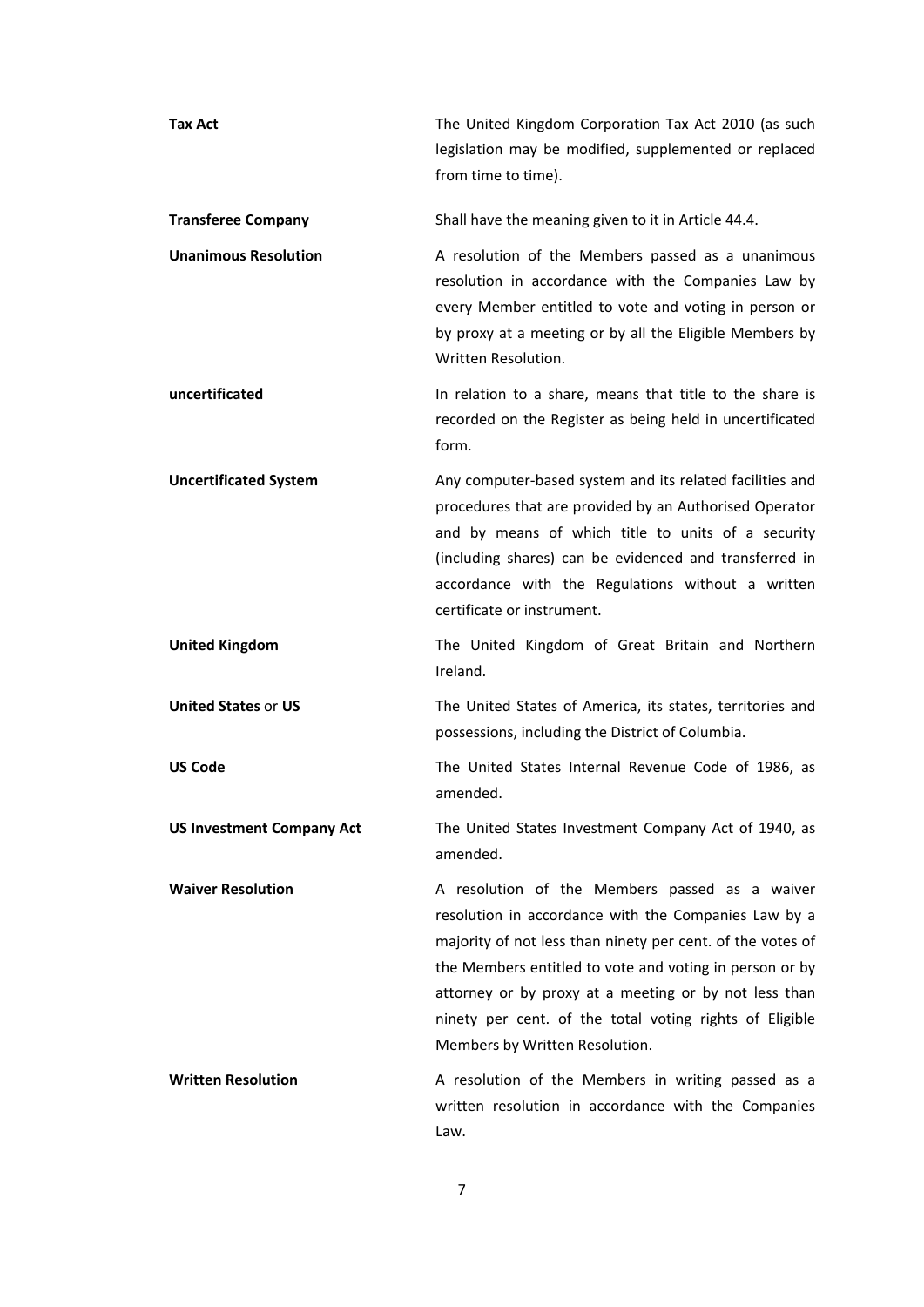### 2. **INTERPRETATION**

- 2.1 In these Articles, unless the context or law otherwise requires:
	- 2.1.1 references to legislation:
		- (a) include any subordinate legislation (including regulations and orders) made under that legislation, whether before or after the date of these Articles; and
		- (b) include a reference to such legislation as from time to time amended or re‐ enacted and, where such legislation has re-enacted or replaced any other legislation, such other legislation,

and references to re-enactment include by way of consolidation or re-writing (whether with or without modification);

- 2.1.2 *share* includes a fraction of a share and save where these Articles otherwise provide, a fraction of a share shall rank *pari passu* and proportionately with a whole share of the same class;
- 2.1.3 *in writing* and *written* includes the reproduction of words and figures in any visible form including in electronic form;
- 2.1.4 *electronic facility* includes (without limitation) website addresses and conference call systems and any device, system, procedure, method or facility providing an electronic means of attendance at or participation in (or both attendance at and participation in) a general meeting determined by the directors pursuant to Article 4515;
- 2.1.5 words importing the singular number only shall include the plural number and *vice versa*;
- 2.1.6 words importing a particular gender only shall include any other gender; and
- 2.1.7 words importing persons shall include associations and bodies of persons, whether corporate or unincorporated.
- 2.2 Subject to the preceding paragraphs of this Article and Article 1, any words defined in the Companies Law shall, if not inconsistent with the subject or context, bear the same meaning in these Articles.
- 2.3 The headings are inserted for convenience only and shall not affect the interpretation of these Articles.

# 3. **STANDARD ARTICLES NOT TO APPLY**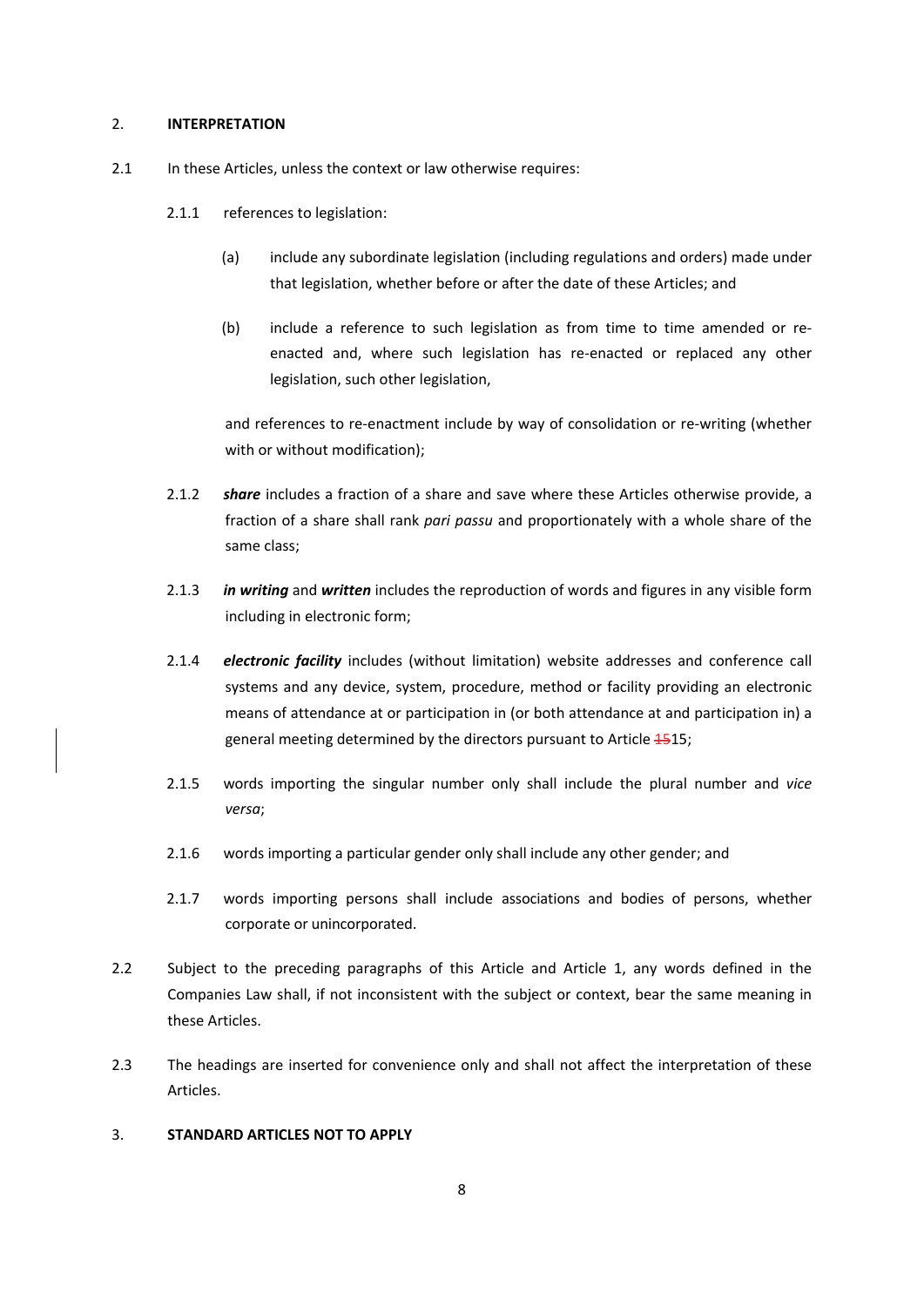The standard articles of incorporation prescribed by the States of Guernsey Commerce and Employment Department pursuant to section 16(2) of the Companies Law shall not apply to the Company.

### 4. **SHARE CAPITAL**

- 4.1 Subject to the Companies Law and the provisions of these Articles (including Article 4.4), the Directors have the power to issue an unlimited number of shares of no par value and an unlimited number of shares with a par value as they see fit.
- 4.2 Shares may be issued and designated as ordinary shares or such other classes of shares as the Board shall determine, provided that any such issue of new shares shall not cause the Company to fail Condition E (single class of ordinary share capital) in section 528 of the Tax Act, and denominated in such currencies, as shall be determined at the discretion of the Board, and the price per share at which shares of each class shall first be offered to subscribers shall be fixed by the Board.
- 4.3 Subject to the terms and rights attaching to shares already in issue, and the provisions of these Articles (including Article 4.2) and, for so long as the Company maintains a primary listing of its ordinary shares on the JSE, the JSE Listings Requirements,), any new shares shall be of such class and amount and have such preference or priority as regards Dividends or in the distribution of assets or as to voting or otherwise over any other shares of any class whether issued or not or be subject to such stipulations deferring them to any other shares with regards to Dividends or in the distribution of the assets or as to voting or otherwise and such other rights and restrictions as the Board may determine in accordance with the Companies Law.
- 4.4 For so long as the Company maintains a primary listing of its ordinary shares on the JSE, the The Company may only issue shares which are fully paid up, freely transferable and rank *pari passu* in all respects and only within the classes and to the extent that those shares have been authorised by or in terms of these Articles.
- 4.5 Without prejudice to Article 5-for so long as the Company maintains a primary listing of its ordinary shares on the JSE,, all issues of shares for cash and all issues of options and convertible securities granted or issued for cash must be granted or issued (as applicable) in accordance with the Listing Rules and JSE Listings Requirements- (as applicable).
- 4.6 Subject to Articles 4.2, 4.4, 4.5 and 5, the Directors may:
	- 4.6.1 exercise the power of the Company to issue an unlimited number of shares or grant rights to subscribe for, or convert any security into shares, in accordance with the Companies Law;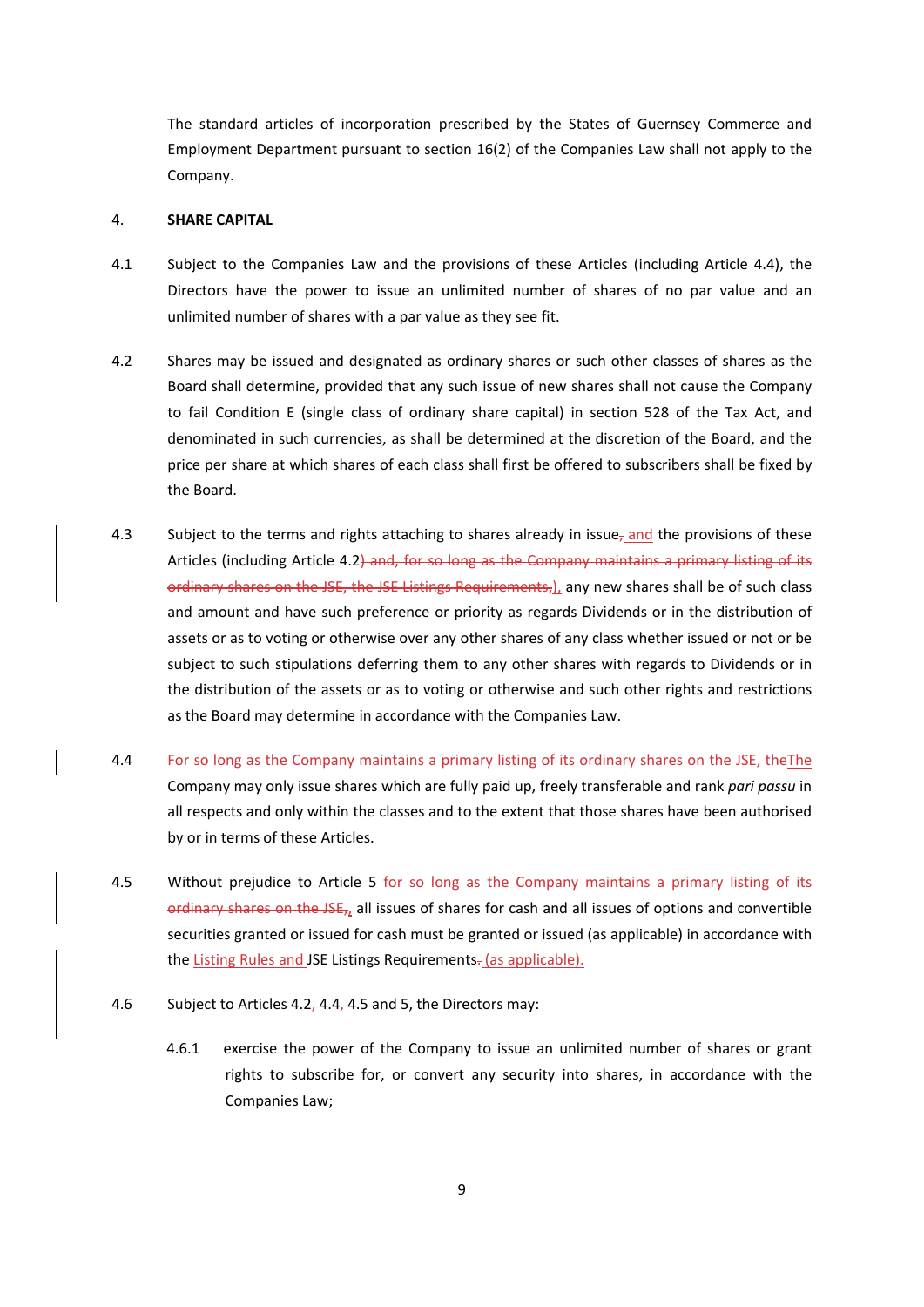- 4.6.2 issue shares of different types or shares of different classes including but not limited to shares which:
	- (a) are redeemable shares;
	- (b) confer preferential rights to distribution of capital or income;
	- (c) do not entitle the holder to voting rights;
	- (d) entitle the holder to restricted voting rights,

and the creation or issuance of any such shares or any additional shares ranking equally with an existing type or class of share is deemed not to vary the rights of any existing Member;

- 4.6.3 subject to Article  $77$ , convert all or any classes of the Company's shares into redeemable shares;
- 4.6.4 issue shares which have a nominal or par value;
- 4.6.5 issue shares of no par value;
- 4.6.6 issue any number of shares as they see fit;
- 4.6.7 issue fractions of a share;
- 4.6.8 make arrangements on the issue of shares to distinguish between Members as to the amounts and times of payments of calls on their shares;
- 4.6.9 issue shares that provide for the payment of Dividends and Distributions in differing proportions in accordance with the terms of issue of such shares; and
- 4.6.10 pay commissions in such manner and in such amounts as the Directors may determine.
- 4.7 Subject to the provisions of the Companies Law and, for so long as the Company maintains a primary listing of its ordinary shares on the JSE, the JSE Listings Requirements, the Listing Rules (to the extent applicable), the Company may from time to time purchase its own shares (including any redeemable shares) and may cancel any such shares or hold any such shares as treasury shares, provided that the number of shares held as treasury shares shall not at any time exceed such amount as provided in the Companies Law.
- 4.8 The Company and any of its subsidiaries may give financial assistance (as defined by the Companies Law) directly or indirectly for the purpose of or in connection with the acquisition of its shares or in connection with reducing or discharging any liability incurred in connection with the purchase of shares in the Company.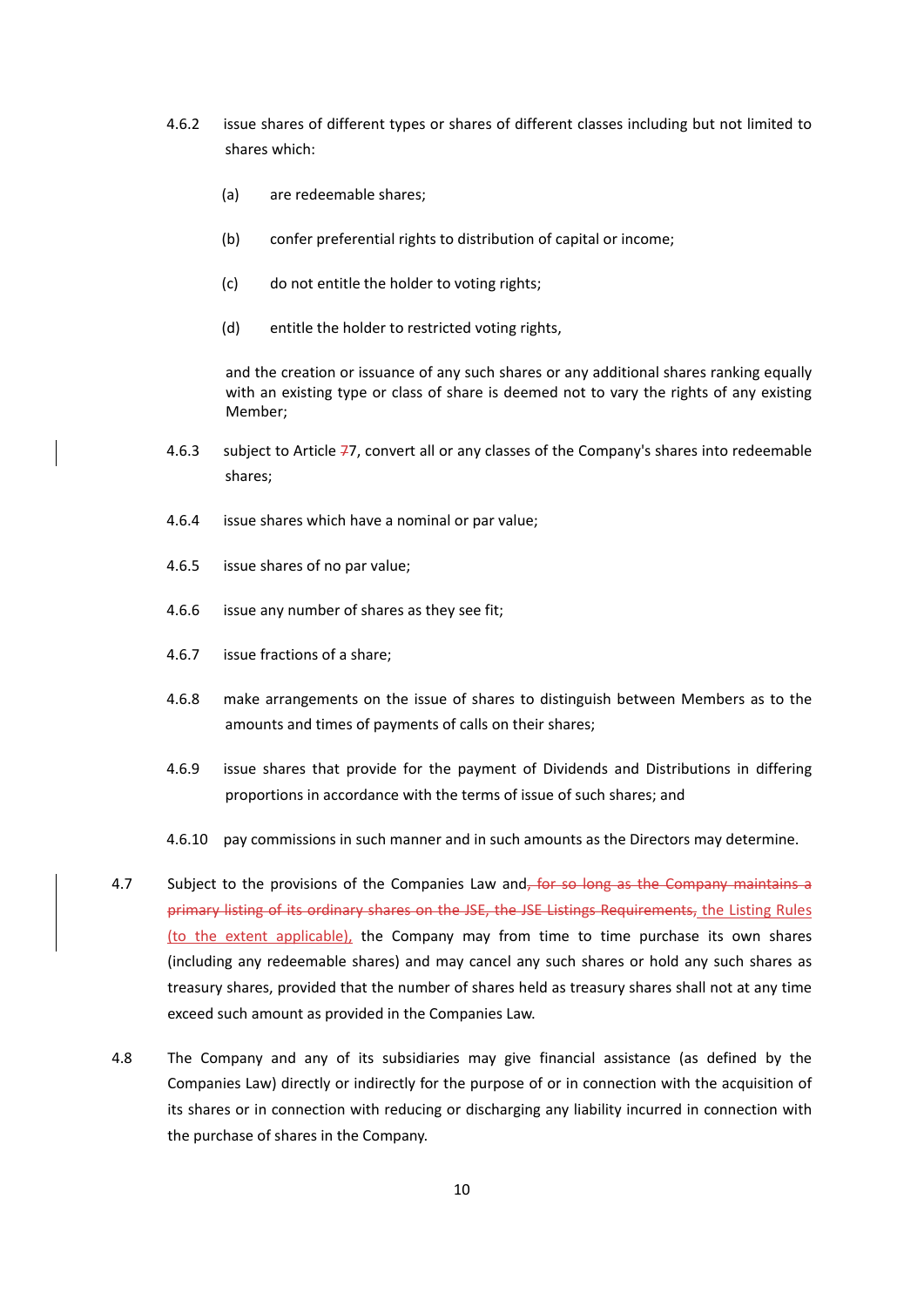- 4.9 Subject to the JSE Listings Requirements (to the extent applicable to the Company), theThe Company may pay commission in money or shares to any person in consideration for subscribing or agreeing to subscribe, whether absolutely or conditionally, for any shares in the Company or procuring or agreeing to procure subscriptions, whether absolute or conditional, for any shares in the Company provided that the rate or amount of commission shall be fixed by the Board. The Company may also pay brokerages.
- 4.10 The Board may at any time after the conditional issue of, or agreement to issue, any share but before any person has been entered in the Register as the holder:
	- 4.10.1 recognise a renunciation thereof by the person conditionally issued with any shares in favour of some other person and accord to the former a right to effect such renunciation; and/or
	- 4.10.2 allow the rights represented thereby to relate to one or more shares,

in each case upon and subject to such terms and conditions as the Board may think fit to impose.

# 5. **PRE‐EMPTION ON ISSUE OF SHARES**

- 5.1 In this Article 5 references to the issue of equity securities include:
	- 5.1.1 the grant of a right to subscribe for, or to convert any securities into, ordinary shares in the Company (but do not include the issue of ordinary shares pursuant to such a right); and
	- 5.1.2 the sale of ordinary shares in the Company that immediately before the sale are held by the Company as treasury shares.
- 5.2 Subject to Article 5.7 and, to the extent applicable to the Company, the JSE Listings Requirements, the Company shall not issue equity securities for cash to a person on any terms unless:
	- 5.2.1 it has made an offer to each person who holds ordinary shares in the Company to issue to him on the same or more favourable terms a proportion of those equity securities, the aggregate value of which is as nearly as practicable equal to the proportion in number of the ordinary shares in the Company held by such person; and
	- 5.2.2 the period during which any such offer may be accepted has expired or the Company has received notice of the acceptance or refusal of every offer so made,

provided that the Directors may impose such exclusions and/or make such other arrangements as they deem necessary or expedient in relation to fractional entitlements or having regard to any legal or practical problems arising under the laws of any overseas territory or the requirements of any applicable regulatory body or stock exchange, including the requirements of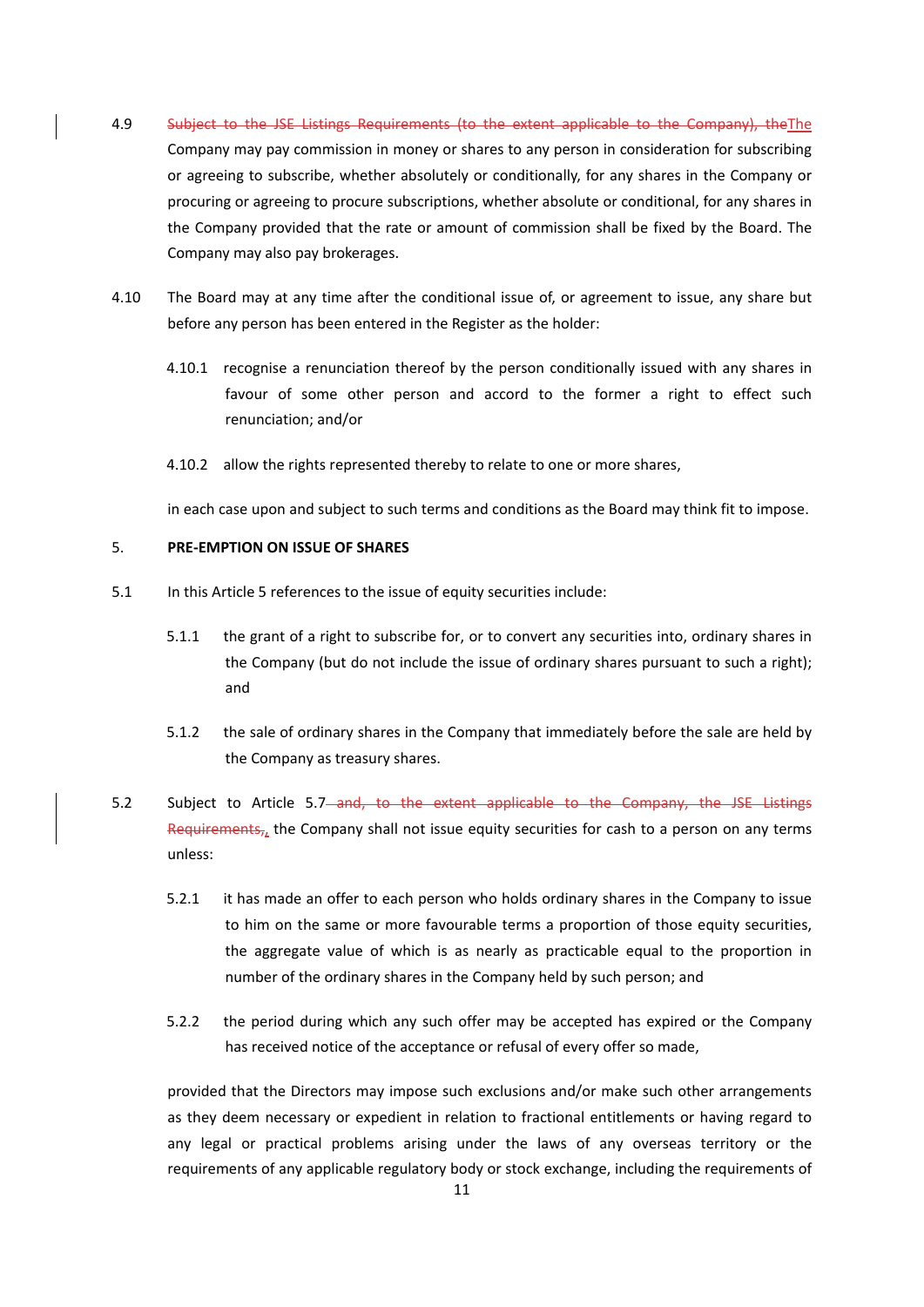the Listing Rules and the JSE Listings Requirements, or any other matter whatsoever. The holders of ordinary shares in the Company affected as a result of such exclusions or arrangements shall not be, or be deemed to be, a separate class of Members for any purpose whatsoever.

- 5.3 Securities that the Company has offered to issue to a holder of ordinary shares in the Company in accordance with Article 5.2 may be issued to anyone in whose favour such holder has renounced his right to their issue without contravening Article 5.2.
- 5.4 Where the Company holds securities as treasury shares, for the purposes of Article 55:
	- 5.4.1 the Company is not a "person who holds ordinary shares in the Company"; and
	- 5.4.2 the securities held as treasury shares do not form part of "the ordinary shares in the Company".
- 5.5 Any offer required to be made by the Company pursuant to Article 5.2 shall be made by a notice (given in accordance with Article 43) and such offer must state a period during which such offer may be accepted and such offer shall not be withdrawn before the end of that period. Such period must be a period of at least fourteen (14) days beginning on the date on which such offer is deemed to be delivered or received (as the case may be) pursuant to Article 4343.
- 5.6 Article 5.2 shall not apply in relation to the issue of:
	- 5.6.1 bonus shares, shares issued in accordance with Article 3939, nor to a particular issue of equity securities if these are, or are to be, wholly or partly paid otherwise than in cash; or
	- 5.6.2 equity securities in connection with a rights issue, open offer or other offer of securities in favour of holders of ordinary shares at such record date as the Directors may determine where the securities attributable to the interests of the holders of ordinary shares are proportionate (as nearly as may be practicable) to the respective numbers of ordinary shares held by them on such record date, subject to such exclusions or other arrangements as the Directors may deem necessary or expedient in relation to fractional entitlements or legal or practical problems arising under the laws of any overseas territory or the requirements of any applicable regulatory body or stock exchange, including the requirements of the Listing Rules and the JSE Listings Requirements, or any other matter whatsoever; or
	- 5.6.3 equity securities under an employees' share scheme.
- 5.7 Subject to the JSE Listings Requirements (to the extent applicable to the Company), theThe Company may by Extraordinary Resolution resolve that Article 5.2 shall be excluded or that such Article shall apply with such modifications as may be specified in the resolution: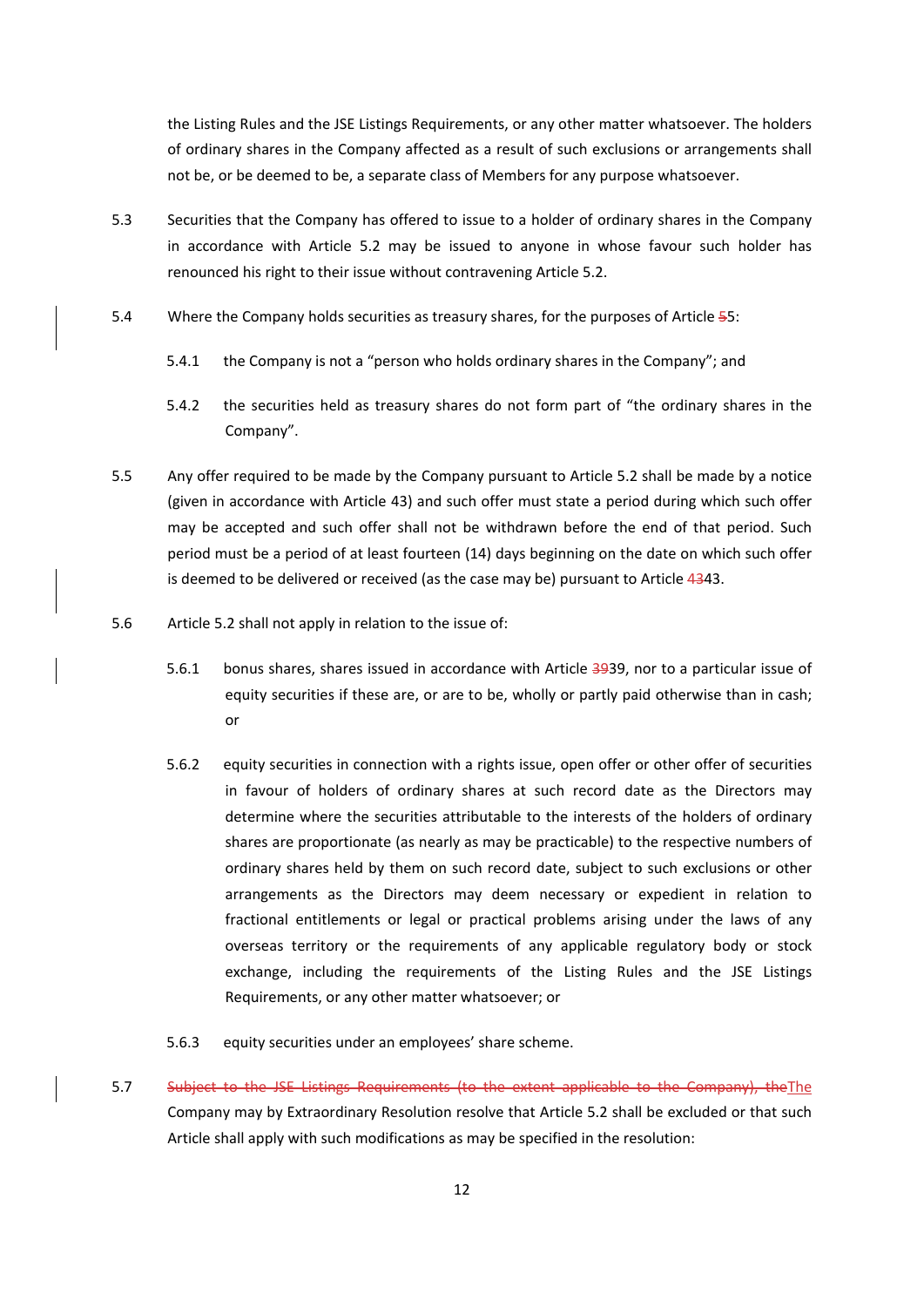- 5.7.1 generally in relation to the issue by the Company of equity securities;
- 5.7.2 in relation to issues of a particular description; or
- 5.7.3 in relation to a specified issue of equity securities,
- 5.7.4 and any such resolution must:
- 5.7.5 state the maximum number (which may be expressed as a percentage) of equity securities in respect of which Article 5.2 is excluded or modified; and
- 5.7.6 specify the date on which such exclusion or modifications will expire, which must be not more than five years from the date on which the resolution is passed.
- 5.8 Any resolution passed pursuant to Article 5.75.7 may:
	- 5.8.1 be renewed by an Extraordinary Resolution for a further period or periods in each case not exceeding five years; and
	- 5.8.2 be revoked or varied at any time by an Extraordinary Resolution.
- 5.9 Notwithstanding that any such resolution referred to in Article 5.7 or 5.8 has expired, the Directors may issue equity securities in pursuance of an offer or agreement previously made by the Company if the resolution enabled the Company to make an offer or agreement that would or might require equity securities to be issued after it expired.
- 5.10 In this Article 5, in relation to an offer to issue equity securities a reference (however expressed) to the holder of ordinary shares of any description is to whoever was the holder of ordinary shares of that description at the close of business on a date to be specified in the offer and the specified date must fall within the period of twenty eight (28) days immediately before the date of the offer.
- 5.11 For the purpose of any disapplication of Article 5.2 by way of Extraordinary Resolution, equity securities which grant rights to subscribe for, or to convert into, shares shall be deemed to relate to such number of shares into which such equity securities may convert pursuant to their initial terms of issue, notwithstanding any terms providing for subsequent adjustment of that number.
- 5.115.12 For the purposes of Article 5.6.1, an equity security is deemed to be paid up (including, where relevant, as to its nominal value or any premium on it) in cash, or issued for cash, if the consideration for the issue is cash received by the Company, or is a cheque received by it in good faith which the Directors have no reason for suspecting will not be paid, or is a release of a liability of the Company for a liquidated sum, or is an undertaking to pay cash to the Company at a future date. For the purposes of Article 5.6.1 "**cash**" includes foreign currency.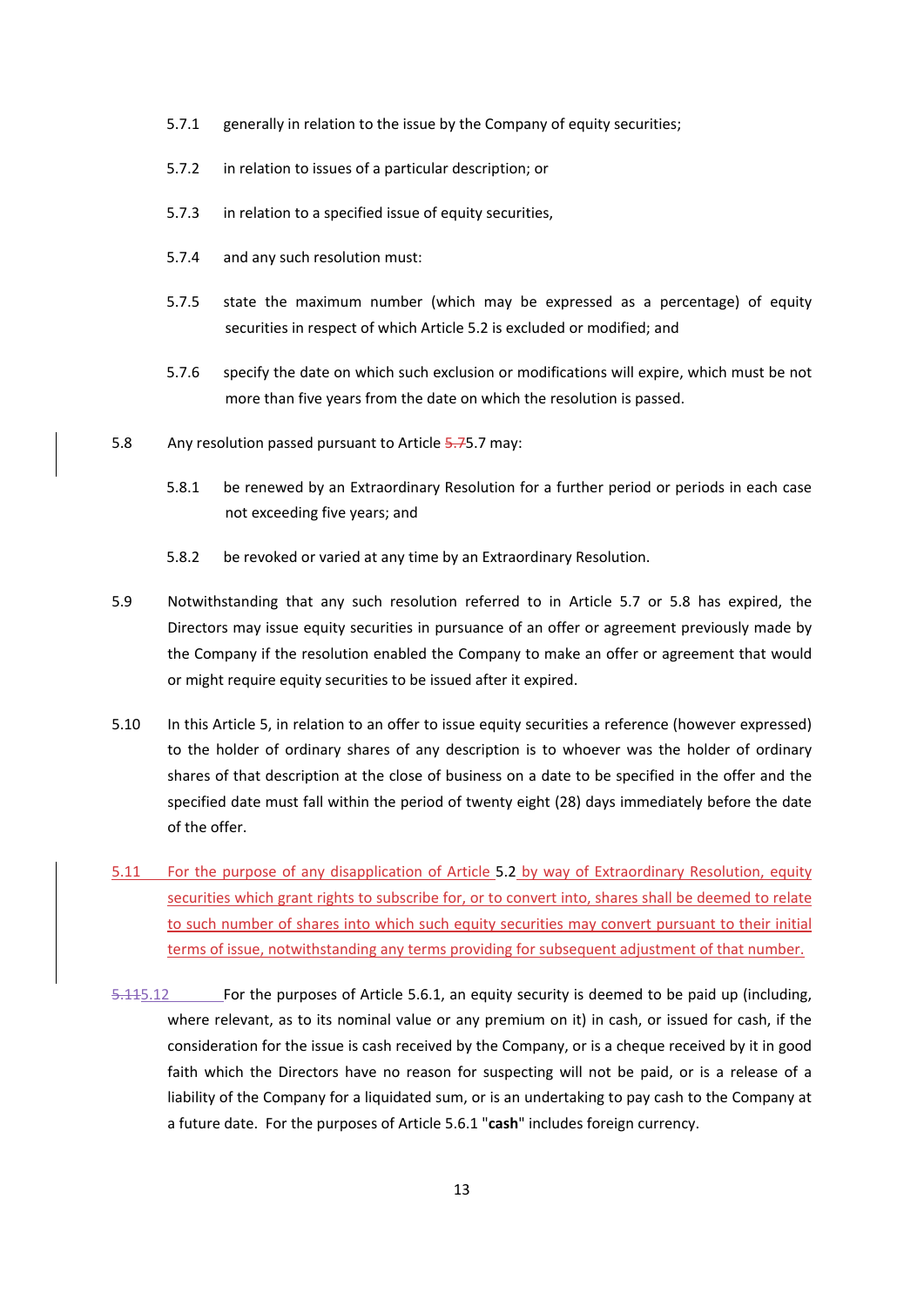#### 6. **COMPANY NOT OBLIGED TO RECOGNISE ANY TRUST**

No person shall be recognised by the Company as holding any share upon any trust, and the Company shall not be bound by or be compelled in any way to recognise (even when having notice thereof) any equitable, contingent, future or partial interest in any share or any interest in any fractional part of a share or (except only as otherwise provided by these Articles or by law) any other rights in respect of any share except the registered holder's absolute right to the entirety of the share.

#### 7. **VARIATION OF CLASS RIGHTS**

- 7.1 All or any of the rights, privileges or conditions for the time being attached to any class or group of shares may only be varied:
	- 7.1.1 with the consent in writing from the holders of not less than seventy five per cent. in number of the issued shares of that class (excluding any shares of that class held as treasury shares); or
	- 7.1.2 with the sanction of an Extraordinary Resolution passed at a separate general meeting of the holders of the issued shares of that class sanctioning the variation. To any such meeting all the provisions of these Articles shall *mutatis mutandis* apply, but so that:
		- (a) at every separate meeting, the quorum shall be three Members personally present or represented by proxy and entitled to vote holding or representing by proxy at least 25 per cent. in number of the issued shares of that class (excluding any shares of that class held as treasury shares). If at any adjourned meeting of the holders of any class a quorum as so defined is not present, those holders who are present in person or by proxy shall form a quorum;
		- (b) where a Member is present by proxy, he is treated as holding only the shares in respect of which the proxies are authorised to exercise voting rights; and
		- (c) any Member holding shares of the class in question present may demand a poll,

provided that for so long as the Company maintains a listing of its ordinary shares on the JSE the rights, privileges or conditions for the time being attached to any class or group of shares may only be varied in accordance with the JSE Listings Requirements.

7.2 The rights conferred upon the holders of the shares of any class issued with preferred, deferred or other rights (including, without limitation, ordinary shares in the Company) shall not, unless otherwise expressly provided by the terms of issue of the shares of that class, be deemed to be varied or abrogated by: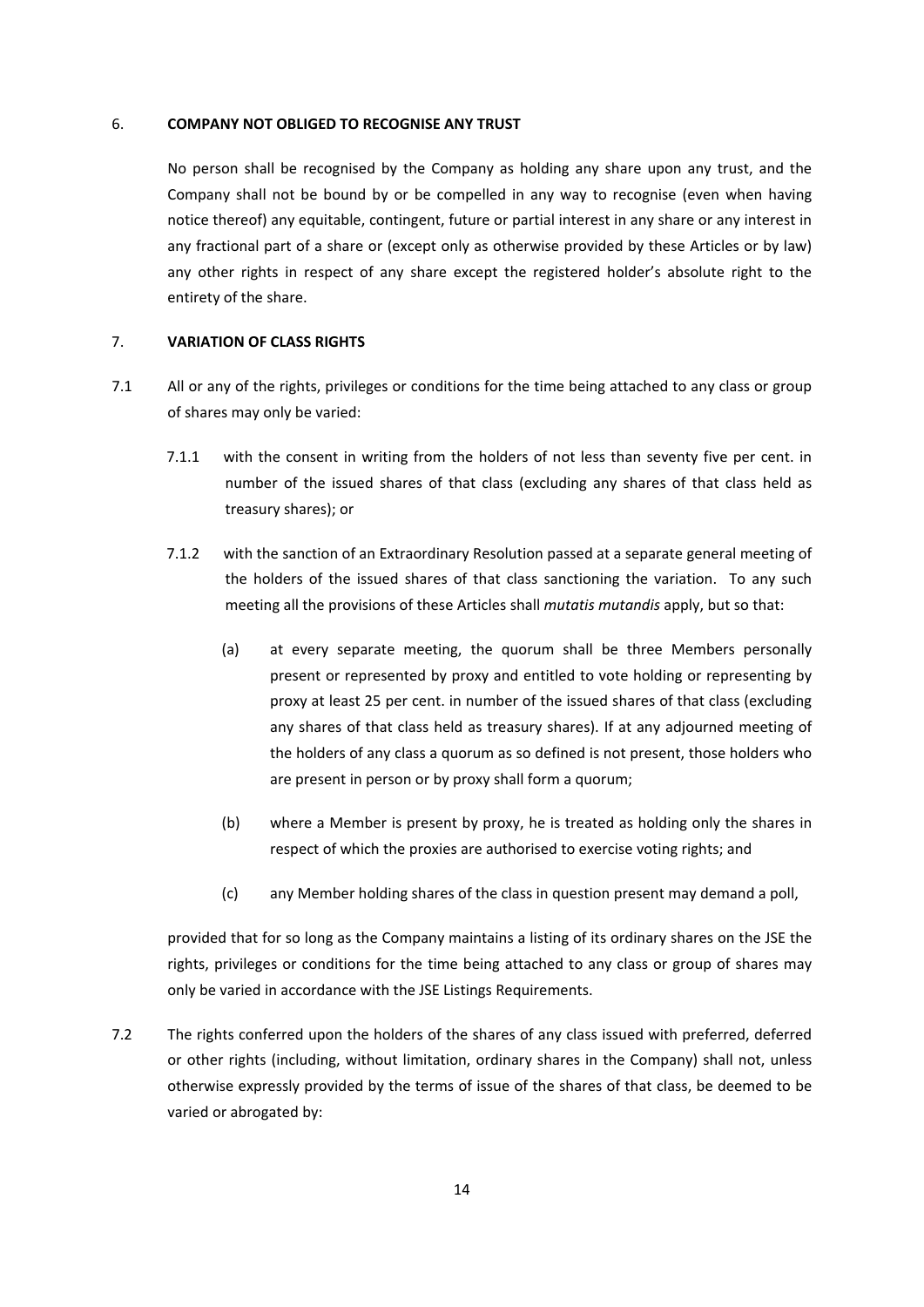- 7.2.1 the creation or issue of further shares ranking pari passu therewith but in no respect in priority thereto; or
- 7.2.2 the redemption or purchase by the Company of any of its own shares or the holding of such shares as treasury shares in accordance with the provisions of the Companies Law and, to the extent applicable to the Company, the JSE Listings Requirements.

## 8. **CALLS ON SHARES**

- 8.1 Subject to the terms of issue of the shares, the Directors may make calls upon the Members in respect of any moneys unpaid on their shares and each Member shall (subject to receiving at least fourteen (14) Clear Days' notice specifying when and where payment is to be made) pay the Company as required by the notice the amount called on his shares. A call may be required to be paid by instalments. A call may, before receipt by the Company of any sum due thereunder, be revoked in whole or part and payment of a call may be postponed in whole or part. A person upon whom a call is made shall remain liable for calls made upon him notwithstanding the subsequent transfer of the shares in respect whereof the call was made.
- 8.2 A call shall be deemed to have been made at the time when the resolution of the Directors authorising such call was passed.
- 8.3 The Directors may, on issue of shares, differentiate between holders as to the amounts and times of payment of calls on their shares. Joint holders of a share shall be jointly and severally liable for the payment of all calls or other moneys in respect thereof.
- 8.4 Any sum which by the terms of issue of a share is made payable upon issuance or at any fixed date and any instalment of a call shall, for all purposes of this Article, be deemed to be a call duly made and payable on the date fixed for payment, and in case of non‐payment the provisions of this Article as to payment of interest and expenses, forfeiture and the like, and all other relevant provisions of this Article shall apply as if such sum or instalments were a call duly made and notified as hereby provided.
- 8.5 If any Member shall fail to pay on or before the day appointed for payment thereof any call to which he may have become liable, he shall pay interest on the amount in arrears from the day appointed for payment thereof to the time of actual payment, at such rate, to be determined by the Directors from time to time, provided, however, that the Directors may remit the whole or any part of such interest. The Directors may also charge the person obliged to make the call any costs or expenses that have been incurred by the Company due to that non-payment. The Directors may, at their absolute discretion, waive payment of interest or charges under this Article 8.58.5.
- 8.6 No Member shall be entitled to receive any Dividend or Distribution or to receive notice of or attend whether in person or by proxy or vote at any meeting or upon a poll, or to exercise any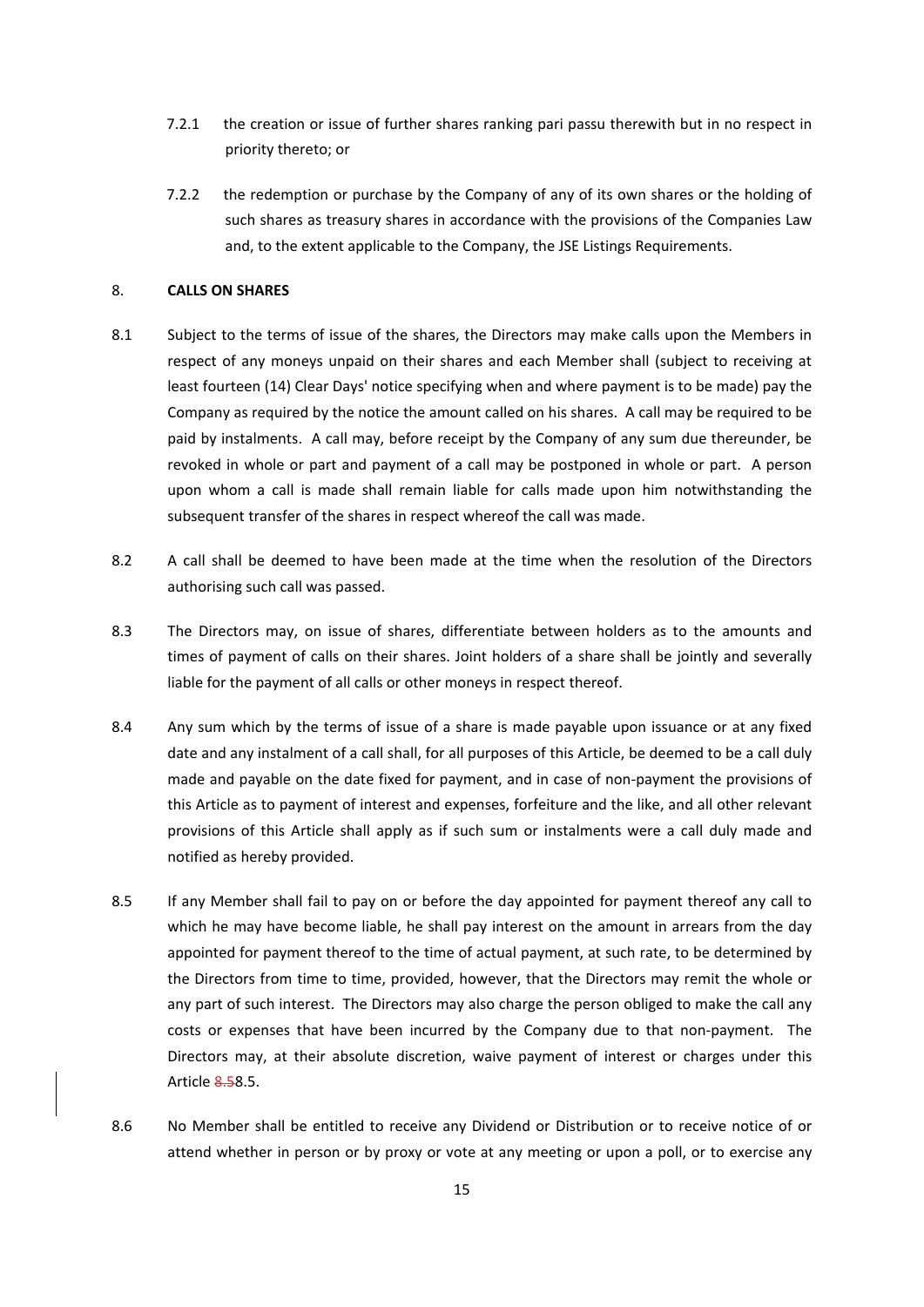privileges as a Member until all calls or other sums due by him to the Company, whether alone or jointly with any other person, together with interest and expenses (if any) shall have been paid. The Directors may, at their absolute discretion, waive any suspension of rights under this Article 8.6.

8.7 The Directors may, if they think fit, receive from any Member willing to advance the same, all or any part of the moneys payable upon the shares held by him beyond the sums actually called up thereon, and upon the moneys so paid in advance, or so much thereof as from time to time exceeds the amount of the calls then made upon the shares in respect of which such advance has been made, the Company may pay interest at such rate as the Member paying such sum in advance and the Directors shall agree upon, but any amount so for the time being paid in advance of calls shall not unless the Directors shall in any particular instance otherwise determine, be included or taken into account in ascertaining the amount of Dividend or Distribution payable upon the share in respect of which such advance has been made.

#### 9. **FORFEITURE**

- 9.1 If any Member fails to pay the whole or any part of a call on the day it becomes due and payable, the Directors may at any time thereafter during such time as the call or any part thereof, or any interest which shall have accrued thereon, remains unpaid, serve a notice on him requiring him to pay such call or such part thereof as remains unpaid, together with any accrued interest and together with any expenses that may have been incurred by the Company by reason of such non‐ payment.
- 9.2 The notice shall name a day, not being less than fourteen (14) Clear Days from the date of the notice on or before which the call or such part as aforesaid and all interest and expenses that have accrued by reason of such non-payment are to be paid. It shall also name the place at which payment is to be made and shall state that, in the event of non‐payment at or before the time and at the place appointed, the shares in respect of which such call was made will be liable to be forfeited.
- 9.3 If the notice served pursuant to Article 9.2 is not complied with, or if the Board has served a notice upon a Non‐Qualified Holder pursuant to Article 11.15 and such holder has not sold or transferred his shares to a person qualified to own the same within the required period, any shares in respect of which such notice has been given may at any time thereafter, before payment of all calls, interest and expenses due in respect thereof has been made, be forfeited by a resolution of the Directors to that effect. Such forfeiture shall include all unpaid Dividends, Distributions, and interest due and to become due thereon and any moneys paid up in advance of calls.
- 9.4 Where any share has been forfeited in accordance with this Article 9, notice of the forfeiture shall forthwith be given to the holder of the share or the person entitled to the share by transmission, as the case may be, and an entry of such notice having been given of the forfeiture,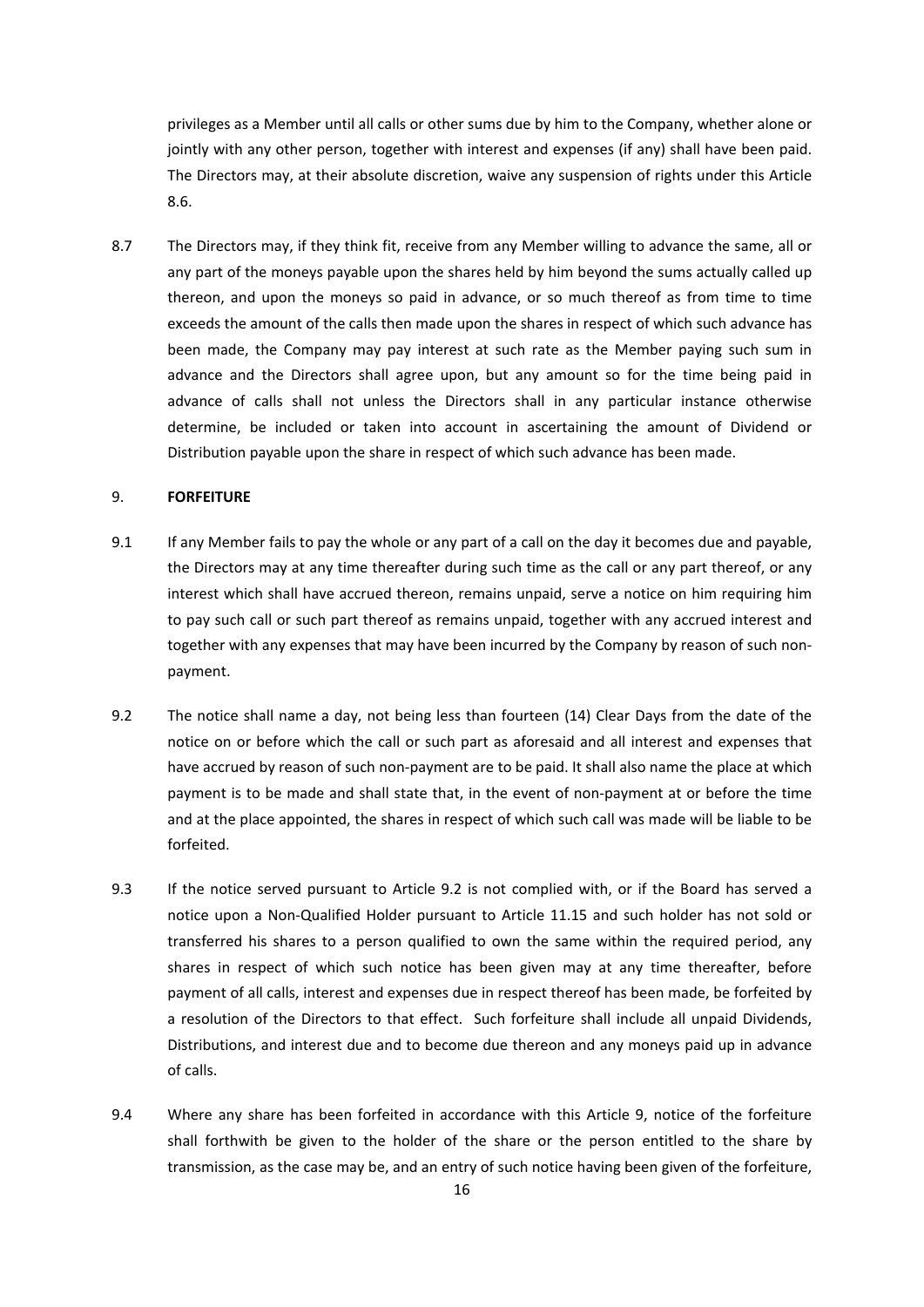with the date thereof, shall forthwith be made in the Register opposite the shares, but no forfeiture shall be in any manner invalidated by any omission or neglect to give such notice or to make such entry as aforesaid.

- 9.5 Notwithstanding any such forfeiture as aforesaid, the Directors may, at any time before the forfeited share has been otherwise disposed of, permit the share so forfeited to be reclaimed upon payment of all calls and interest due upon and expenses incurred in respect of the share, and upon such further terms (if any) as they shall think fit.
- 9.6 Every share which shall be forfeited shall thereupon become the property of the Company and may be either cancelled, sold, re‐issued, held as a treasury share or otherwise disposed of by the Directors, either to the person who was before forfeiture the holder thereof or entitled thereto, or to any other person, upon such terms and in such manner as the Directors shall think fit. The Directors may annul any forfeiture upon such terms as they shall think fit.
- 9.7 A Member whose shares have been forfeited shall, notwithstanding, be liable to pay to the Company all calls made or payable and not paid on such shares at the time of forfeiture, and interest thereon to the date of payment, and all expenses (whether then payable or not) in the same manner in all respects as if the shares had not been forfeited, and to satisfy all (if any) of the claims and demands which the Company might have enforced in respect of the shares at the time of the forfeiture, without any deduction or allowance for the value of the shares at the time of forfeiture.
- 9.8 The forfeiture of a share shall involve the extinction at the time of forfeiture of all interest in and all claims and demands against the Company in respect of the share, and all other rights and liabilities incidental to the share, as between the Member whose share is forfeited and the Company.
- 9.9 A declaration in writing that the deponent is a Director and that a share has been duly forfeited in pursuance of this Article 9, and stating the time when it was forfeited, shall, as against all persons claiming to be entitled to the share adversely to the forfeiture thereof, be conclusive evidence of the facts therein stated and the new holder thereof shall be discharged from all calls made and other moneys payable prior to such purchase or transfer.
- 9.10 Upon any sale after forfeiture, the Directors may nominate some person to execute a transfer of the share sold in the name and on behalf of the registered holder or his legal personal representative and on such transfer being executed by the purchaser may cause the purchaser's name to be entered in the Register in respect of the shares sold and the purchaser shall not be bound to see to the regularity of the proceedings or to the application of the purchase money, and after his name has been entered in the Register in respect of such shares the validity of the sale shall not be impeached by any person and the remedy of any person aggrieved by the sale shall be in damages only and against the Company exclusively.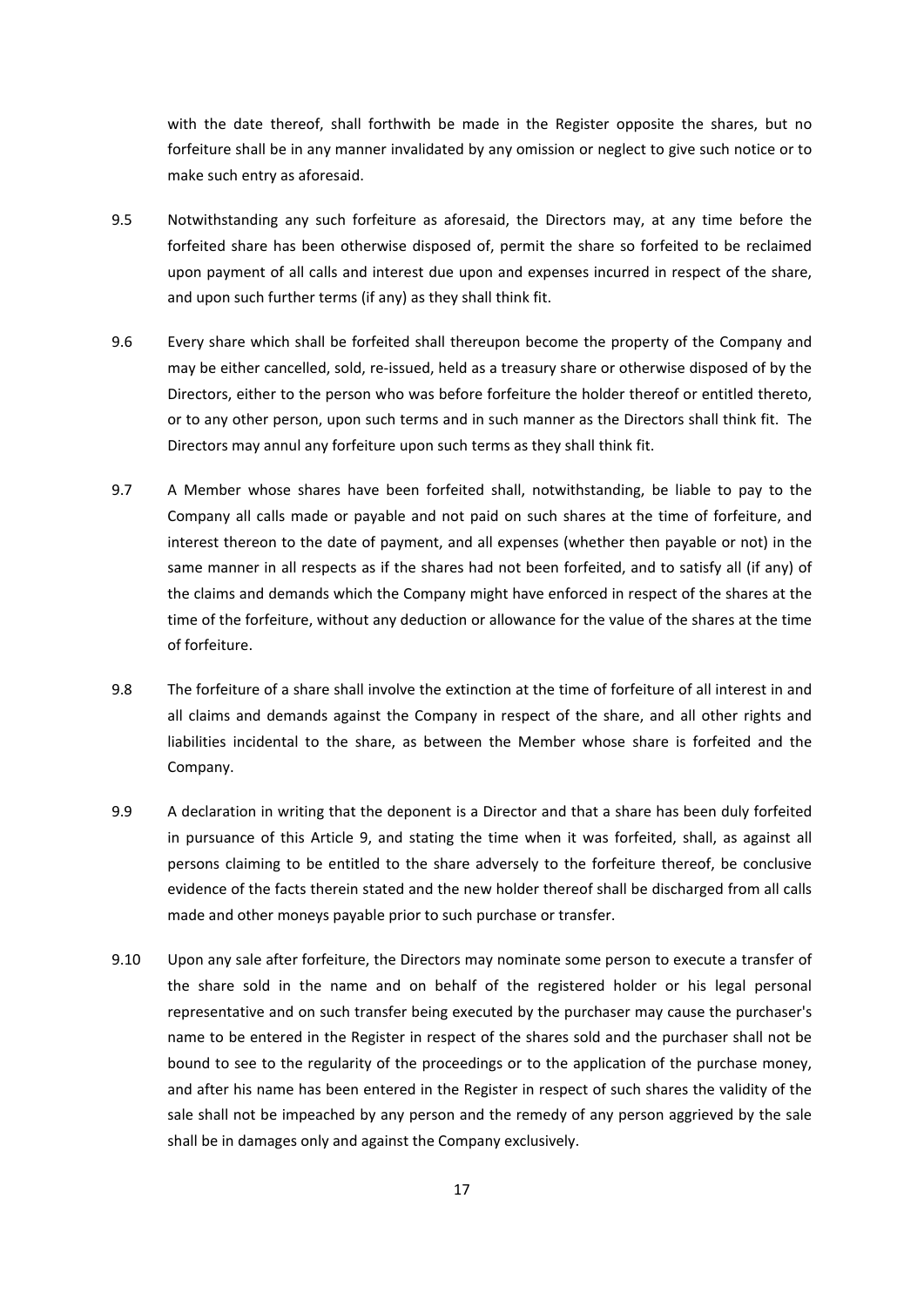9.11 The holder of a share that has been forfeited ceases to be a Member in respect of that share and the Member's name is deemed to have been removed from the Register on the date of forfeiture.

#### 10. **LIEN**

- 10.1 Subject to Article 10.4, the The Company shall have a first and paramount lien (extending to all Dividends and Distributions payable) on all shares (not being fully paid) for all moneys whether presently payable, or not called, or payable at a fixed time in respect of those shares and for all the debts and liabilities of the holder to the Company and that whether the same shall have been incurred before or after notice to the Company of any equitable or other interest of any person (other than such holder) and whether the time for payment or discharge shall have arrived or not and notwithstanding that the same are joint debts or liabilities of such holder and any other person (whether a Member or not) save that any shares held in an Uncertificated System must be fully paid up.
- 10.2 For the purpose of enforcing such lien, the Company may sell, in such manner as the Board thinks fit, any shares on which the Company has a lien, but no sale shall be made unless some sum in respect of which the lien exists is presently payable, nor until the expiration of fourteen (14) days after a notice in writing, stating and demanding payment of the sum presently payable, and giving notice of intention to sell in default, shall have been served on the holder for the time being of the shares or the person entitled by reason of his death or bankruptcy to the shares. For the purpose of giving effect to any such sale the Board may authorise some person to transfer to the purchaser thereof the shares so sold.
- 10.3 The net proceeds of such sale, after payment of the costs of such sale, shall be applied in or towards payment or satisfaction of the debt or liability in respect whereof the lien exists, so far as the same is presently payable and any residue shall (subject to a like lien for debts or liabilities not presently payable as existed upon the shares prior to the sale) be paid to the person entitled to the shares at the time of the sale. The purchaser shall be registered as the holder of the shares so transferred and he shall not be bound to see to the application of the purchase money, nor shall his title to the shares be affected by any irregularity or invalidity in the proceedings in relation to the sale.
- 10.4 For so long as the Company maintains a primary listing of its ordinary shares on the JSE, the Company shall be prohibited from claiming a lien on any shares issued by it.

## 11. **TRANSFER AND TRANSMISSION OF SHARES**

11.1 Subject to the provisions of these Articles, a Member may transfer all or any of his shares in any manner which is permitted by the Companies Law or in any other manner which from time to time is approved by the Board.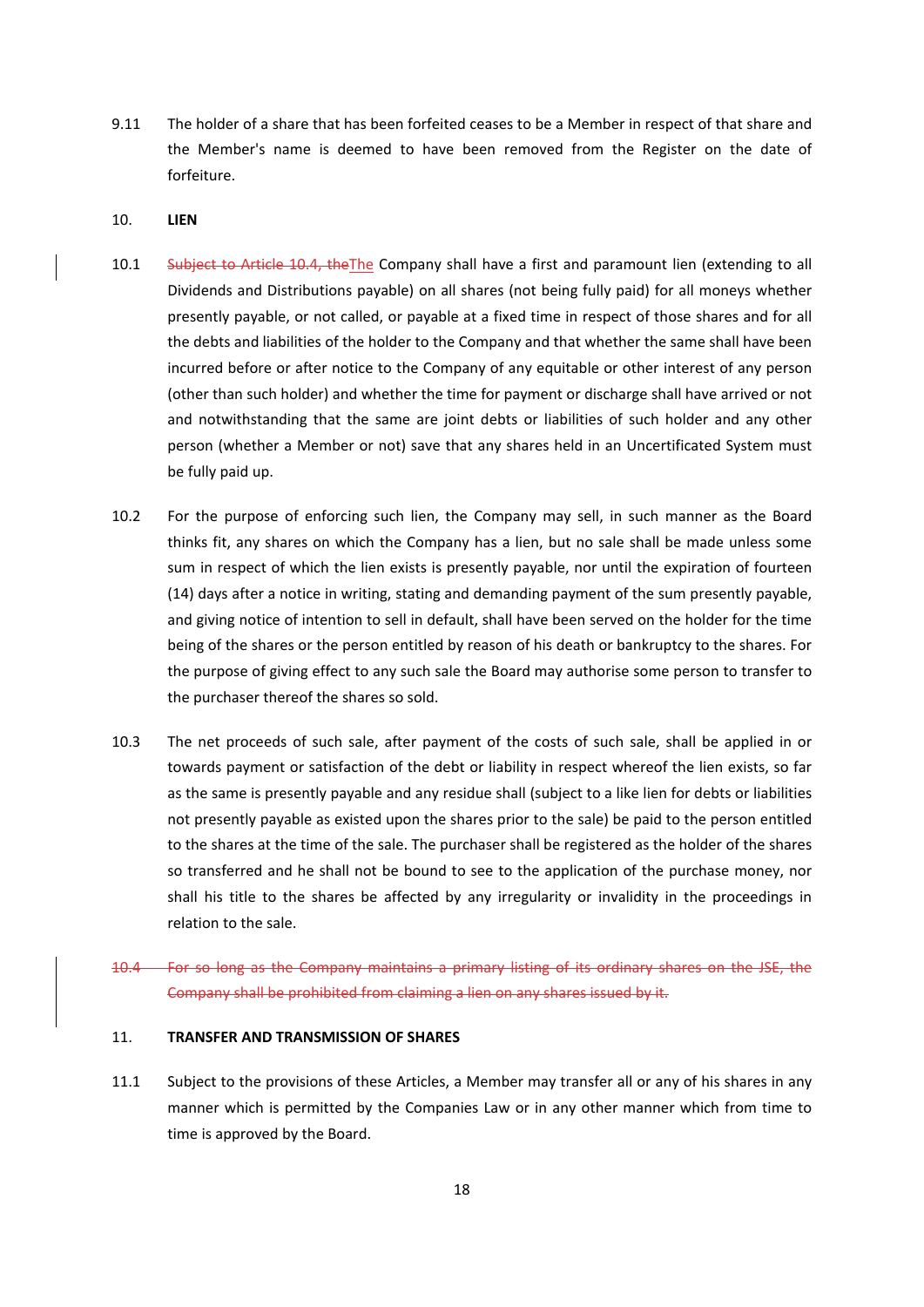- 11.2 Under and subject to the Regulations and the Rules, the Board shall have power to implement such arrangements as it may, in its absolute discretion, think fit in order for any class of shares to be admitted to settlement by means of an Uncertificated System. Where it does so, the provisions of this Article 11 shall commence to have effect immediately prior to the time at which the relevant Authorised Operator admits the class to settlement by means of the relevant Uncertificated System.
- 11.3 In relation to any class of shares which, for the time being, an Authorised Operator has admitted to settlement by means of an Uncertificated System, and for so long as such class remains so admitted, no provision of these Articles (including for the avoidance of doubt Article 1313) shall apply or have effect to the extent that it is in any respect inconsistent with:
	- 11.3.1 the holding of shares of that class in uncertificated form;
	- 11.3.2 the transfer of title to shares of that class by means of that Uncertificated System; or
	- 11.3.3 the Regulations or the Rules.
- 11.4 Without prejudice to the generality of Article  $11.311.3$  and notwithstanding anything contained in these Articles where any class of shares is, for the time being, admitted to settlement by means of an Uncertificated System:
	- 11.4.1 such securities may be issued in uncertificated form in accordance with and subject as provided in the Regulations and the Rules;
	- 11.4.2 unless the Board otherwise determines, such securities held by the same holder or joint holder in certificated form and uncertificated form shall be treated as separate holdings;
	- 11.4.3 such securities may be changed from uncertificated to certificated form, and from certificated to uncertificated form, in accordance with and subject as provided in the Regulations and the Rules;
	- 11.4.4 title to such of the shares as are recorded on the Register as being held in uncertificated form may be transferred only by means of the Uncertificated System and as provided in the Regulations and the Rules and accordingly (and in particular) no provision of these Articles shall apply in respect of such shares to the extent that those Articles require or contemplate the effecting of a transfer by an instrument in writing and the production of a certificate for the security to be transferred;
	- 11.4.5 the Company shall comply in all respects with the Regulations and the Rules;
	- 11.4.6 no provision of these Articles shall apply so as to require the Company to issue a certificate to any person holding such shares in uncertificated form; and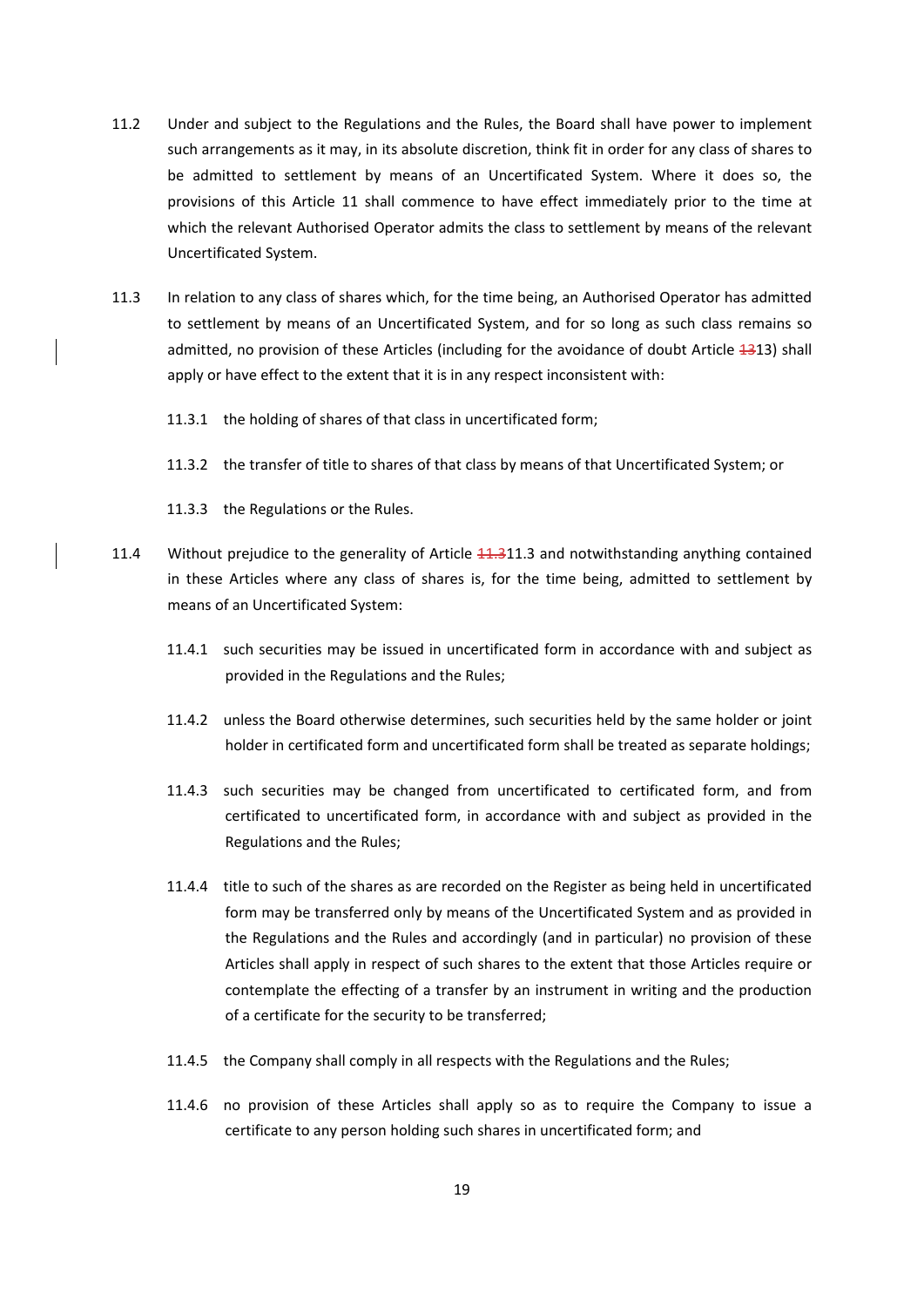11.4.7 the maximum number of joint holders of a share shall be four;

- 11.5 Words and expressions not specifically defined in this Article 11 shall bear the same meaning as those words and expressions defined in the Regulations and the Rules.
- 11.6 Subject to such of the restrictions of these Articles as may be applicable (including for the avoidance of doubt, Article  $12.14$ ):
	- 11.6.1 any Member may transfer all or any of his uncertificated shares by means of the Uncertificated System in such manner provided for, and subject to the Regulations and the Rules and accordingly no provision of these Articles shall apply in respect of an uncertificated share to the extent that it requires or contemplates the effecting of a transfer by an instrument in writing or the production of a certificate for the shares to be transferred;
	- 11.6.2 any Member may transfer all or any of his certificated shares by an instrument of transfer in any usual common form or in any other form which the Board may approve; and
	- 11.6.3 an instrument of transfer of a certificated share shall be signed by or on behalf of the transferor and, unless the share is fully paid, by or on behalf of the transferee. An instrument of transfer of a certificated share need not be under seal.
- 11.7 Every instrument of transfer of a certificated share shall be left at the Office or such other place as the Board may prescribe with the certificate of every share to be transferred (if any) and such other evidence as the Board may reasonably require to prove the title of the transferor or his right to transfer the shares, and the transfer and certificate (if any) shall remain in the custody of the Board but shall be at all reasonable times produced at the request and expense of the transferor or transferee or their respective representatives. A new certificate (where one was previously issued) shall be delivered free of charge to the transferee after the transfer is completed and registered on his application and when necessary a balance certificate shall be delivered to the transferor if required by him in writing.
- 11.8 The Board may, in its absolute discretion and without giving a reason, decline to transfer or register any transfer of any share in certificated form or (to the extent permitted by the Regulations and the Rules) uncertificated form which is not fully paid or on which the Company has a lien or if:
	- 11.8.1 it is in respect of more than one class of shares; or
	- 11.8.2 it is in favour of more than four joint transferees; or
	- 11.8.3 in relation to a share in certificated form, having been delivered for registration to the Office or such other place as the Board may decide, it is not accompanied by the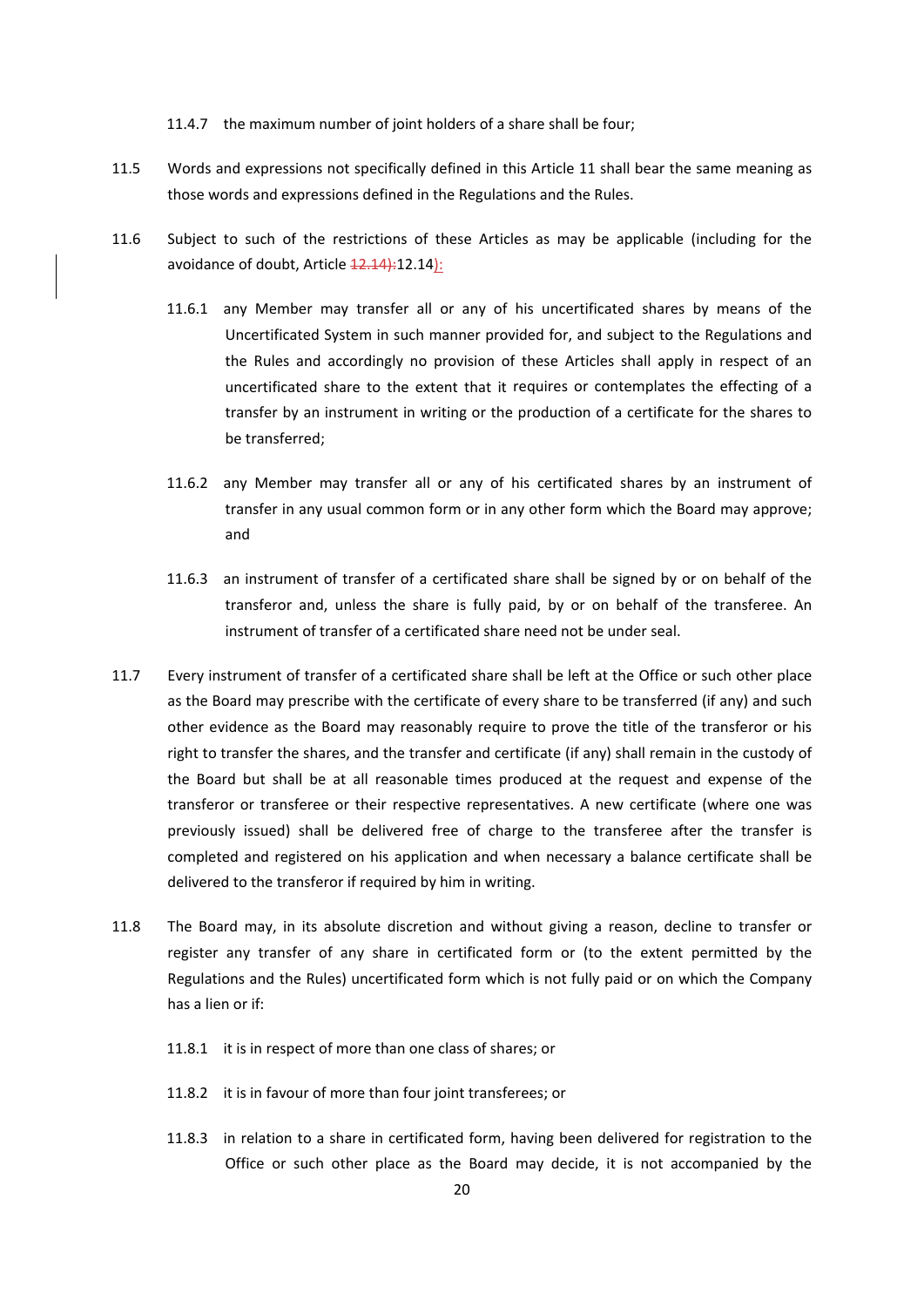certificate for the shares to which it relates and such other evidence as the Board may reasonably require to prove title of the transferor and the due execution by him of the transfer or, if the transfer is executed by some other person on his behalf, the authority of that person to do so; or

- 11.8.4 the transfer is in favour of any Non‐Qualified Holder; or
- 11.8.5 it would cause the Company to fail Condition D (not a close company) in section 528 of the Tax Act,

provided in the case of a listed share such refusal to register a transfer would not prevent dealings in the share from taking place on an open and proper basis on the relevant stock exchange. In the event that any holder becomes, or holds shares on behalf of, a Non‐Qualified Holder, such holder shall be required to notify the Company immediately.

- 11.9 The Board may decline to register a transfer of an uncertificated share which is traded through an Uncertificated System and subject to and in accordance with the Regulations and the Rules.
- 11.10 If the Board refuses to register the transfer of a share it shall, within two months after the date on which the transfer was lodged with the Company, send notice of the refusal to the transferee.
- 11.11 To the extent permitted by the Companies Law and, to the extent applicable to the Company, the JSE Listings Requirements, the registration of transfers may be suspended at such times and for such periods (not exceeding in aggregate thirty (30) days in any calendar year) as the Directors may determine and either generally or in respect of a particular class of share except that, in respect of any shares which are participating shares held in an Uncertificated System, the Register shall not be closed without the consent of the relevant Authorised Operator. Any such suspension shall be communicated to the Members, giving reasonable notice of such suspension by means of an RIS and through SENS.
- 11.12 No fee shall be payable to the Company in respect of the registration of any transfer, probate, letters of administration, certificate of marriage or death, power of attorney, instruction or other document relating to or affecting the title to any shares.
- 11.13 In the case of the death of a Member, the survivor or survivors where the deceased was a joint holder, and the executor(s) or administrator(s) of the deceased where he was a sole holder, shall be the only person or persons recognised by the Company as having any title to or interest in his shares; but nothing herein contained shall release the estate of a deceased joint holder from any liability in respect of any share jointly held by him.
- 11.14 A person so becoming entitled to a share in consequence of the death, bankruptcy or incapacity of a Member or otherwise by operation of law (subject as hereinafter provided), upon supplying to the Company such evidence as the Board may reasonably require to show his title to the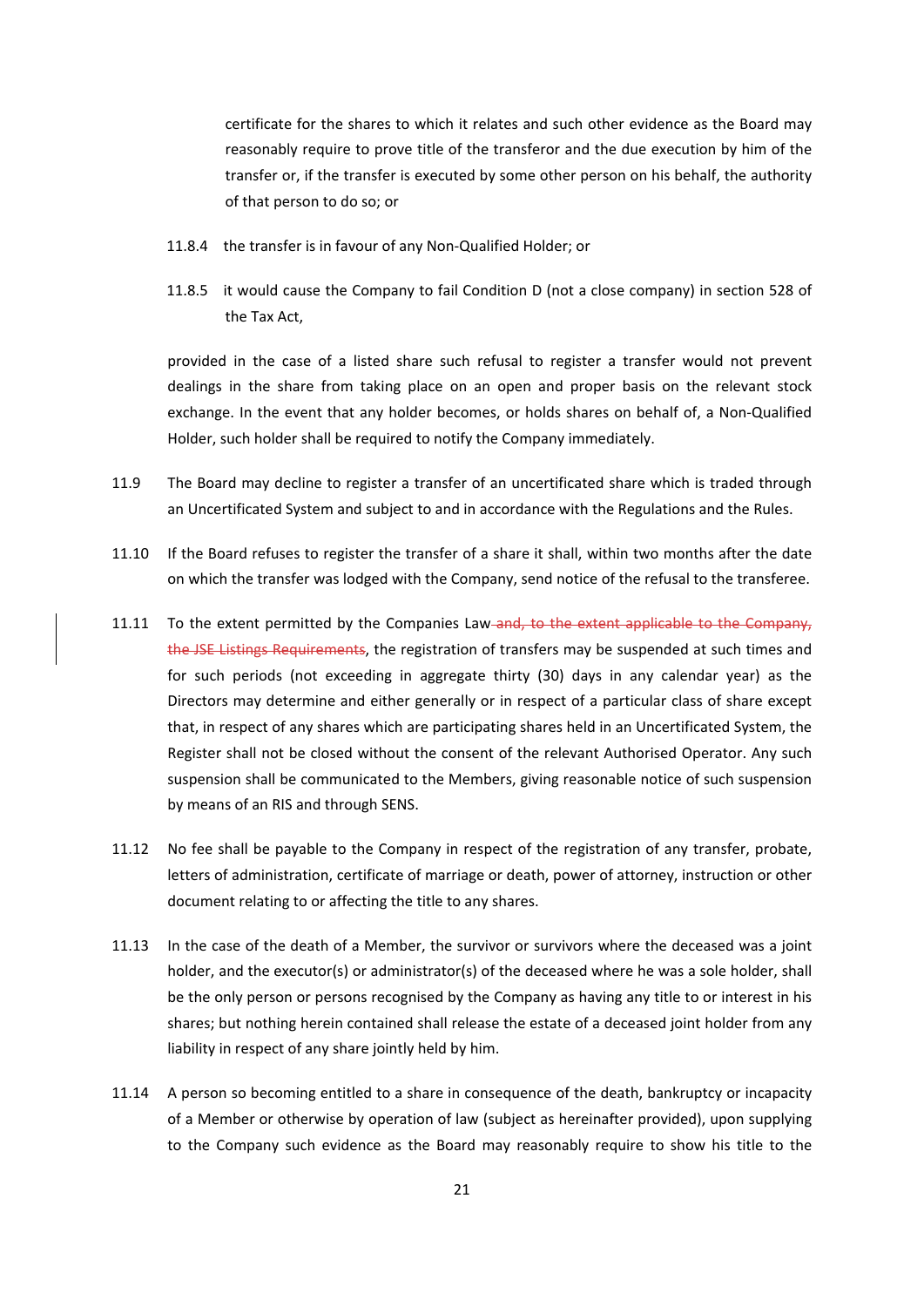share, shall have the right to receive and may give a discharge for all Dividends and other money payable or other advantages due on or in respect of the share, but he shall not be entitled to receive notice of or to attend or vote at meetings of the Company, or save as aforesaid, to any of the rights or privileges of a Member unless and until he shall be registered as a Member in respect of the share, provided always that the Board may at any time give notice requiring any such person to elect either to be registered himself or to transfer the share and if the notice is not complied with within ninety (90) days the Board may thereafter withhold all Dividends or other moneys payable or other advantages due in respect of the share until the requirements of the notice have been complied with.

- 11.15 If it shall come to the notice of the Board that any shares are owned directly, indirectly, or beneficially by a Non‐Qualified Holder, the Board may give notice to such person requiring him either (i) to provide the Board within thirty (30) days of receipt of such notice with sufficient satisfactory documentary evidence to satisfy the Board that such person is not a Non-Qualified Holder; or (ii) to sell or transfer his shares to a person who is not a Non-Qualified Holder within thirty (30) days and within such thirty (30) days to provide the Board with satisfactory evidence of such sale or transfer. Pending such sale or transfer the Board may suspend the exercise of any voting or consent rights and rights to receive notice of, or attend, meetings of the Company and any rights to receive Dividends or other Distributions with respect to such shares, and the holder shall repay the Company any amounts distributed to such holder by the Company during the time such holder held such shares.
- 11.16 If any person upon whom such a notice is served pursuant to Article  $11.1511.15$  does not within thirty (30) days after such notice either (i) sell or transfer his shares to a person who is not a Non‐ Qualified Holder and establish to the satisfaction of the Board (whose judgment shall be final and binding) that such a sale or transfer has occurred or (ii) establish to the satisfaction of the Board (whose judgment shall be final and binding) that he is not a Non‐Qualified Holder, upon the expiration of such thirty (30) day period the Board shall be empowered at its absolute discretion to:
	- 11.16.1 follow the procedure set out in Article 9.39.3; or
	- 11.16.2 to the extent permitted under the Regulations and the Rules, arrange for the Company to sell the shares at the best price reasonably obtainable to any other person so that the shares will cease to be held by a Non-Qualified Holder, in which event the Company may, but only to the extent permitted under the Regulations and the Rules, take any action whatsoever that the Board considers necessary in order to effect the transfer of such shares by the holder of such shares (including where necessary requiring the holder in question to execute powers of attorney or other authorisations, or authorising an officer of the Company to deliver an instruction to the relevant Authorised Operator), and the Company shall pay the net proceeds of sale to the former holder upon its receipt of the sale proceeds and the surrender by him of the relevant share certificate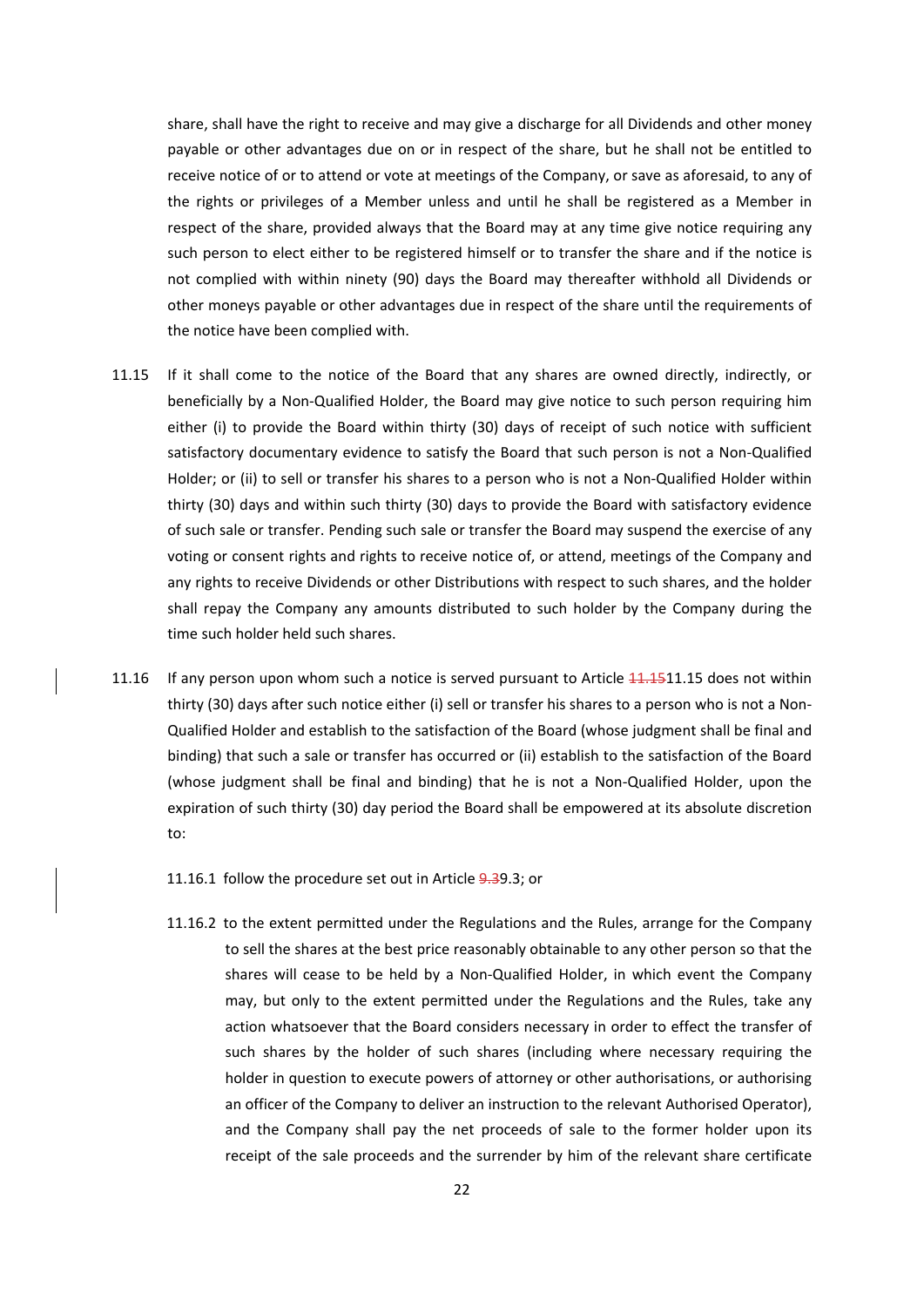or, if no certificate has been issued, such evidence as the Board may reasonably require to satisfy itself as to his former entitlement to the shares and to such net proceeds of sale and the former holder shall have no further interest in the relevant shares or any claim against the Company in respect thereof. No trust will be created and no interest will be payable in respect of such net proceeds of sale.

## 12. **DISCLOSURE OF INTERESTS IN SHARES**

- 12.1 For so long as the Company shall have a class of shares admitted to trading on a stock exchange in the United Kingdom, the provisions of Chapter 5 of the Disclosure Guidance and Transparency Rules (as amended from time to time) ("**DTR 5**") of the Financial Conduct Authority Handbook (the "**Handbook**"), and the vote holder and issuer notification rules set out in DTR 5, shall be deemed to apply to the Company and each holder of shares as if the Company was classified as an "issuer" as such term is defined in DTR 5.1.1R(1), notwithstanding that, in the absence of this Article 12.1, such provisions of DTR 5 may otherwise apply on the basis that the Company is a "non‐UK issuer", as such term is defined in DTR 5.1.1R(2), or not at all.
- 12.2 For the purposes of this Article 12 only, defined terms in DTR 5 shall bear the meaning set out in DTR 5, and if the meaning of a defined term is not set out in DTR 5, the defined term shall bear the meaning set out in the Glossary to the Handbook (in such case, read as the definition applicable to DTR 5).
- 12.3 In addition to the obligations set out in Articles 12.1 and 12.2, the Company may, by issuing a notice in writing in such form as the Directors may from time to time approve (a "**Disclosure Notice**"), require a Member to disclose the nature of his interest in shares in the Company held at such time or at any time in the previous three years, in accordance with this Article 12.3.
- 12.4 The Company may issue a Disclosure Notice to any Member at any time and the Member shall be obliged to respond in writing confirming such details as the Disclosure Notice requires within fourteen (14) Clear Days of receipt of the Disclosure Notice.
- 12.5 A Member who holds issued shares of any particular class is obliged to disclose to the Company by virtue of a Disclosure Notice:
	- 12.5.1 whether such shareholding is held legally and beneficially by that Member, without any residual or equitable interest or encumbrance or other third party interest in such shareholding of any sort; and
	- 12.5.2 if such Member does not hold his shareholding legally and beneficially for himself only, in what capacity he holds it (for example, whether as trustee, nominee or otherwise); and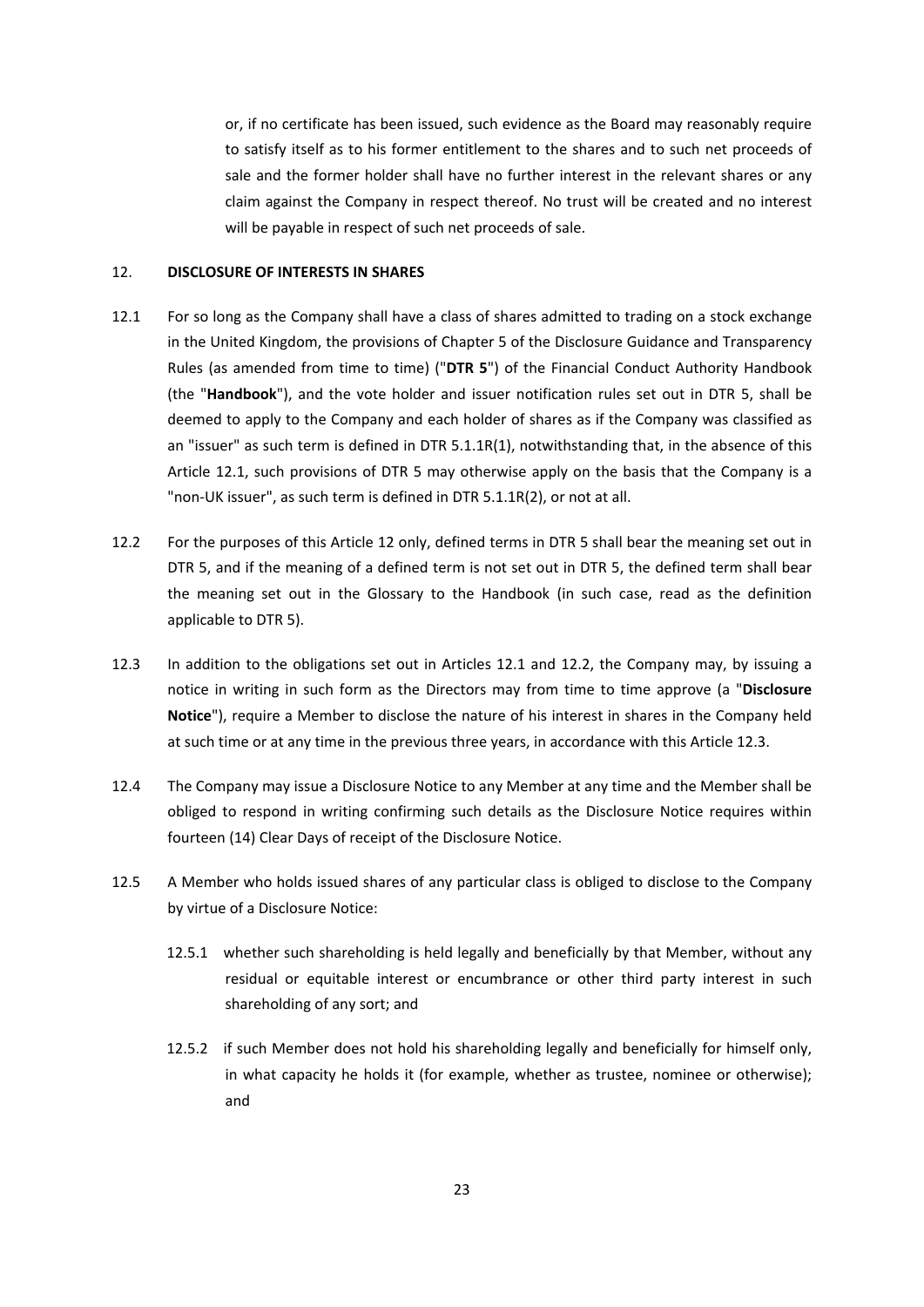- 12.5.3 the class of persons for whom or on whose behalf he ultimately holds it or which otherwise has the ultimate interest or interests in such shareholding including, but not limited to, whether or not such interest is held on behalf of a family trust, individual holding or investment company, trading company or otherwise; and
- 12.5.4 the identity or identities of all persons or entities for whom or on whose behalf the relevant shares are ultimately held or the persons or entities which hold the ultimate beneficial interest or have a beneficial interest in the shares or which ultimately influence or control the holding of the shares, to the extent these are known by him.
- 12.6 In this Article 12, references to the ultimate holding or to persons or entities on whose behalf the relevant shares are ultimately held require disclosure of the person or persons or entities which ultimately control, benefit or have an interest in the shares such that the Directors may reasonably determine the identity of the person or persons or entities which have an indirect interest in the relevant shares and the nature of that shareholding and a Member will not comply with the provisions of this Article 12 by virtue of disclosing the legal entities or persons through whom the relevant shares are held without also disclosing the actual identity of the relevant person or persons or entities for whom the relevant shares are ultimately held.
- 12.7 Nothing in this Article 12 will require a Member to disclose the specific structure or order of the persons or entities behind a relevant shareholding except to the extent that such arrangements have an impact on who the ultimate beneficiaries, controllers or parties able to exercise influence over the relevant shares in accordance with Article 12.5.4 are.
- 12.8 In the event that a Member fails to make the appropriate disclosures in accordance with this Article 12, the Directors may, by notice in writing and in their discretion, suspend voting and/or Dividend rights (including any right to elect to receive shares instead of cash in respect of any Dividend or part thereof), and/or refuse to register any transfers in respect of the relevant shares, until such time as the appropriate disclosures are properly made. Any Dividends declared and paid in such period shall be withheld by the Company and shall be payable without interest as soon as reasonably practicable upon compliance. For the purposes of these Articles, to the extent permissible by the Companies Law, Members whose voting rights have been suspended in accordance with this Article 12.8 shall to the extent that such rights would apply if the Member had made the appropriate disclosure be entitled to receive notice of all general meetings of the Company or separate general meetings of the holders of any class of shares of the Company but shall not be entitled to be present or to vote (and shall not be entitled to be counted in any quorum) at the relevant general meetings or separate general meetings of the holders of any class of shares of the Company, nor will such holder be able to sign any Written Resolutions. All resolutions passed at such general meetings or separate general meetings of the holders of any class of shares of the Company shall be valid and binding, notwithstanding the suspension of voting rights.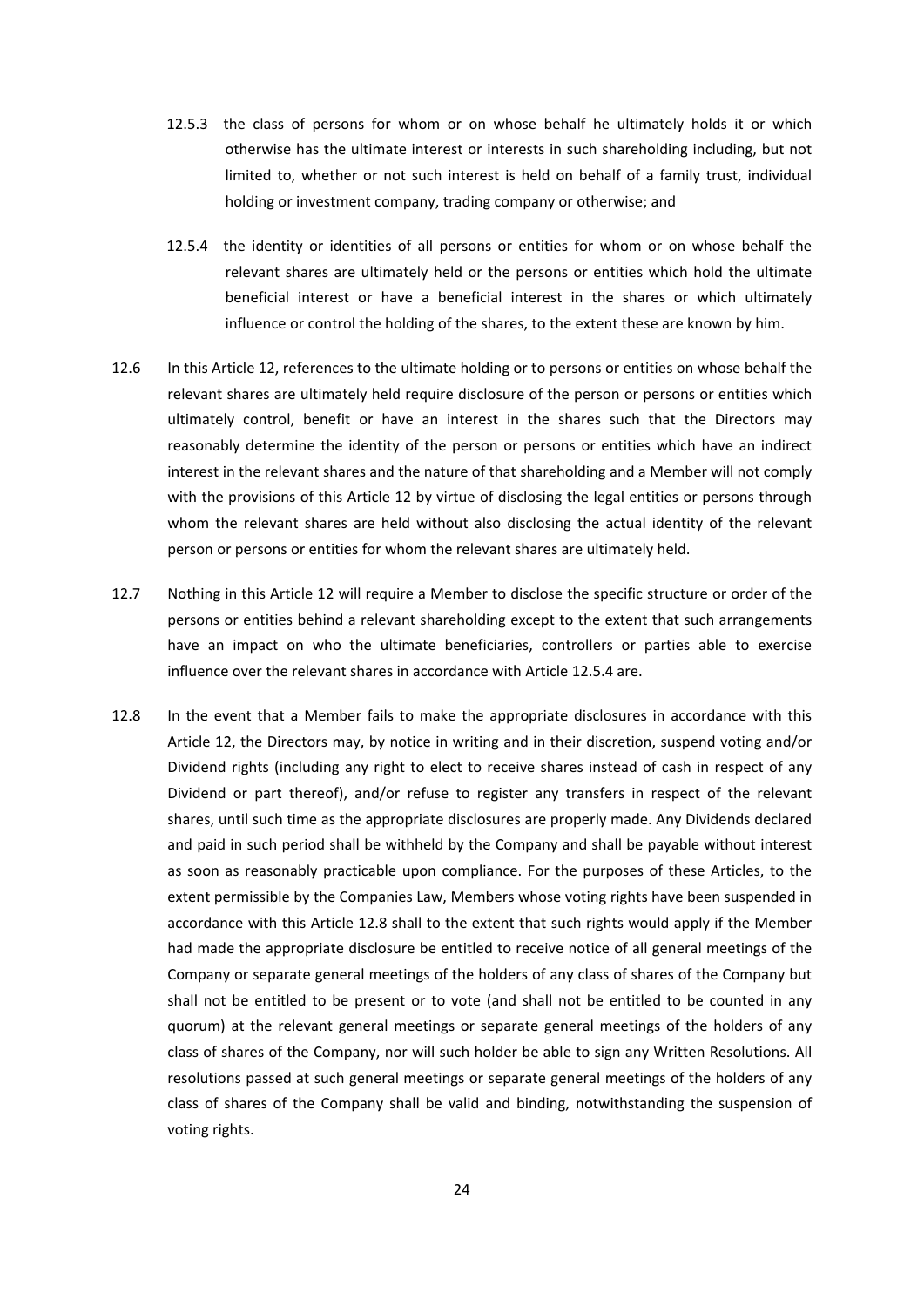- 12.9 The Board may be required to exercise their powers under Article 12.4 on the requisition of Members holding at the date of the deposit of the requisition not less than one-tenth (10 per cent.) of the voting rights at general meetings of the Company at that date. The requisition must:
	- 12.9.1 state that the requisitionists are requiring the Company to exercise its powers under Article **12.412.4**;
	- 12.9.2 specify the manner in which they require those powers to be exercised;
	- 12.9.3 give reasonable grounds for requiring the Company to exercise those powers in the manner specified; and
	- 12.9.4 be signed by the requisitionists and deposited at the Office.
- 12.10 The requisition may consist of several documents in like form, each signed by one or more requisitionists.
- 12.11 On the deposit of a requisition complying with Articles 12.9 and 12.10, it is the Board's duty to exercise its powers under Article 12.4 in the manner specified in the requisition.
- 12.12 The Directors shall keep a register for the purposes of this Article 12 at the Office and shall procure that the information received by the Company in accordance with this Article 12 shall be inscribed thereon.
- 12.13 Neither the Company nor the Directors shall in any event be liable to any person as a result of the Directors having imposed any restrictions pursuant to this Article 12 if the Directors have acted in good faith.
- 12.14 For the purpose of enforcing the restrictions referred to in Article 12.812.8 and to the extent permissible under the Rules and Regulations of the Uncertificated System, the Board may give notice to the relevant Member requiring the Member to change any shares held in uncertificated form to certificated form by the time stated in the notice. The notice may also state that the Member may not change any of those shares held in certificated form to uncertificated form. If the Member does not comply with the notice, the Board may authorise any person to instruct the operator of the Uncertificated System to change those shares held in uncertificated form to certificated form.
- 12.15 In addition to the right of the Board to serve notice on any Member pursuant to Article 12.112.1, the Board may serve notice on any Member requiring that Member to promptly provide the Company with any information, representations, certificates or forms relating to such Member (or its direct or indirect owners or account holders) that the Board determines from time to time are necessary or appropriate for the Company to: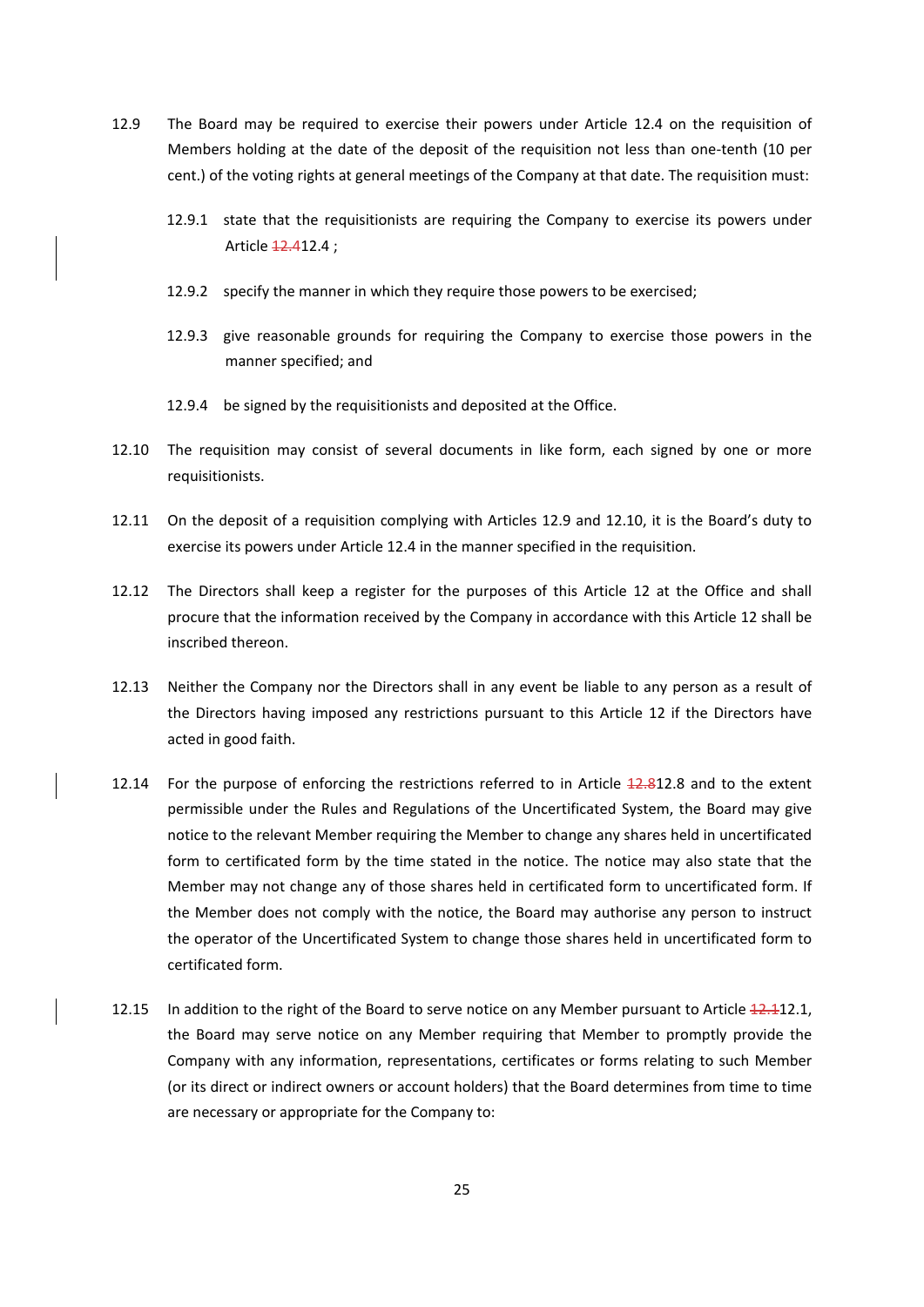- 12.15.1 satisfy any account or payee identification, documentation or other diligence requirements and any reporting requirements imposed under or relevant to AEOI Rules to which the Company or any subsidiary may be subject; or
- 12.15.2 avoid or reduce any tax otherwise imposed by AEOI Rules (including any withholding upon any payments to such holder by the Company); or
- 12.15.3 permit the Company to enter into, comply with, or prevent a default under or termination of, an agreement of the type described in section 1471(b) of the US Code.
- 12.16 If any Member (a "**Defaulting Member**") is in default of supplying to the Company the information referred to in Article  $\frac{12.1512.15}{12.15}$  within the prescribed period (which shall not be less than twenty eight (28) days after the service of the notice), the continued holding of shares in the Company by the Defaulting Member shall be deemed to cause the Company and/or its holders a pecuniary or tax disadvantage and as such the Defaulting Member shall be a Non-Qualified Holder. The Board shall be entitled to require such Non‐Qualified Holder by notice in writing to sell or transfer his shares to a person who is not a Non-Qualified Holder within thirty (30) days of such notice in accordance with Article  $11.1511.15$  and if such sale does not take place within such thirty (30) day period the Board may then exercise its other discretions in accordance with Article 11.1511.15 in respect of that Non-Qualified Holder.
- 12.17 In addition to the right of the Board to serve notice on any Member pursuant to Article 12.3, the Board may serve notice on any Member requiring that Member to promptly provide the Company with any information, representations, documents, certificates or forms relating to such Member (or its direct or indirect owners or account holders) that the Board determines from time to time are necessary or appropriate for the Company to (and each Member shall promptly notify the Company upon any change in circumstances that could affect the accuracy or correctness of the information, representations, certifications or forms so provided):
	- 12.17.1 satisfy any account or payee identification, documentation or other diligence requirements and any reporting requirements imposed under or relevant to AML Legislation or any Tax Reporting Regime; or
	- 12.17.2 avoid or reduce any tax<sub>7</sub> or penalty otherwise imposed by any Tax Reporting Regime (including any withholding upon any payments to such Member by the Company or any withholding upon any payments to the Company from any person); or
	- 12.17.3 prevent a non‐exempt prohibited transaction under ERISA or Section 4975 of the US Code or prevent the Company from becoming subject to laws or regulations that are substantially similar to the prohibited transaction provisions of Section 406 of ERISA or Section 4975 of the US Code; or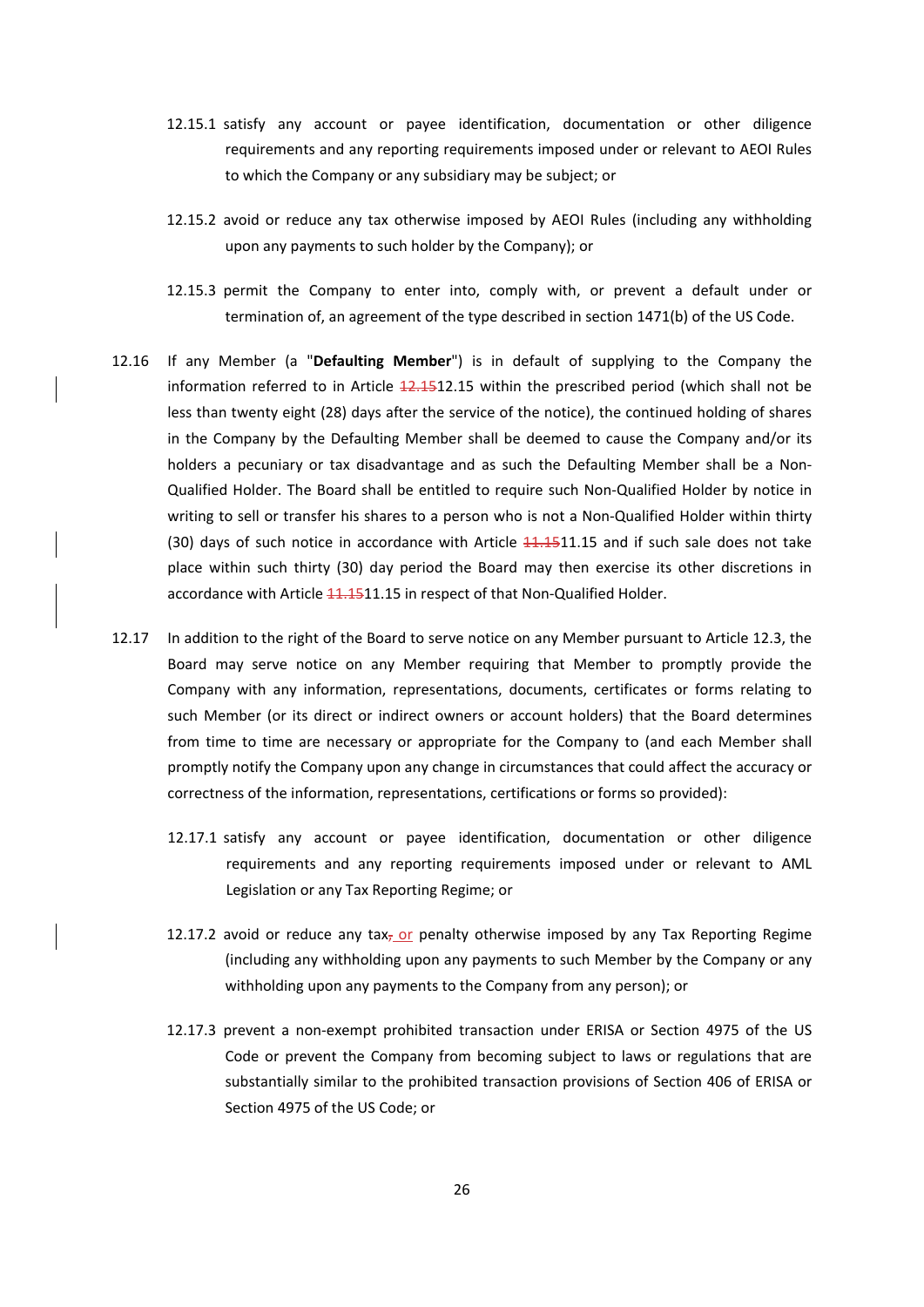- 12.17.4 permit the Company to enter into, comply with, or prevent a default under or termination of, an agreement of the type described in section 1471(b) of the US Code or any equivalent under any Tax Reporting Regime.
- 12.18 Each Member shall promptly notify the Company upon any change in circumstances that could affect the accuracy or correctness of the information, representations, documents, certificates or forms provided pursuant to Article 12.1712.17.
- 12.19 If any Member is in default of supplying to the Company such information, representations, documents, certificates or forms referred to in Article 12.1712.17 above within the prescribed period set out in the relevant notice (which shall not be less than 28 days after the service of the notice), or in the event that a Member fails to comply with Article 12.1812.18, such Member shall be deemed to be a Non‐Qualified Holder. The Board shall be entitled to require such Non‐ Qualified Holder by notice in writing to sell or transfer his shares to a person who is not a Non‐ Qualified Holder within 30 days of such notice in accordance with Article 11.1511.15 and if such sale does not take place within such 30 day period the Board may then exercise its other discretions in accordance with Article 11.1611.16 in respect of that Non-Qualified Holder.
- 12.20 The Company and its agents shall be entitled to hold and process the Information for the purposes of carrying out the business of the Company and the administration and protection of its interests, including without limitation for the purposes set out in Article 12.1712.17 above and shall process any personal data in accordance with all Data Protection Legislation.
- 12.21 The Company or its agents shall, if required to do so under the legislation of any jurisdiction to which any of them are subject, be entitled to release or disclose any information in their possession regarding the Company or its affairs or any of its Members (or their direct or indirect owners or account holders), including without limitation information required under any Tax Reporting Regime. In making payments to or for the benefit of Members, the Company may also make any withholding or deduction required by any Tax Reporting Regime.

## 13. **THE REGISTER AND CERTIFICATES**

- 13.1 The Company shall keep a Register in accordance with the Companies Law.
- 13.2 Subject to the Companies Law, the Regulations and the Rules, shares shall be issued in registered form and may be issued and held in certificated or uncertificated form as the Board may in its absolute discretion determine.
- 13.3 Subject to Article 13.213.2, the Company shall issue:
	- 13.3.1 without payment one certificate to each person for all his shares of each class and, when part only of the shares comprised in a certificate is sold or transferred, a balance certificate; or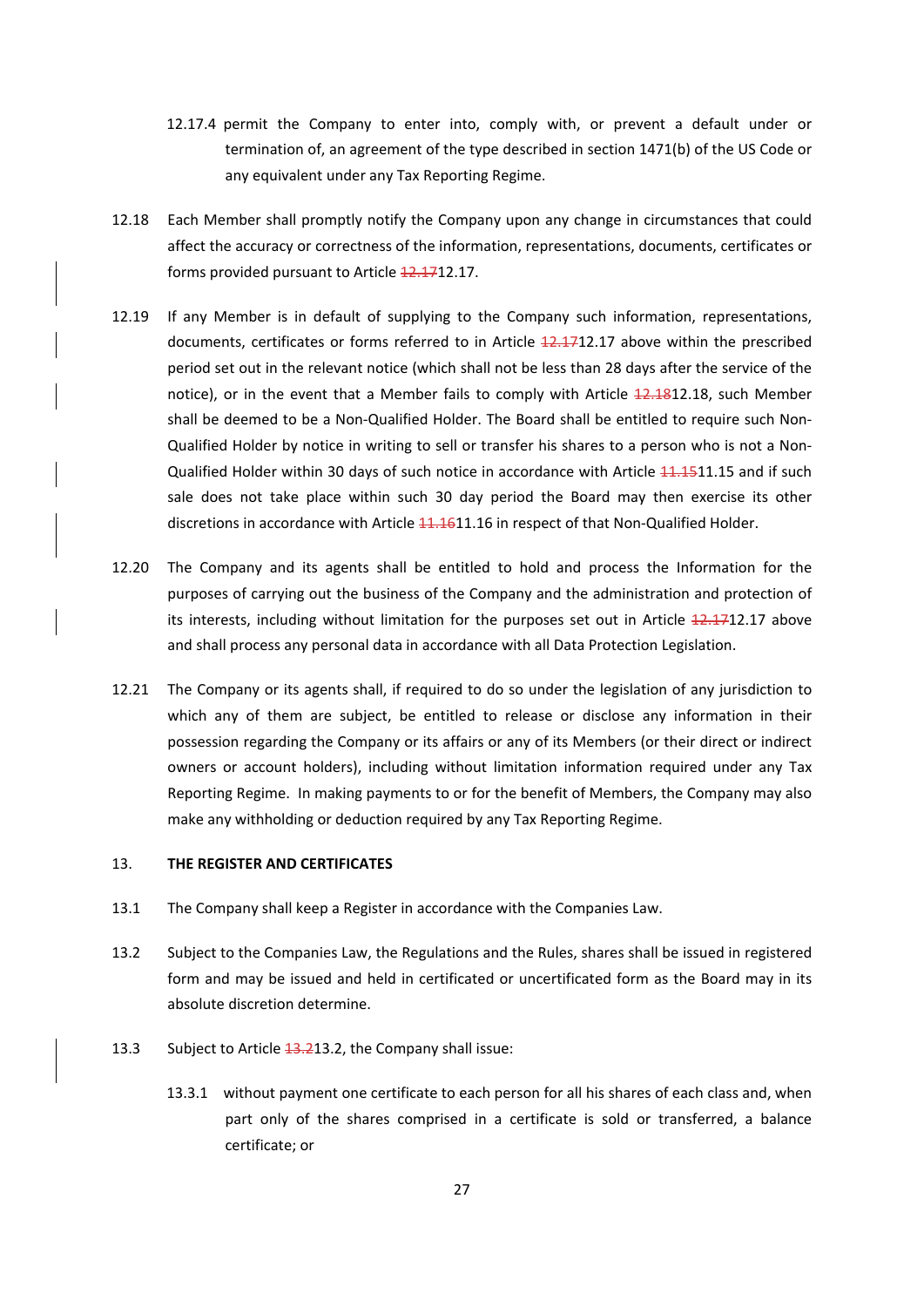- 13.3.2 upon payment of such sum as the Board may determine several certificates each for one or more shares of any class.
- 13.4 Any certificate issued shall specify the shares to which it relates and the amount paid up and the distinguishing numbers (if any).
- 13.5 All forms of certificate for shares or debentures or representing any other form of security may if determined by the Board be issued under the common signature of the Company and may be signed mechanically.
- 13.6 If a share certificate is issued and is defaced lost or destroyed it may be replaced or renewed without charge (other than exceptional out of pocket expenses) on such terms (if any) as to evidence and indemnity as the Board thinks fit.
- 13.7 Shares of any class may be traded through an Uncertificated System and held in uncertificated form in accordance with such arrangements as may from time to time be permitted by any statute, regulation, order, instrument or rule in force affecting the Company. Amendments to these Articles which may be necessary or expedient for this purpose may be made by Special Resolution but will not be deemed to vary the rights of any class of shares.
- 13.8 The Company shall not be bound to register more than four persons as the joint holders of any share or shares. In the case of a share held jointly by more than one person in certificated form the Company shall not be bound to issue more than one certificate thereof and delivery of a certificate to one of the joint holders shall be sufficient delivery to all.
- 13.9 The Company shall keep the Register at the Office in accordance with the Companies Law.
- 13.10 To the extent permitted by the Companies Law, the Company or the Board on behalf of the Company may cause to be kept in any territory a branch register of holders resident in such territory and the Board may make and vary such regulations as it thinks fit respecting the keeping of any such register.

#### 14. **ALTERATION OF CAPITAL**

- 14.1 Subject as provided elsewhere in these Articles, the Company may by Ordinary Resolution:
	- 14.1.1 create any class of shares;
	- 14.1.2 vary any preferences, rights, limitations or other terms attaching to any class of shares;
	- 14.1.3 convert one class of shares into one or more other classes;
	- 14.1.4 redesignate the whole, or any particular class, of its shares into shares of another class;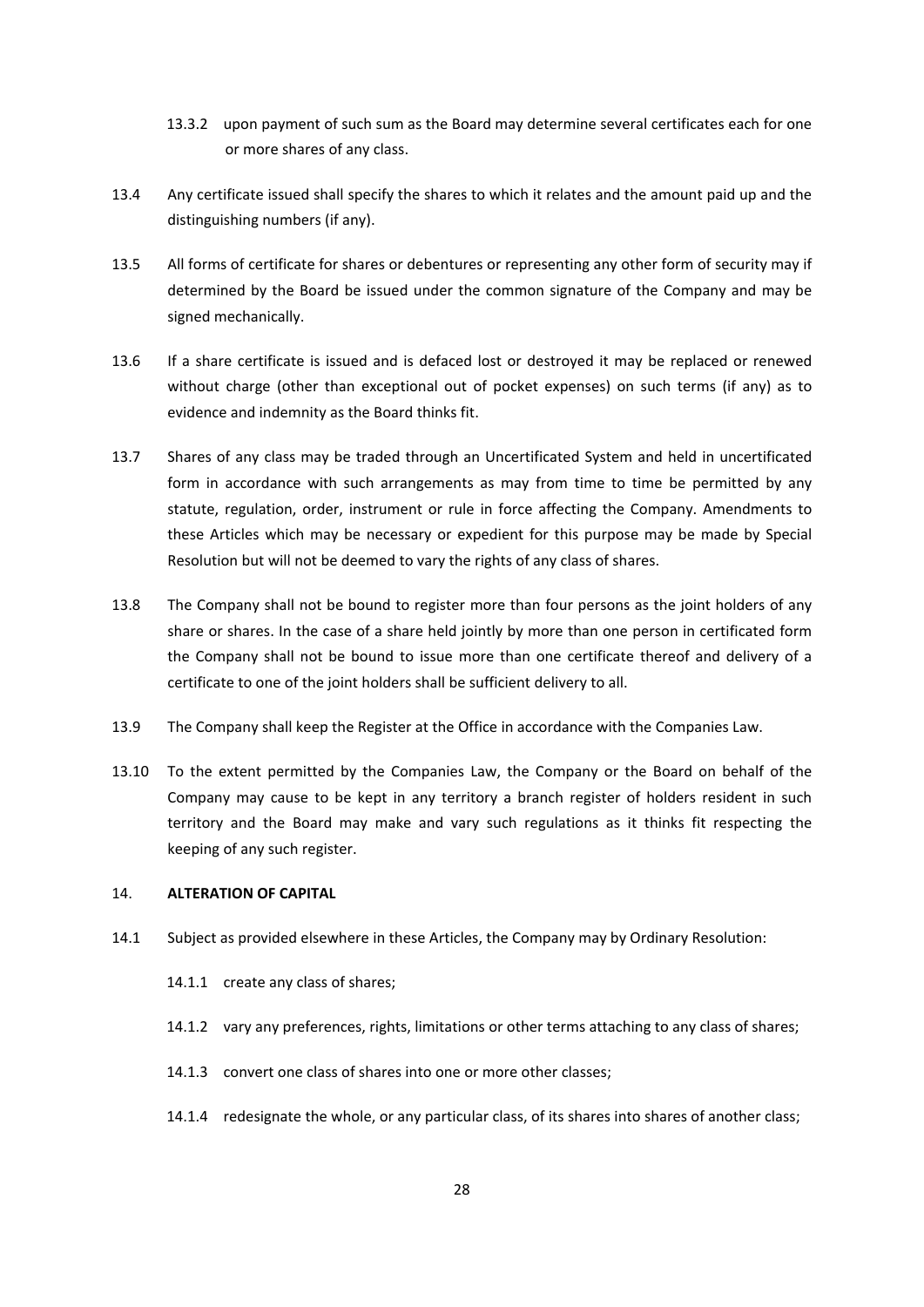- 14.1.5 consolidate and divide all or any of its shares into shares of larger amounts than its existing shares;
- 14.1.6 sub-divide all or any of its shares into shares of smaller amounts so that in the subdivision the proportion between the amount paid and the amount, if any, unpaid on each reduced share shall be the same as it was in the case of the share from which the reduced share is derived; and
- 14.1.7 make any combination of such alterations.
- 14.2 For so long asIf required by the JSE Listings Requirements (to the extent applicable to the Company maintains a primary listing of its ordinary shares on the JSE,), each of the matters set out in Article 14.1 14.1 shall require the Company to pass an Extraordinary Resolution before undertaking any such action.
- 14.3 The Company may by Ordinary Resolution:
	- 14.3.1 cancel any shares which, at the date of the passing of the resolution have not been taken or agreed to be taken by any person, and diminish the amount of its shares by the amount of the shares so cancelled;
	- 14.3.2 convert all or any of its shares the nominal amount of which is expressed in a particular currency or former currency into shares of a nominal amount of a different currency, the conversion being effected at the rate of exchange (calculated to not less than three significant figures) current on the date of the resolution or on such other date as may be specified therein; and
	- 14.3.3 where its shares are expressed in a particular currency or former currency, denominate or redenominate it, whether expressing its amount in units or subdivisions of that currency or former currency, or otherwise.
- 14.4 Where any difficulty arises in regard to any division, consolidation, or sub-division under this Article 14, the Board may, subject to the JSE Listings Requirements (to the extent applicable to the Company), settle the same as it thinks expedient and, in particular, may arrange for the sale of the shares representing fractions and the distribution of the net proceeds of sale in due proportion amongst the Members who would have been entitled to the fractions, and for this purpose the Board may authorise some person to transfer the shares representing fractions to the purchaser thereof, who shall not be bound to see to the application of the purchase money nor shall his title to the shares be affected by any irregularity or invalidity in the proceedings relating to the sale, provided that such fraction may be rounded off in accordance with the rounding principle that is, a Member becoming entitled to a fraction of a share arising from such purchase will be rounded up or down to the nearest whole number in accordance with the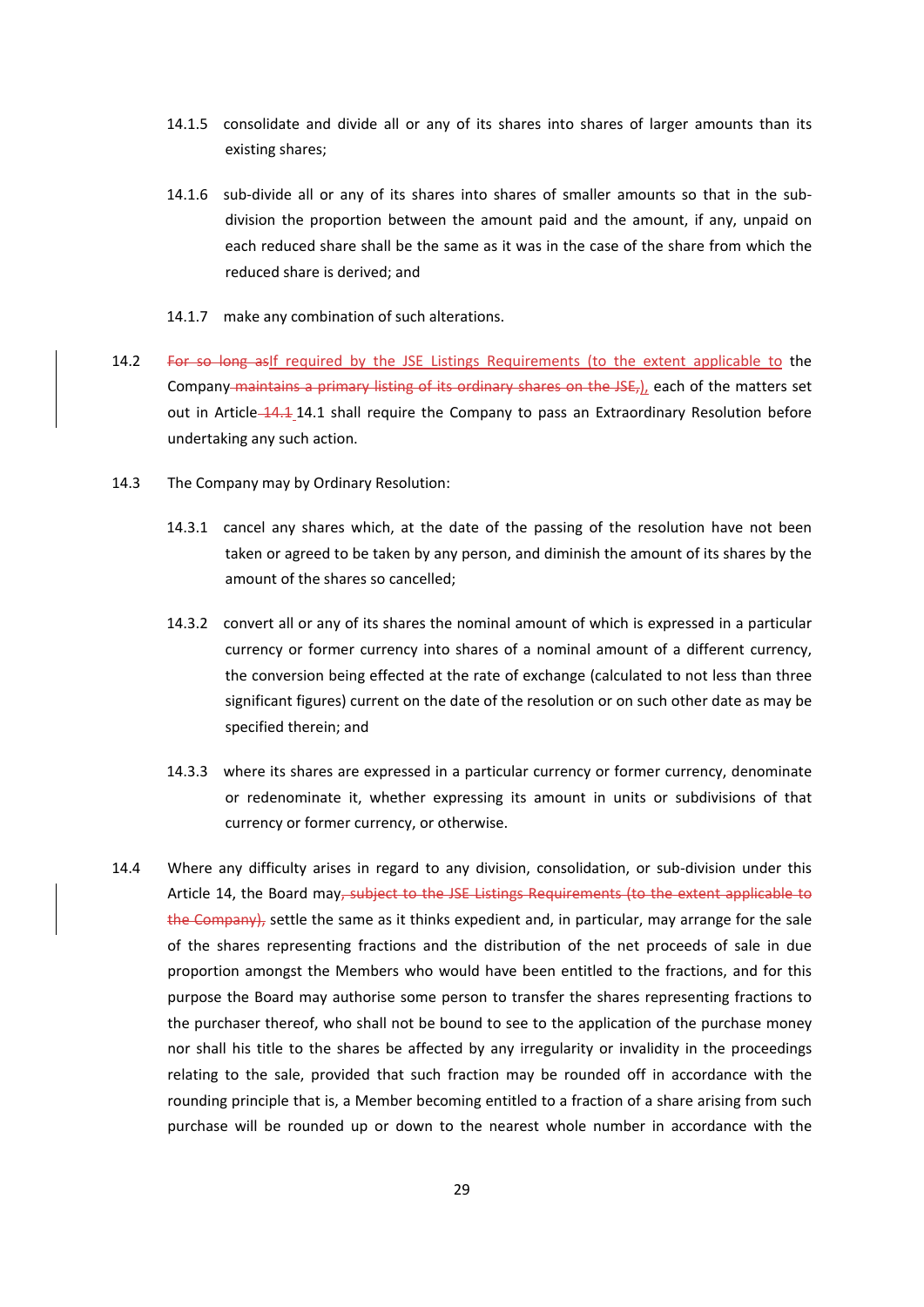rounding principle whereby fractions of 0.5 and above will be rounded up and fractions below 0.5 will be rounded down.

## 15. **GENERAL MEETINGS**

- 15.1 Save as provided in the Companies Law, an annual general meeting shall be held once in every calendar year (provided that no more than fifteen months may elapse between one annual general meeting and the next), and in default of an annual general meeting any Member may, not less than fourteen (14) days after the last date upon which the meeting ought to have been held, apply to the Court to make such order as the Court thinks fit.
- 15.2 Meetings other than annual general meetings shall be called general meetings.
- 15.3 The Directors may whenever they think fit convene a general meeting.
- 15.4 The Directors are required to call a general meeting in accordance with the Companies Law once the Company has received Requisition Requests to do so from Members who hold more than ten per cent. of such of the capital of the Company that carries the right of voting at general meetings of the Company (excluding any capital held as treasury shares).
- 15.5 Where the Directors are required to call a general meeting in accordance with Article 15.4 they must call a general meeting within twenty one (21) days after the date on which they became subject to the requirement and must hold the general meeting on a date not more than twenty eight (28) days after the date of the notice convening the meeting.
- 15.6 All general meetings (including annual general meetings) shall be held in the United Kingdom.
- 15.7 Subject to Article 15.6, the Board:
	- 15.7.1 may, when specifying the place of the meeting, direct that the meeting shall be held at a place specified in the notice ("**Main Meeting Place**") at which the chairman of the meeting shall preside; and
	- 15.7.2 shall determine in relation to each general meeting (including annual general meetings) the means of attendance at and participation in the meeting, including whether the persons entitled to attend and participate in the general meeting shall be enabled to do so by simultaneous attendance by Electronic Means using an electronic facility or facilities determined by it in accordance with Article 15.9, or partly in one way and partly in another.
- 15.8 The Members present in person or by proxy at the Main Meeting Place shall be counted in the quorum for, and entitled to vote at, the meeting in question, and that meeting shall be duly constituted and its proceedings shall be duly constituted and its proceedings valid if the chairman of the meeting is satisfied that adequate facilities are available throughout the meeting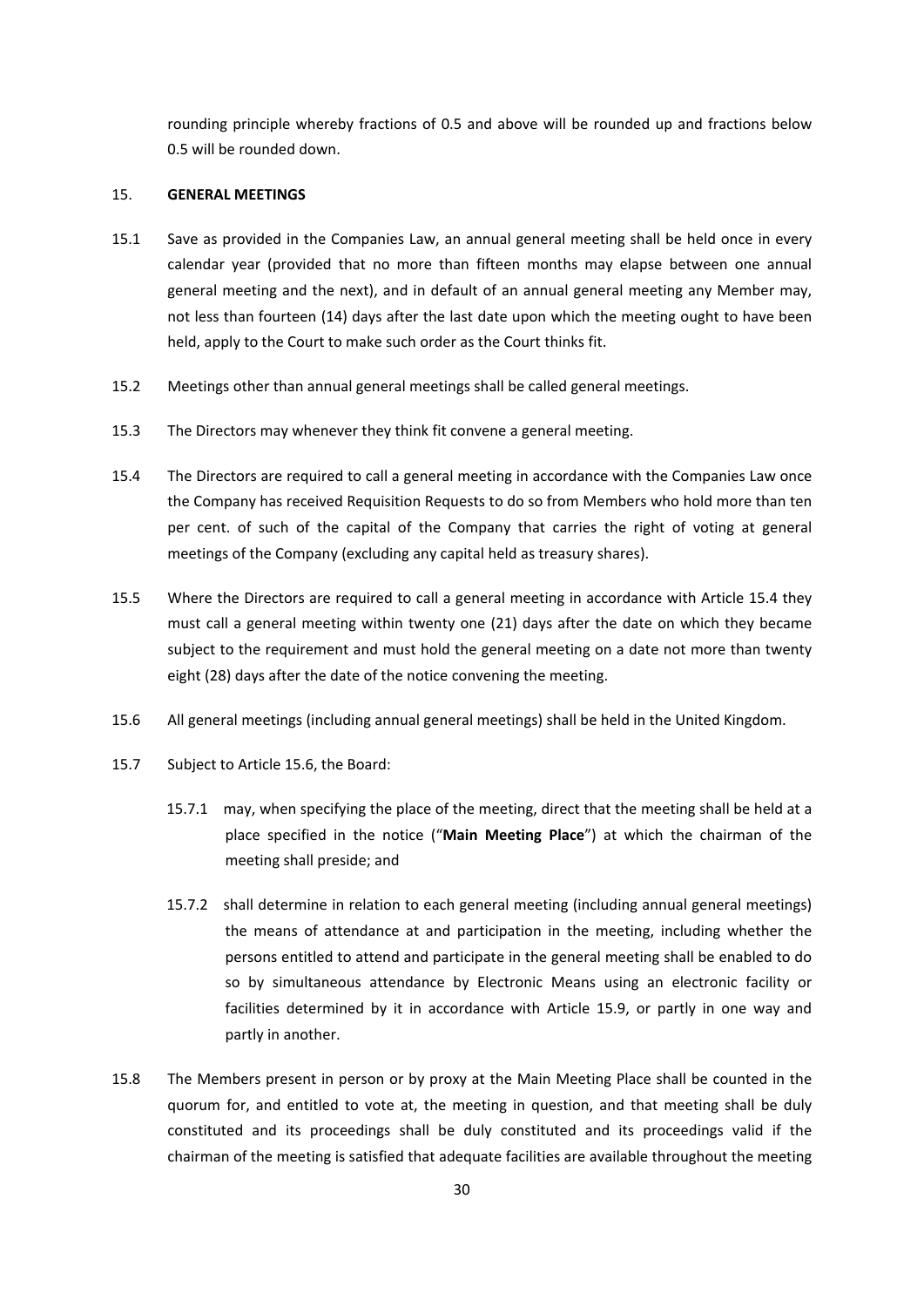to ensure that Members attending the Main Meeting Place are able to:

- 15.8.1 participate in the business for which the meeting has been convened;
- 15.8.2 hear and see all persons who speak (whether by use of microphones, loudspeakers, audio‐visual communications equipment or otherwise) in the Main Meeting Place; and
- 15.8.3 be heard and seen by all other persons present in the same way.
- 15.9 The Board may resolve to enable persons entitled to attend and participate in a general meeting (including an annual general meetings) to do so (partly) by simultaneous attendance and participation by Electronic Means using an electronic facility or facilities and determine the means, or all different means, of attendance and participation used in relation to a general meeting. The members present in person or by proxy by Electronic Means using such electronic facility or facilities shall be counted in the quorum for, and entitled to participate in, the general meeting in question. That meeting shall be duly constituted and its proceedings valid if the chairman of the meeting is satisfied that adequate facilities are available throughout the meeting to ensure that Members attending the meeting by all means (including by Electronic Means using an electronic facility or facilities) are able to:
	- 15.9.1 participate in the business for which the meeting has been convened;
	- 15.9.2 hear all persons who speak at the meeting; and
	- 15.9.3 be heard by all other persons present at the meeting.

When deciding whether a person is attending or participating in a meeting other than at a physical place, it is immaterial where that person is or how that person is able to communicate with others who are attending and participating. The Directors shall, for the avoidance of any doubt, be under no obligation to permit attendance and/or participation at any general meeting by Electronic Means.

- 15.10 Where Members are entitled to participate by Electronic Means using an electronic facility or facilities, any document required to be on display or to be available for inspection at the meeting will be made available in electronic form to those persons entitled to inspect it for at least the required period of time and this will satisfy any such requirement.
- 15.11 If, after the sending of notice of a meeting permitting attendance and/or participation by Electronic Means but before the meeting is held (or after the adjournment of such a meeting but before the adjourned meeting is held), the Board considers that it is impracticable or unreasonable to hold the meeting at the time specified in the notice of meeting using the Electronic Means stated in the notice of meeting or made available prior to the meeting, they may resolve not to permit attendance and/or participation at that meeting or adjourned meeting by Electronic Means, change the electronic facilities (and make details of the new facilities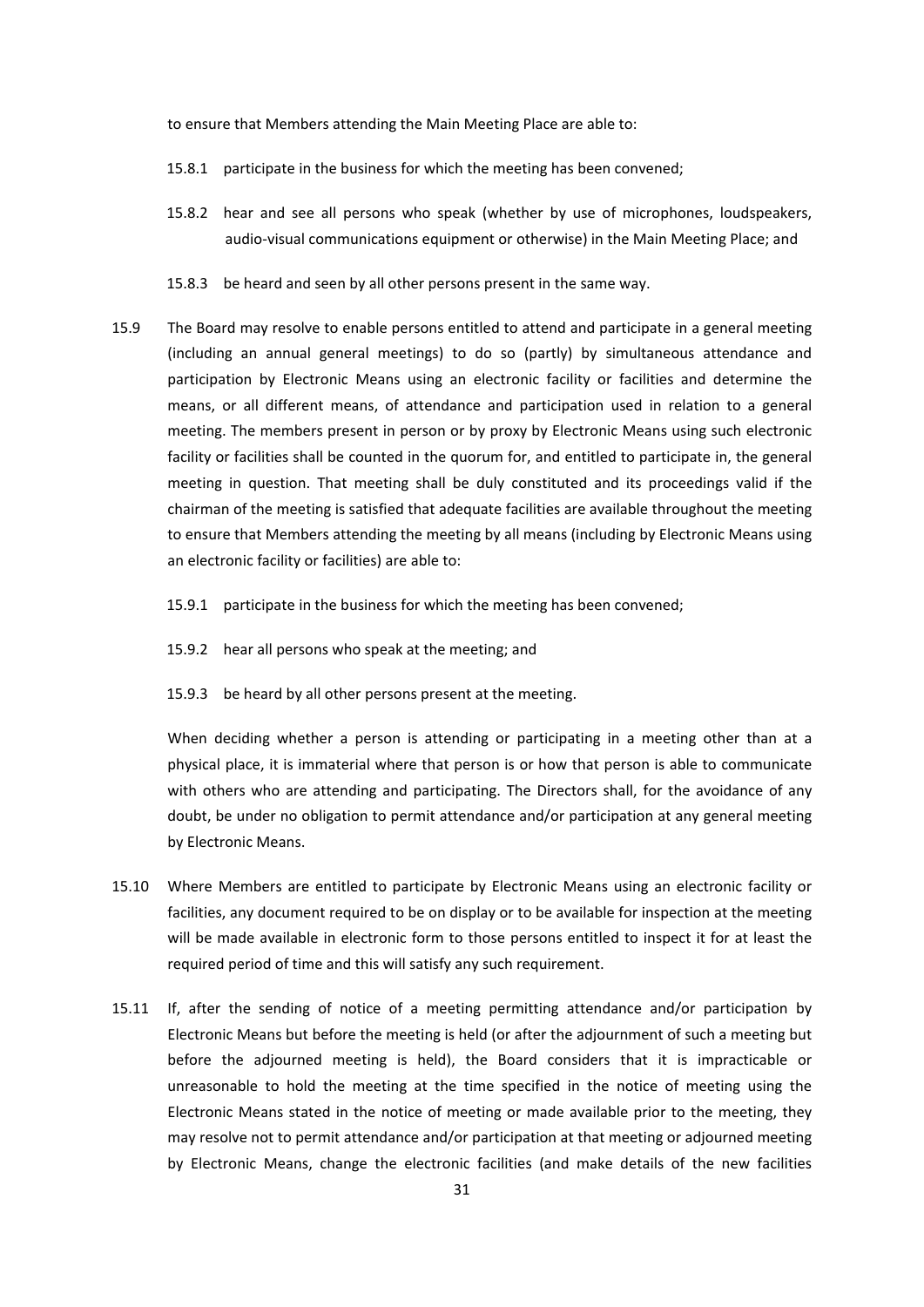available in the manner stated in the notice of meeting), and/or postpone the time at which the meeting is to be held.

- 15.12 The Board may resolve to enable or not to enable attendance and/or participation by Electronic Means at an adjourned general meeting or postponed general meeting irrespective of whether attendance and/or participation by Electronic Means was permitted at the general meeting which was adjourned or postponed.
- 15.13 If it appears to the chairman of the meeting that the facilities at the Main Meeting Place have become inadequate for the purpose referred to in Article 15.815.8, or an electronic facility has become inadequate for the purposes referred to in Article 15.9, then the chairman may, without the consent of the meeting, interrupt or adjourn the meeting. All business conducted at that meeting up to the time of adjournment shall be valid. The provisions of Article 20.6 shall apply to that adjournment.
- 15.14 Notwithstanding the foregoing, under no circumstances shall the inability of one or more Members or proxies to access, or continue to access, the facilities for participation in the meeting despite adequate facilities being made available by the Company, affect the validity of the meeting or any business conducted at the meeting, provided that the meeting is quorate.
- 15.15 For the purposes of all other provisions of these Articles (unless the context requires otherwise) the Members shall be deemed to be meeting in one place, and that shall be the Main Meeting Place.
- 15.16 The Board may both prior to and during any general meeting make any arrangements and impose any restrictions which it considers appropriate to ensure the security and/or the orderly conduct of any such general meeting, including, without limitation, arranging for any person attending any such meeting to be searched, for items of personal property which may be taken into any such meeting to be restricted and for any person (whether or not a Member) who refuses to comply with any such arrangements or restrictions to be refused entry to or excluded from any such meeting.
- 15.17 The chairman of any general meeting of the Company shall take such action as he thinks fit to promote the orderly conduct of the business of the meeting as laid down in the notice of the meeting, including, without limitation, asking any person or persons (whether or not a Member or Members) to leave the meeting and, if necessary, having such person or persons excluded from the meeting. The decision of the chairman of the meeting on matters relating to the orderly conduct of the meeting and on any other matters of procedure or arising incidentally from the business of the meeting shall be final as shall be his determination, acting in good faith, as to whether any matter is of such nature. Nothing in this Article 15.17 shall limit any other power vested in the chairman of the meeting.
- 15.18 The Board may make such arrangements as it shall in its absolute discretion consider to be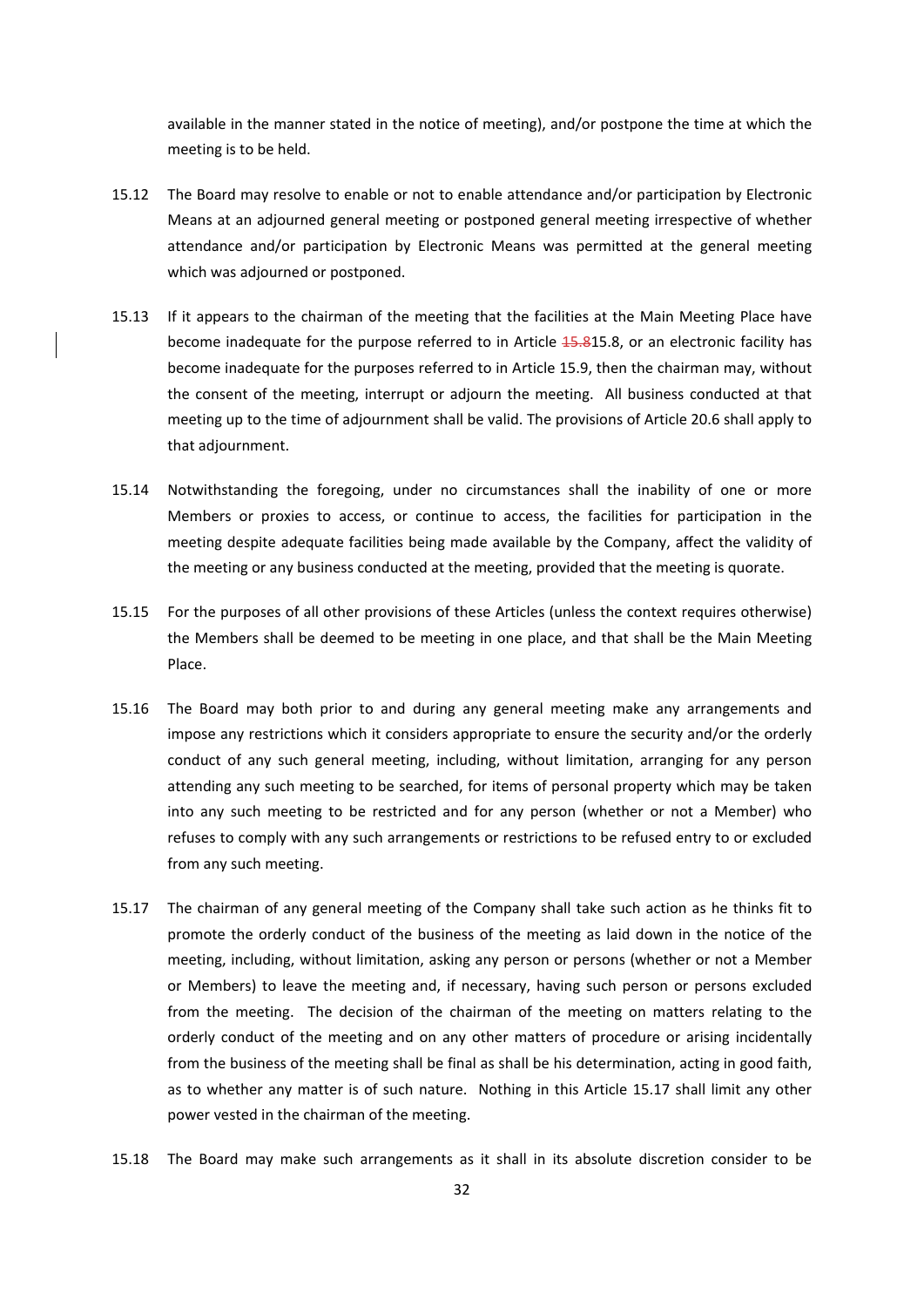appropriate for any of the following purposes:

- 15.18.1 to regulate the level of attendance at any place specified for the holding of a general meeting or any adjournment of such a meeting;
- 15.18.2 to ensure the safety of people attending at any such place; or
- 15.18.3 to facilitate attendance at such meeting or adjournment,

and may from time to time vary any such arrangements or make new arrangements in their place. Such arrangements may include, without prejudice to the generality of the foregoing, the issue of tickets or the use of some random means of selection or otherwise as the Board shall consider to be appropriate.

- 15.19 If a general meeting (including an annual general meeting) is held by Electronic Means using an electronic facility or facilities, the Board (and, at a general meeting, the chairman) may make any arrangement and impose any requirement or restriction that is:
	- 15.19.1 necessary to ensure the identification of those taking part and the security of the electronic communication; and
	- 15.19.2 proportionate to the achievement of those objectives.
- 15.20 The provisions of this Article 15 are without prejudice to the rights of Members under the Companies Law to rescind the waiver of the requirement to hold an annual general meeting and without prejudice to any powers of the directors to convene a general meeting without a Member's requisition.

## 16. **NOTICE OF GENERAL MEETINGS**

- 16.1 A general meeting shall be convened by the longer of the minimum period specified under the Companies Law and the requirements of any stock exchange on which the Company's shares are quoted from time to time (to the extent applicable).
- 16.2 The notice of any general meeting shall include such statements as are required by the Companies Law and in any event shall specify:
	- 16.2.1 the place, the date and the time of the meeting and the means, or all different means, of attendance and participation (including without limitation, any electronic facilities the Board has determined be used to enable attendance and participation in the meeting in accordance with Article 15.9);
	- 16.2.2 in the case of any proposed Special Resolution, Waiver Resolution or Unanimous Resolution, the text of such proposed resolution and notice of the fact that the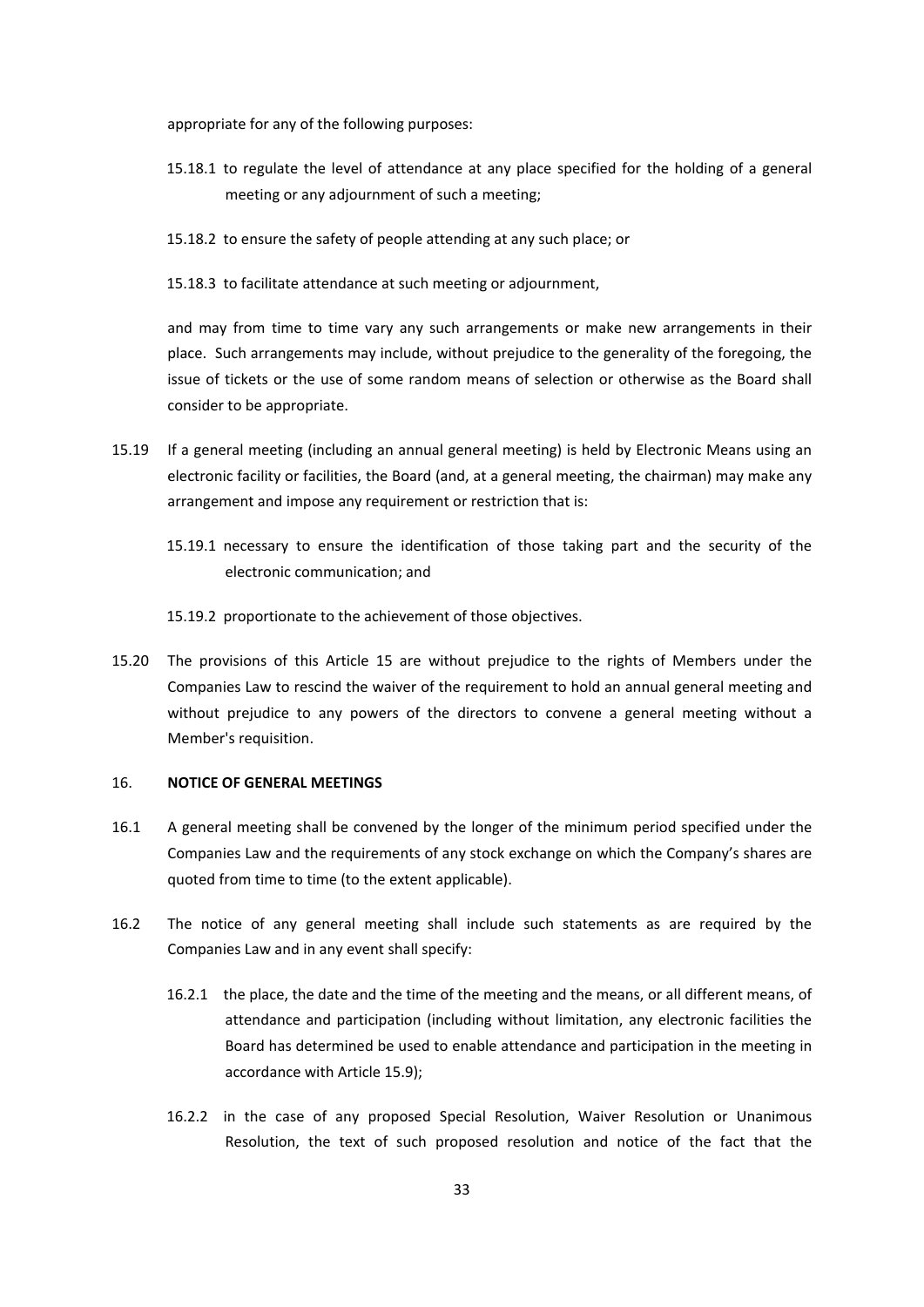resolution proposed is proposed as a Special Resolution, Waiver Resolution or Unanimous Resolution (as applicable); and

16.2.3 the general nature of the business to be dealt with at the meeting.

- 16.3 The notice of meeting shall be given to such persons as are, by these Articles or the Companies Law, entitled to receive such notices from the Company, provided that a meeting of the Company shall, notwithstanding that it is called by shorter notice than that specified in this Article, be deemed to have been duly called if it is so agreed by all the Members entitled to attend and vote thereat.
- 16.4 The accidental failure to provide notice of a meeting, or to send any other document to a person entitled to receive such notice or document, shall not invalidate the proceedings at that meeting or call into question the validity of any actions, resolutions or decisions taken.
- 16.5 All Members are deemed to have agreed to accept communications from the Company by Electronic Means in accordance with Article 4343.
- 16.6 A Member present, either in person or by proxy, at any meeting of the Company or of the holders of any class of shares in the Company, is deemed to have received notice of the meeting and, where required, of the purpose for which it was called.
- 16.7 Every person who becomes entitled to a share shall be bound by any notice in respect of that share which, before his name is entered in the Register, has been duly given to a person from whom he derives his title.

#### 17. **POSTPONEMENT OF GENERAL MEETINGS**

If the Board, in its absolute discretion, considers that it is impractical or unreasonable for any reason to hold a meeting on the date or at the time or at the Main Meeting Place specified in the notice calling the meeting and/or by Electronic Means using an electronic facility specified in the notice, it may postpone the meeting to another date, time and/or place (subject to the provisions of Article 15.6) and/or change the electronic facility. The Board shall take reasonable steps to ensure that notice of the date, time and place and/or electronic facility of the postponed meeting is provided to any Member trying to attend the general meeting at the original time and place or by electronic facility. When a general meeting is so postponed, notice of the date, time and place of the postponed meeting shall be given in such manner as the Board may, in its absolute discretion, determine. No business shall be transacted at any postponed meeting other than business which might properly have been transacted at the meeting had it not been postponed. Notice of the business to be transacted at such postponed meeting shall not be required. If a general meeting is postponed in accordance with this Article 17, the appointment of a proxy will be valid if it is delivered and received as required by these Articles not less than 48 hours (excluding any days which are not Business Days) before the time appointed for holding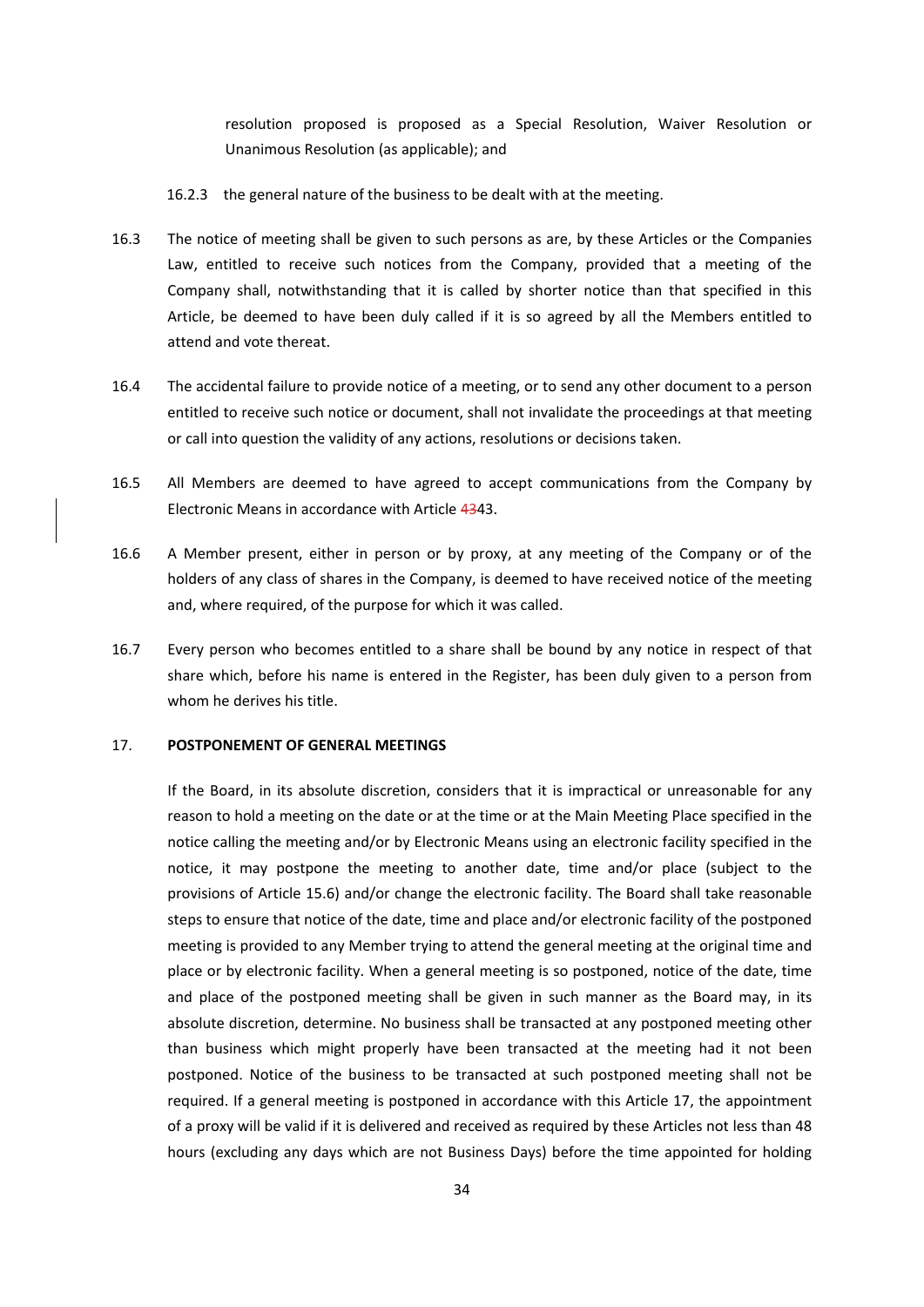the postponed meeting. The Board may also postpone any general meeting which has been rearranged under this Article 4717.

## 18. **ELECTION AND POWERS OF CHAIRMAN**

- 18.1 The chairman of any general meeting shall be either:
	- 18.1.1 the chairman of the Directors;
	- 18.1.2 in the absence of the chairman or if the Directors have no chairman, then the Directors shall nominate one of their number to preside as chairman;
	- 18.1.3 if only one Director is present at the meeting then he shall preside as chairman of the general meeting if willing to act; or
	- 18.1.4 if no Director is present at the meeting, or if the Director present declines to take the chair, then the Members present in person or by proxy and entitled to vote on the business to be transacted shall elect a chairman for the meeting by an Ordinary Resolution.
- 18.2 The chairman of the general meeting shall conduct the meeting in such a manner as he thinks fit. In addition, the chairman may limit the time for Members to speak.

# 19. **RIGHT OF DIRECTORS TO SPEAK**

Each Director shall be entitled to attend and speak at any general meeting of the Company and at any separate meeting of the holders of any class of shares in the Company, regardless of whether that Director is a Member of the Company or of the relevant class.

#### 20. **PROCEEDINGS AT GENERAL MEETINGS**

- 20.1 All business shall be deemed special that is transacted at a general meeting. All business that is transacted at an annual general meeting shall likewise be deemed special, with the exception of declaring a Dividend or Distribution, the consideration of the accounts, balance sheets, and the reports of the Directors and auditors, the election of Directors and the appointment of and the fixing of the remuneration of the auditors.
- 20.2 No business shall be transacted at any general meeting unless a quorum is present when the meeting proceeds to business, but the absence of a quorum shall not preclude the choice or appointment of a chairman of the meeting which shall not be treated as part of the business of the meeting. Save as otherwise provided by these Articles, the quorum for a general meeting shall be three persons entitled to attend and vote on the business to be transacted, each being a Member present in person or by proxy or a duly authorised representative of a corporation which is a Member.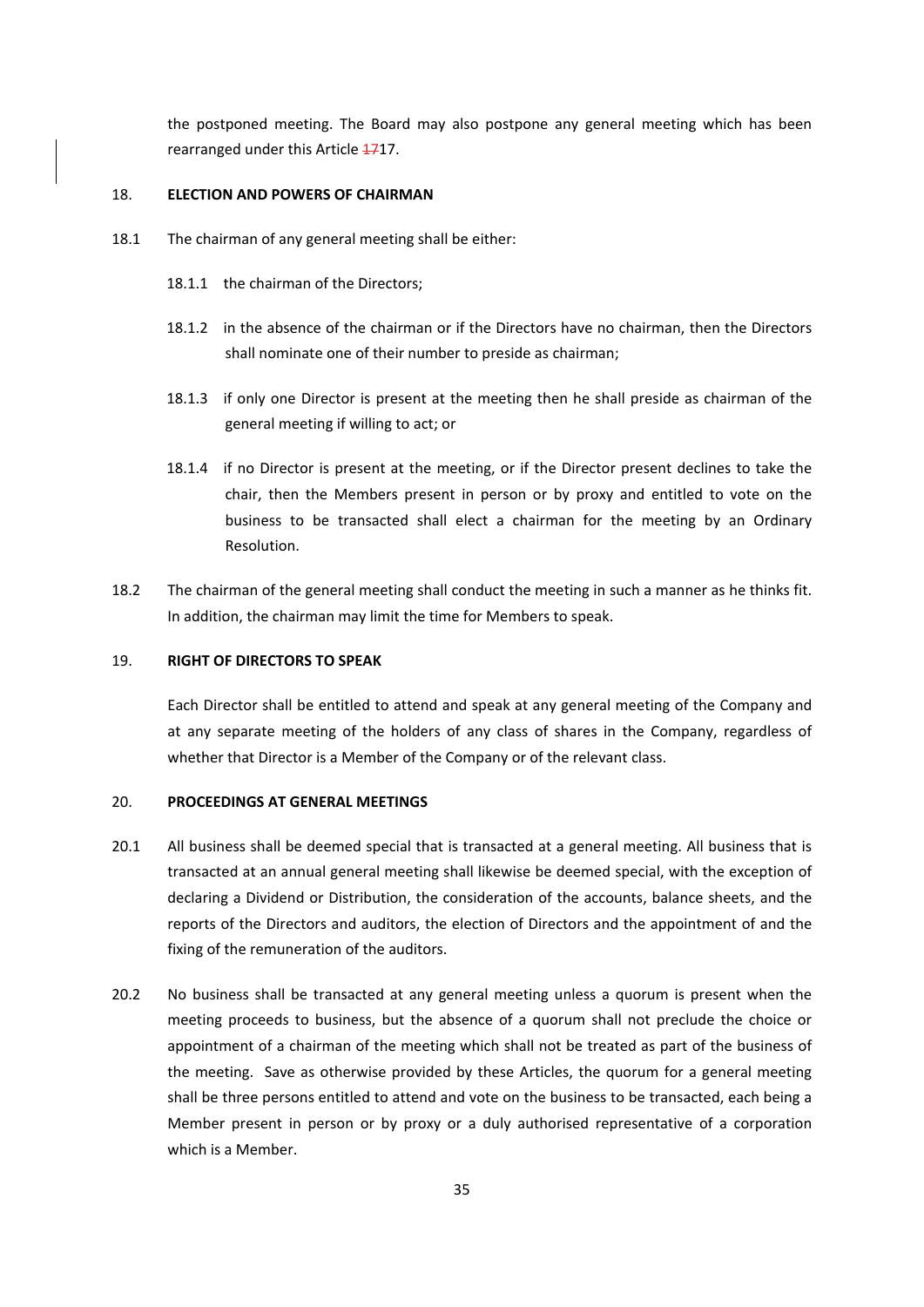- 20.3 Unless the Directors direct otherwise, the rights of a Member to vote at a general meeting are suspended if that Member has failed to pay any sum due and owing on his share, whether that sum is due as a result of a failure to pay a call or otherwise.
- 20.4 If within thirty minutes after the time appointed for a meeting a quorum is not present, or if during the meeting a quorum ceases to be present, the meeting, if convened by or upon the requisition of Members as hereinbefore provided, shall be dissolved. If otherwise convened, it shall stand adjourned to the same day in the next week (or if that day is not a Business Day to the next Business Day thereafter) at the same time and place (including by Electronic Means using such electronic facility or facilities), or to later on the same day or to such other day and at such time and place (subject to Article 15.6), including by Electronic Means using such electronic facility or facilities, as the chairman of the meeting may decide, and no notice of such adjournment need be given. At any such adjourned meeting, the quorum requirements set out in Article 20.2 will continue to apply. If a quorum is not present at the adjourned meeting, the meeting shall be dissolved.
- 20.5 The chairman of the meeting, with the consent of any meeting at which a quorum is present may (and shall if so directed by the meeting) adjourn the meeting from time to time and from place to place (or to another time, date and/or place, subject to Article 15.6, including by Electronic Means using such electronic facility or facilities), but no business shall be transacted at any adjourned meeting except business which might lawfully have been transacted at the meeting from which the adjournment took place.
- 20.6 In addition, the chairman of the meeting may at any time without the consent of the meeting adjourn the meeting (whether or not it has commenced or a quorum is present) from time to time and place to place (or to another time, date and/or place, subject to Article 15.6, including by Electronic Means using such electronic facility or facilities) if, in his opinion, it would facilitate the conduct of the business of the meeting to do so, notwithstanding that by reason of such adjournment some Members may be unable to be present at the adjourned meeting. Any such Member may nevertheless appoint a proxy for the adjourned meeting in accordance with Article 23.5.
- 20.7 When a meeting is adjourned for fourteen (14) days or more, seven (7) Clear Days' notice at the least specifying the place, the date and the time of the adjourned meeting shall be given as in the case of the original meeting but it shall not be necessary to specify in such notice the nature of the business to be transacted at the adjourned meeting.

# 21. **METHOD OF VOTING AND DEMAND FOR A POLL**

21.1 A resolution put to the vote at a general meeting held partly by Electronic Means using an electronic facility or facilities shall, unless the chairman of the meeting determines that it shall (subject to the remainder of this Article) be decided on a show of hands, be decided on a poll. Subject thereto, at a general meeting a resolution put to the vote of the meeting shall be decided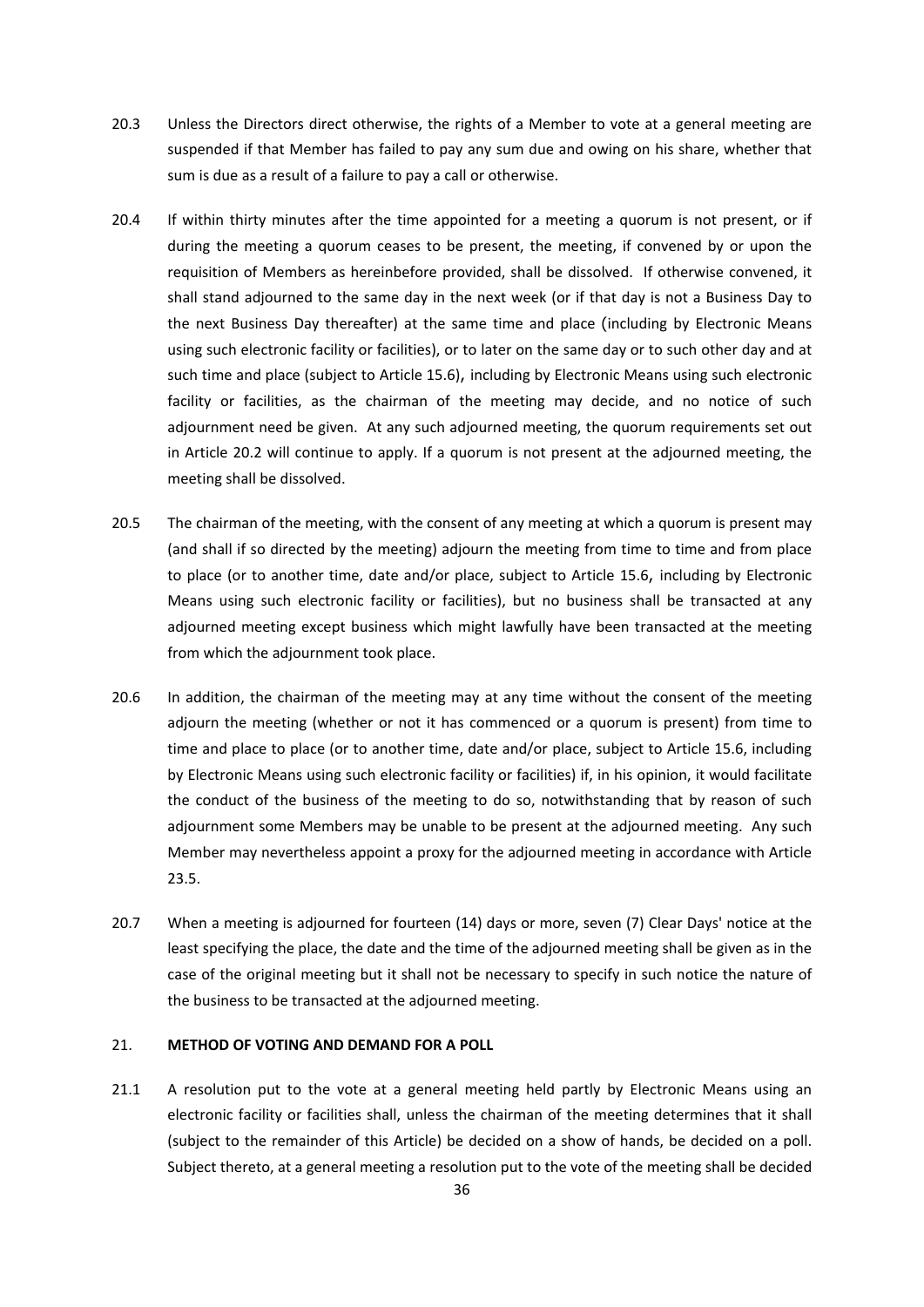on a show of hands of the Members present in person or by proxy or by attorney and entitled to vote, unless (before or immediately after the declaration of the result of the show of hands or on the withdrawal of any other demand for a poll) a poll is demanded by:

- 21.1.1 the chairman of the meeting;
- 21.1.2 a majority of Directors present at the meeting;
- 21.1.3 no fewer than five Members present in person or by proxy having the right to vote on the resolution;
- 21.1.4 one or more of the Members present in person or by proxy representing not less than ten per cent. of the total voting rights of all of the Members having the right to vote on the resolution (excluding any voting rights attached to any shares in the Company which are held as treasury shares); or
- 21.1.5 one or more of the Members present in person or by proxy holding not less than ten per cent. of the total shares in the Company conferring a right to vote on the resolution (excluding any shares in the Company conferring a right to vote on the resolution which are held as treasury shares),

and a demand for a poll by a person as proxy for a Member shall be as valid as if the demand were made by the Member himself.

- 21.2 Unless a poll is duly demanded in accordance with these Articles, a declaration by the chairman of the meeting that a resolution has been carried or lost or has or has not been carried by any particular majority and an entry to that effect in the minutes of the proceedings of the Company shall be conclusive evidence of the fact, without proof of the number, proportion or validity of the votes recorded in favour of or against such resolution.
- 21.3 If a poll is demanded, it shall be taken at the meeting at which the same is demanded or at such other time and place (including by Electronic Means using an electronic facility) as the chairman of the meeting shall direct, and the result of such poll shall be deemed the resolution of the meeting. The demand for a poll may be withdrawn.
- 21.4 The demand for a poll shall not prevent the continuance of a meeting for the transaction of any business other than the question on which a poll has been demanded.
- 21.5 If a poll shall be duly demanded upon the election of a chairman of the meeting or on any question of adjournment, it shall be taken at once.
- 21.6 It shall not be necessary (unless the chairman of the meeting otherwise directs) for notice to be given of a poll not taken immediately if the time and place at which it is to be taken are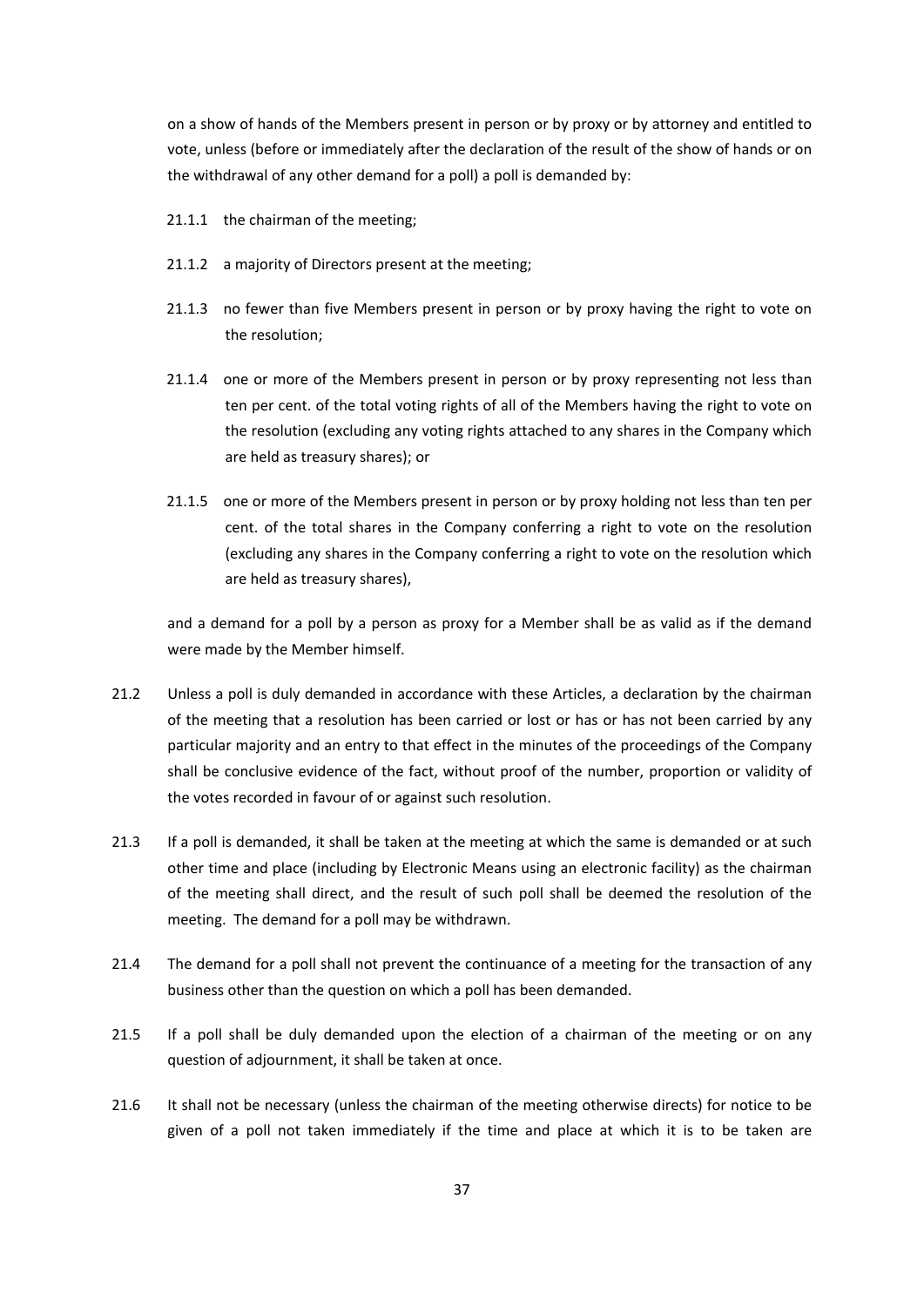announced at the meeting at which it is demanded. In any other case, at least seven (7) Clear Days' notice shall be given specifying the time and place at which the poll is to be taken.

- 21.7 On a poll votes may be given either personally or by proxy and a Member entitled to more than one vote need not use all his votes or cast all the votes he uses in the same way.
- 21.8 In case of an equality of votes, either on a show of hands or on a poll, the chairman of the meeting at which the show of hands takes place, or at which the poll is taken, as the case may be, shall have a second vote if he is a Member and a casting vote if he is not a Member.

#### 22. **VOTES OF MEMBERS**

- 22.1 Subject to any rights or restrictions attached to any shares, on a show of hands, (i) every Member present in person or by a duly authorised representative shall have one vote; (ii) every proxy appointed by a Member shall have one vote, save that every proxy appointed by one or more Members to vote for the resolution and by one or more other Members to vote against the resolution, has one vote for and one vote against; and (iii) on a poll every Member present in person or by proxy shall have one vote for each share held by him, but this provision shall be subject to the conditions with respect to any special voting powers or restrictions for the time being attached to any shares which may be subject to special conditions.
- 22.2 Where there are joint registered holders of any share any one of such persons may vote at any meeting, either personally or by proxy, in respect of such share as if he were solely entitled thereto; and if more than one of such joint holders be present at any meeting personally or by proxy that one of the said persons so present in person or by proxy whose name stands first in the Register in respect of such share shall alone be entitled to vote in respect thereof.
- 22.3 Any Member being under any legal disability may vote by his guardian or other legal representative. Any one of such persons may vote either personally or by proxy or by attorney.
- 22.4 Upon a poll votes may be given personally or by proxy or by attorney and it shall not be necessary for a proxy or attorney to be entitled to attend the meeting in his own right. Deposit of an instrument of proxy shall not preclude a Member from attending and voting in person or on a poll at the meeting or any adjournment thereof.
- 22.5 If:
	- 22.5.1 any objection shall be raised as to the qualification of any voter; or
	- 22.5.2 any votes have been counted which ought not to have been counted or which might have been rejected; or
	- 22.5.3 any votes are not counted which ought to be counted,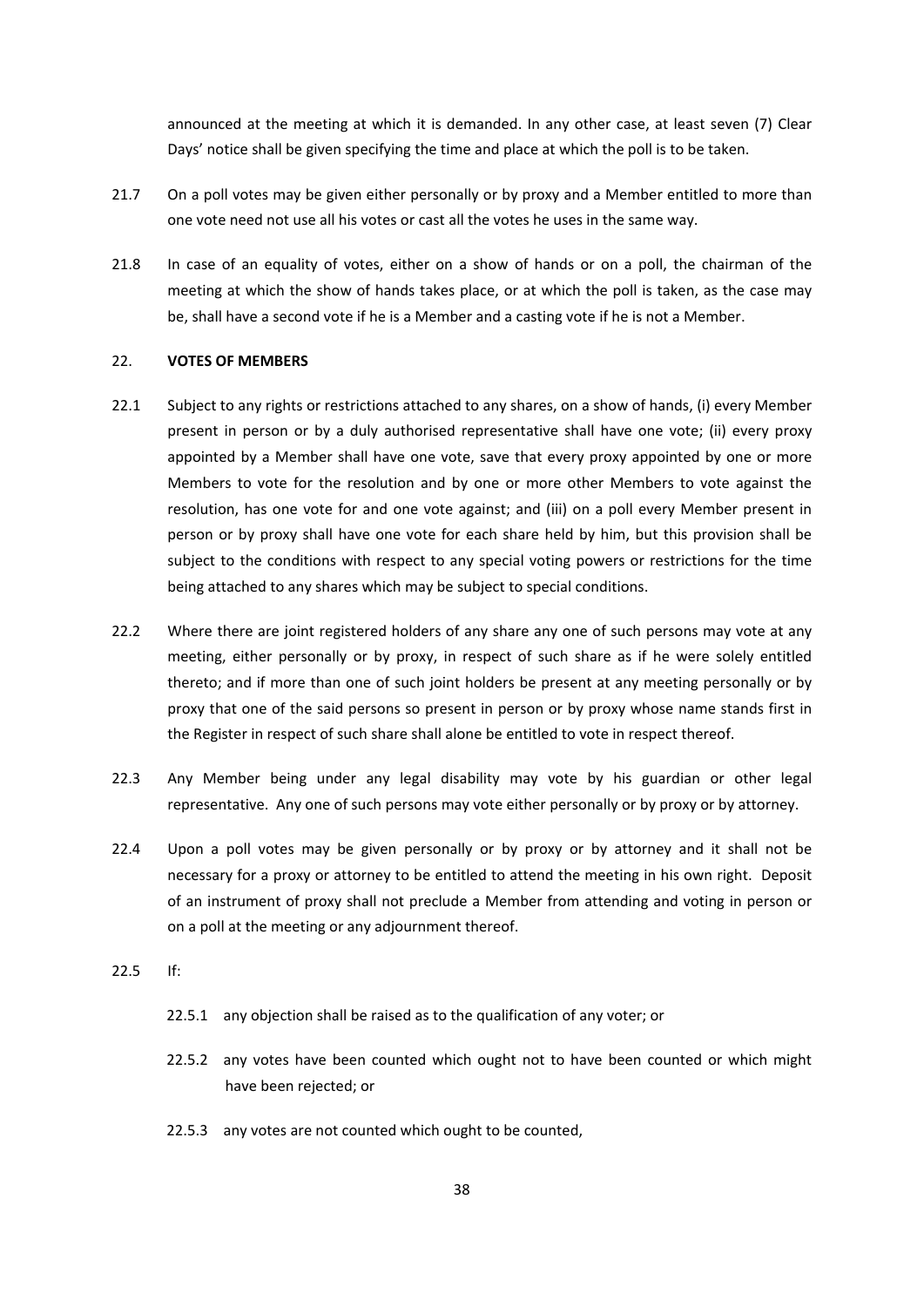the objection or error shall not vitiate the decision of the meeting or adjourned meeting on any resolution unless it is raised or pointed out at the meeting or, as the case may be, the adjourned meeting at which the vote objected to is given or tendered or at which the error occurs. Any objection or error shall be referred to the chairman of the meeting and shall only vitiate the decision of the meeting on any resolution if the chairman decides that the same may have affected the decision of the meeting. The decision of the chairman on such matters shall be conclusive.

22.6 Subject to the Companies Law, a Written Resolution to which the requisite majority of Eligible Members have, within twenty eight (28) days of the date of circulation of such Written Resolution, signified their agreement shall be as effective as if the same had been duly passed at a general meeting, save that for so long as the Company maintains a primary listing of its ordinary shares on the JSE, any resolutions for which the approval of Members is required in accordance with the JSE Listings Requirements shall only be effective if duly passed at a general meeting..

#### 23. **PROXIES**

- 23.1 A proxy need not be a member of the Company and a Member may appoint more than one proxy in relation to a meeting to attend and to speak and to vote on the same occasion provided that each proxy is appointed to exercise the rights attached to a different share or shares held by a Member. References in these Articles to an appointment of a proxy includes references to an appointment of multiple proxies.
- 23.2 If a Member appoints more than one proxy in relation to a meeting (whether by one or more different forms of proxy), each proxy being for a specified number of shares which in aggregate exceeds the number of shares registered in the name of the Member, the Company shall have the right either to treat all such proxies as invalid or to treat only some of such proxies as invalid provided that the remaining proxies which are treated as valid are for a specified number of shares which in aggregate do not exceed the number of shares registered in the name of the Member.
- 23.3 Subject to the provisions of the Companies Law, the instrument appointing a proxy shall be in any common form or in such other form as the Directors may approve and whether sent to the Company in hard copy or in electronic form it shall be made under the hand of the appointor or of his attorney duly authorised in writing or, if the appointor is a corporation, under its common seal or under the hand of an officer or attorney duly authorised in that behalf.
- 23.4 The Board may allow a proxy for a holder of any shares in uncertificated form to be appointed by Electronic Means in the form of an uncertificated proxy instruction. The Board may also allow any supplement to the uncertificated proxy instruction or any amendment or revocation of any uncertificated proxy instruction to be made by a further uncertificated proxy instruction.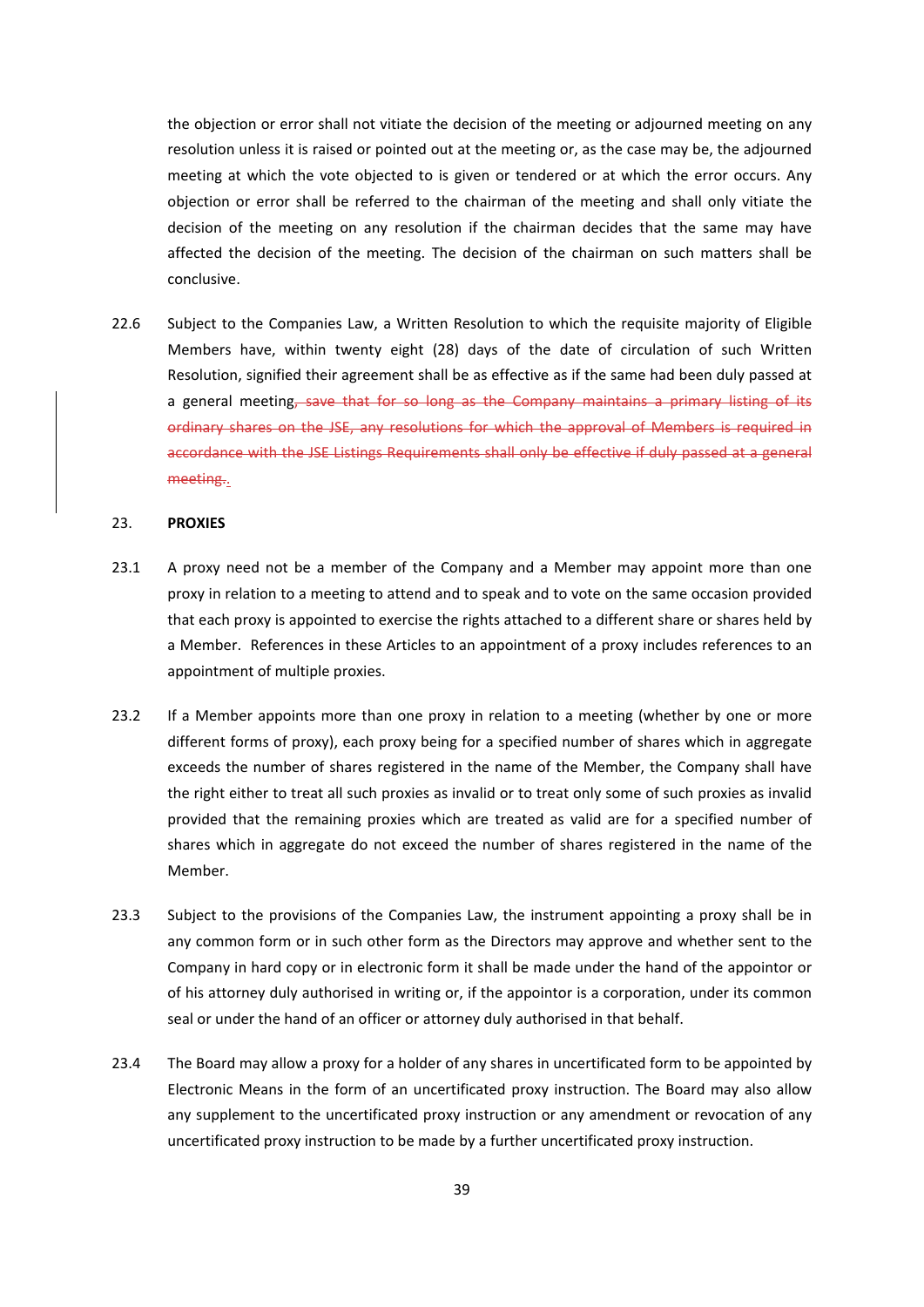- 23.5 The appointment of a proxy and the power of attorney or other authority (if any) under which it is signed, or a copy of such authority certified notarially or in some other way approved by the Directors, shall:
	- 23.5.1 in the case of an appointment in hard copy form,- be deposited at the Office, or at such other place or places as determined by the Directors or as specified in the notice convening the meeting or in any notice of any adjourned meeting or in any appointment of proxy sent out by the Company in relation to the meeting, not less than forty eight (48) hours (excluding any days which are not Business Days) before the time of the holding of the meeting or adjourned meeting at which the person named in the appointment proposes to vote;
	- 23.5.2 in the case of an appointment by Electronic Means, where a Relevant Electronic Address has been specified for the purpose of receiving documents or information in electronic form (in the notice convening the meeting, or in any instrument of proxy sent out by the Company in relation to the meeting or in any invitation in electronic form to appoint a proxy issued by the Company in relation to the meeting) be received at such address not less than forty eight (48) hours (excluding any days which are not Business Days) before the time for holding the meeting or adjourned meeting at which the person named in the appointment proposes to vote;
	- 23.5.3 in the case of a poll which is taken more than forty eight (48) hours after it is demanded, be delivered or received as aforesaid not less than twenty four (24) hours before the time appointed for the taking of the poll; or
	- 23.5.4 in the case of a poll which is not taken at the meeting at which it is demanded but is taken not more than forty eight (48) hours after it was demanded, be delivered in hard copy form at the meeting at which the poll was demanded to the chairman or to the secretary or to any Director,

in default of which the proxy shall not be treated as valid unless the Directors otherwise determine in their discretion.

- 23.6 An appointment of a proxy relating to more than one meeting (including any adjournment thereof) having once been so received for the purposes of any meeting shall not be required to be received again for the purposes of any subsequent meeting to which it relates.
- 23.7 Where the appointment of a proxy is expressed to have been or purports to have been signed by a person on behalf of the holder of a share:
	- 23.7.1 the Company may treat the appointment as sufficient evidence of the authority of that person to sign the appointment on behalf of that holder; and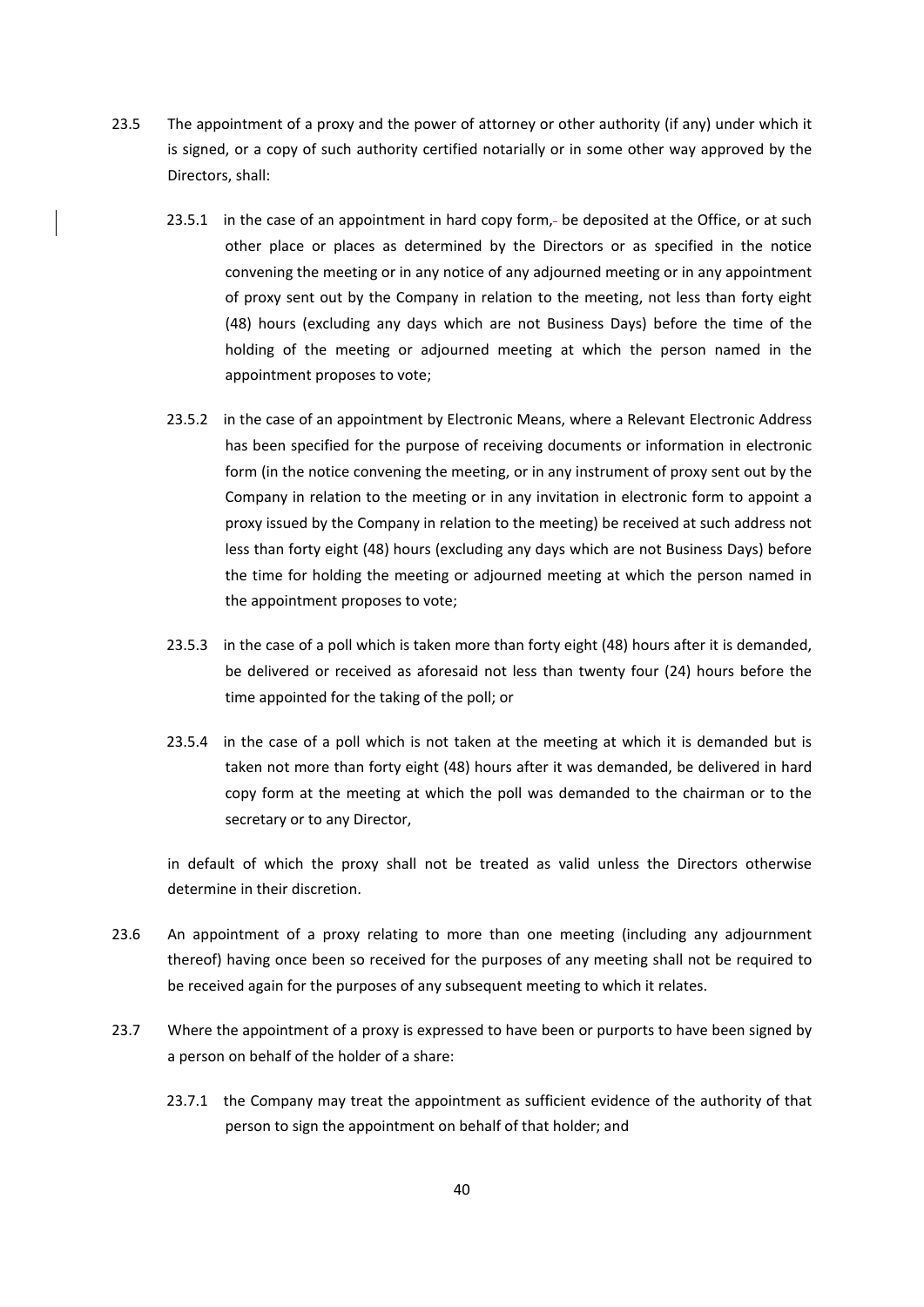- 23.7.2 that holder shall, if requested by or on behalf of the Company at any time, send or procure the sending of any written authority under which the appointment has been signed, or a copy of such authority certified notarially or in some other way approved by the board, to such address and by such time as may be specified in the request and, if the request is not complied with in any respect, the appointment may be treated as invalid.
- 23.8 An appointment of a proxy which is not delivered or received in accordance with Article 23.5, or in respect of which Article 23.7 has not been complied with, shall be invalid.
- 23.9 No appointment of a proxy shall be valid after 12 months have elapsed from the date of its receipt save that, unless the contrary is stated in it, an appointment of a proxy shall be valid for use at an adjourned meeting or a poll after a meeting or an adjourned meeting even after 12 months, if it was valid for the original meeting.
- 23.10 The appointment of a proxy shall be deemed to confer authority to vote on any amendment of a resolution put to, or any other business which may properly come before, the meeting for which it is given as the proxy thinks fit. The appointment of a proxy shall, unless it provides to the contrary, be valid for any adjournment of the meeting as well as for the meeting to which it relates.
- 23.11 When two or more valid but differing appointments of a proxy are received in respect of the same share for use at the same meeting or poll, the one which is last delivered or received (regardless of its date or of the date or time of its signature or transmission) shall be treated as replacing and revoking the others as regards that share. The Board may determine at its discretion when an appointment of a proxy shall be treated as delivered or received for the purposes of these Articles.
- 23.12 The Company shall not be required to check whether a proxy or corporate representative votes in accordance with any instructions given by the Member by whom he is appointed. Any failure to vote as instructed shall not invalidate the -proceedings on the resolution.
- 23.13 Any Member shall be entitled to appoint by power of attorney some person, whether a Member or not, to act as his attorney for the purposes of receiving notices of general meetings and attending general meetings and voting thereat, and upon such power of attorney being deposited at the Office together with a notice from the attorney giving his address, an entry thereof shall be made in the Register and all notices of meetings held during the continuance in force of such power of attorney shall be served upon the attorney thereby appointed as if such attorney were a Member of the Company and registered owner of the shares, and all notices, except where otherwise herein expressly provided, shall be deemed duly served if served upon such attorney in accordance with these Articles, and the attorney shall be entitled to attend any general meetings held during the continuance of his appointment and to vote thereat in respect of the shares of any Member appointing him, such vote to be exercised either personally or by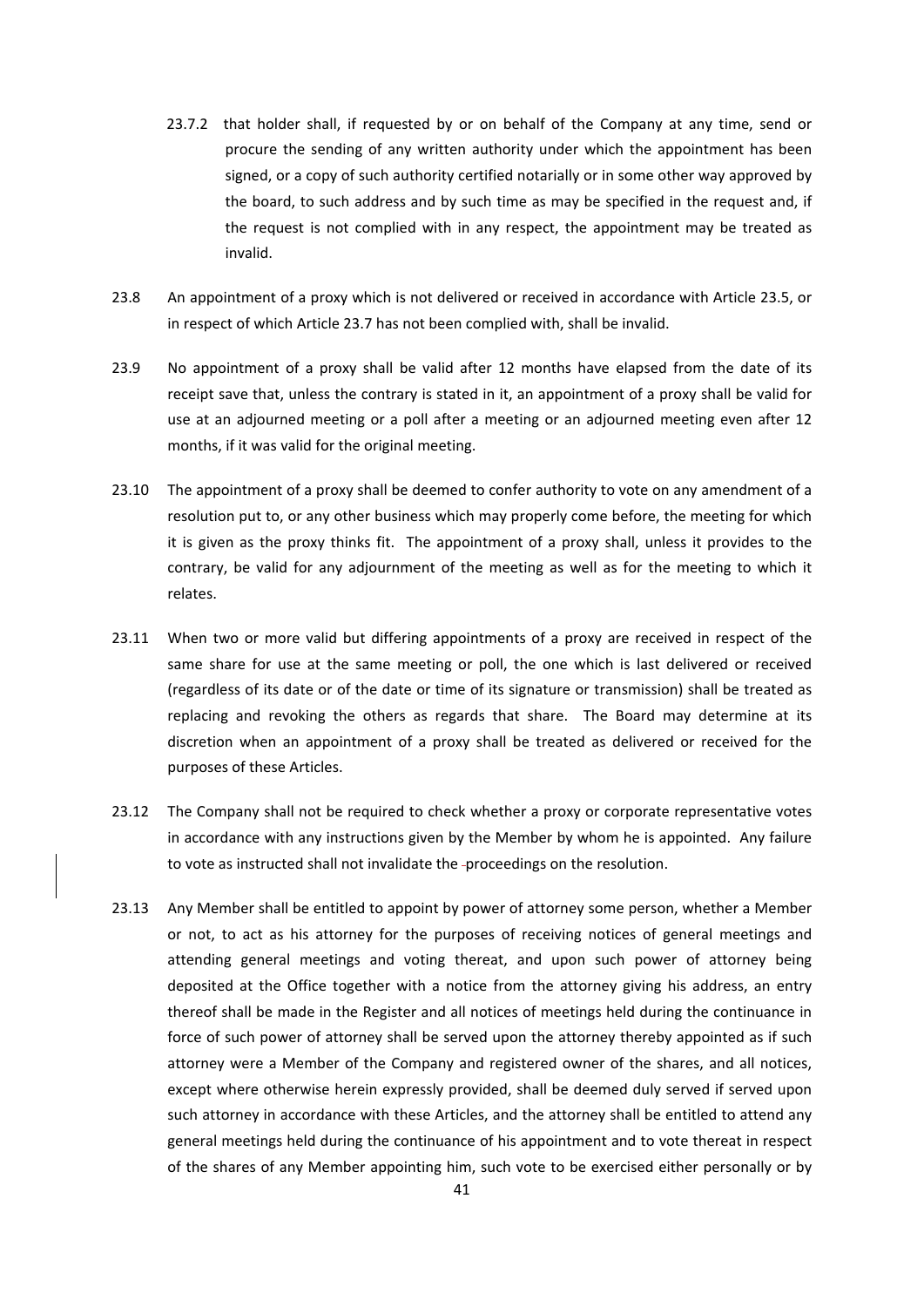proxy appointed by the attorney in accordance with these Articles. Every such power shall remain in full force notwithstanding the death of or its revocation by other means by the grantor, unless and until express notice in writing of such death or revocation shall have been given to the Company.

- 23.14 Notice of the revocation of the appointment of a proxy may be given in any lawful manner which complies with the regulations (if any) made by the Directors to govern the revocation of a proxy.
- 23.15 A vote given or poll demanded in accordance with the terms of an instrument of proxy or by the duly authorised representative of a corporation shall be valid notwithstanding the previous determination of the authority of the person voting or demanding a poll, unless a notice of the determination of the proxy, or of the authority under which the proxy was executed, shall have been received by the Company at the Office before the commencement of the meeting or adjourned meeting at which the proxy is used.

# 24. **AMENDMENTS TO RESOLUTIONS**

- 24.1 No amendment to a resolution duly proposed as a Special Resolution or an Extraordinary Resolution (other than a mere clerical amendment to correct an obvious error) may be considered.
- 24.2 No amendment to a resolution duly proposed as an Ordinary Resolution may be considered or voted on (other than a mere clerical amendment to correct an obvious error) unless:
	- 24.2.1 it is duly proposed by a person who was entitled to receive notice of meetings in accordance with Article 3737;
	- 24.2.2 at least 48 hours prior to the time appointed for holding the meeting or adjourned meeting at which such Ordinary Resolution is to be proposed, notice in writing of the terms of the amendment has been delivered in hard copy form to the office or to such other place as may be specified by or on behalf of the Company for that purpose, or received in electronic form at such address (if any) as may for the time being have been specified by or on behalf of the Company for that purpose; and
	- 24.2.3 the proposed amendment does not, in the reasonable opinion of the chairman, materially alter the scope of the resolution.
- 24.3 If an amendment shall be proposed to any resolution but shall be ruled out of order by the chairman, acting in good faith, the proceedings on the substantive resolution shall not be invalidated by any error in such ruling.

# 25. **CORPORATIONS ACTING BY REPRESENTATIVES AT MEETINGS**

Any corporation which is a Member may by resolution of its directors or other governing body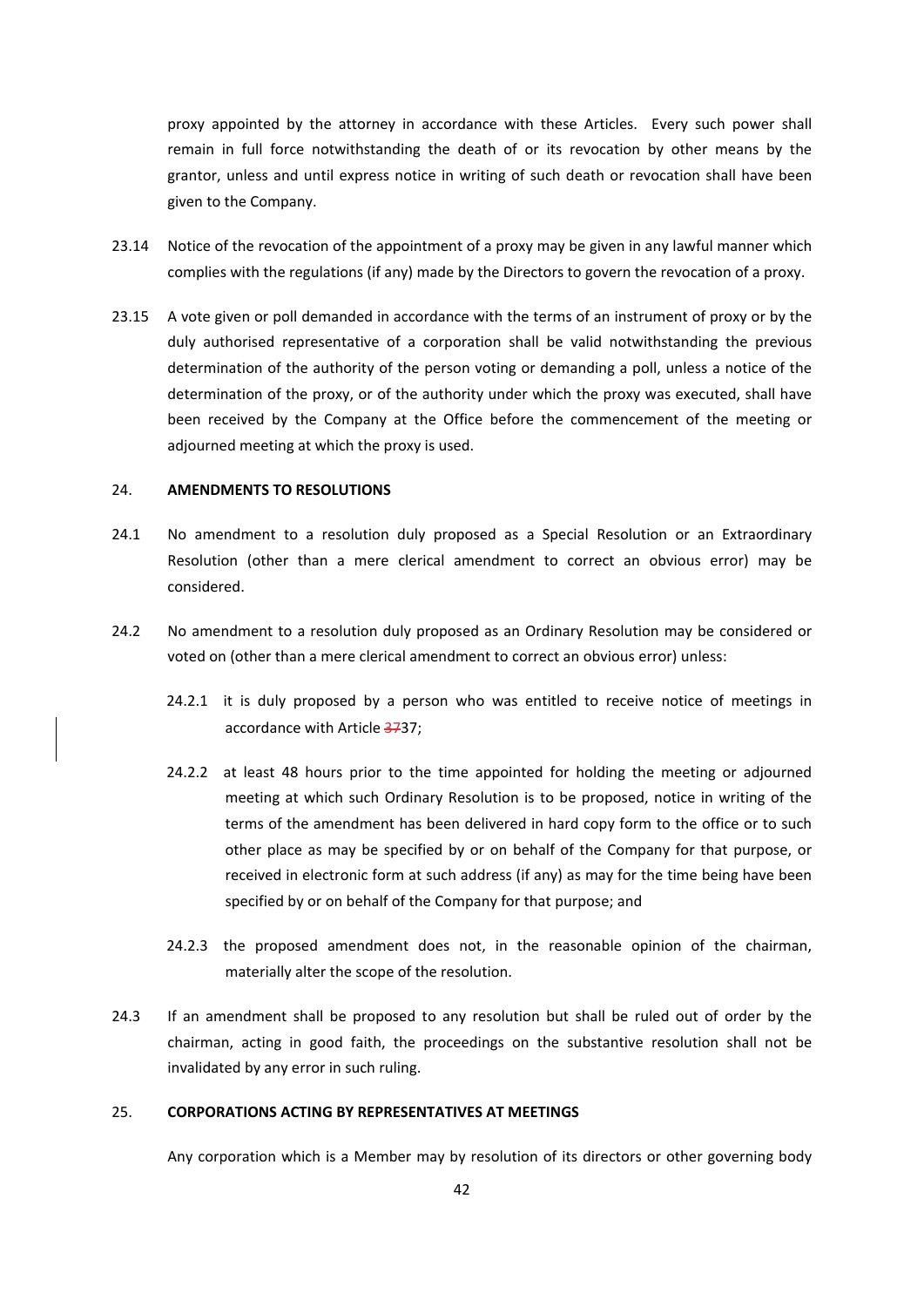authorise such person as it thinks fit to act as its representative at any meeting of the Company or of any class of Members, and the person so authorised shall be entitled to exercise the same powers on behalf of the corporation which he represents as that corporation could exercise if it were an individual Member.

# 26. **APPOINTMENT OF DIRECTORS**

- 26.1 The number of Directors shall be not less than four (4) and, subject to the Companies Law and these Articles, the Directors shall be elected or appointed by the Members by Ordinary Resolution.
- 26.2 There shall be no maximum number of Directors.
- 26.3 A majority of the Directors shall be resident in the United Kingdom.
- 26.4 A person must not be appointed as a Director unless he has, in writing, consented to being a Director and declared that he is not ineligible to be a Director under the Companies Law.
- 26.5 A Director need not be a Member but shall be entitled to receive notice of and attend all general meetings of the Company.
- 26.6 Any one or more vacancies in the Board not filled by the Members at any general meeting of the Members shall be deemed casual vacancies for the purposes of these Articles. Without prejudice to the power of the Members by Ordinary Resolution in pursuance of any of the provisions of these Articles to appoint any person to be a Director, the Board, so long as a quorum of Directors remains in office, shall have power at any time and from time to time to appoint any individual to be a Director so as to fill a casual vacancy.
- 26.7 The Company may in a general meeting called for that purpose remove a Director, provided notice of any such meeting shall be served upon the Director concerned not less than fourteen (14) Business Days before the meeting and he shall be entitled to be heard at that meeting. Any vacancy created by the removal of a Director at such a general meeting may be filled at the meeting by the election of another Director in his place or, in the absence of any such election, by the Board.
- 26.8 No person shall, unless recommended by the Directors, be eligible for election to the office of Director at any general meeting unless not less than three (3) nor more than twenty one (21) days before the date appointed for the meeting there shall have been left at the Office notice in writing signed by a Member duly qualified to attend and vote at the meeting for which such notice is given, of his intention to propose such person for election, and also notice in writing signed by that person of his willingness to be elected and containing a declaration that he is not ineligible to be a Director in accordance with the Companies Law.
- 26.9 At every annual general meeting all of the directors shall retire from office.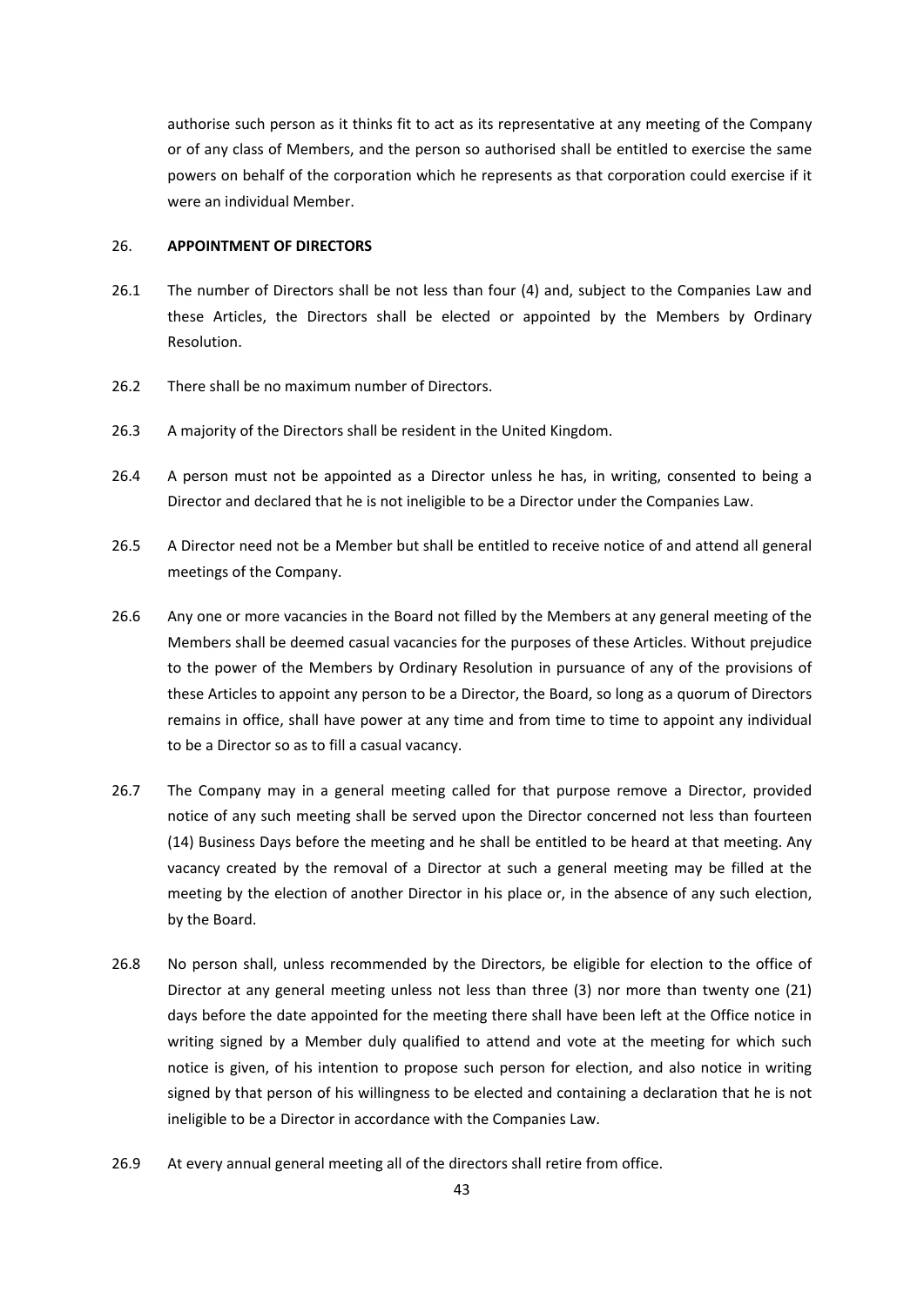- 26.10 A director who retires at an annual general meeting may, if willing to continue to act, be reappointed. If he or she is re-appointed he or she is treated as continuing in office throughout. Subject to the procedure if insufficient directors are appointed, if he or she is not re-appointed, he or she shall retain office until the end of the meeting or (if earlier) when a resolution is passed to appoint someone in his or her place or when a resolution to re-appoint the director is put to the meeting and lost.
- 26.11 The Board has the power to:
	- 26.11.1 fill any vacancy on the Board on a temporary basis or appoint a Director as an addition to the Board provided that such appointment must be confirmed by the Members, at the next annual general meeting of the Company; and
	- 26.11.2 exercise all of the powers and perform any of the functions of the Company.
- 26.12 If the number of Directors falls below the minimum number fixed in accordance with these Articles, the remaining Directors must as soon as possible and in any event not later than three months from the date that the number falls below such minimum, fill the vacancy/ies in accordance with Article 26.11.1 or convene a general meeting for the purpose of filling the vacancies, and the failure by the Company to have the minimum number of Directors during the said three month period does not limit or negate the authority of the Board of Directors or invalidate anything done by the Board of Directors while their number is below the minimum number fixed in accordance with these Articles.
- 26.13 The Directors in office may act notwithstanding any vacancy in their body, but if after the expiry of the three month period contemplated in Article 26.12, their number remains reduced below the minimum number fixed in accordance with these Articles, they may, for as long as their number is reduced below such minimum, act only for the purpose of filling vacancies in their body or of summoning general meetings of the Company, but not for any other purpose.
- 26.14 If:
	- 26.14.1 any resolution or resolutions for the appointment or re‐appointment of the persons eligible for appointment or re-appointment as directors are put to the annual general meeting and lost; and
	- 26.14.2 at the end of that meeting there would be no directors in office, all retiring directors who stood for re‐appointment at that meeting (the "**Retiring Directors**") shall be deemed to have been re‐appointed as directors and shall remain in office, but the Retiring Directors:
		- (a) shall as soon as possible and in any event not later than three months from the date of such meeting, fill the vacancy/ies in accordance with Article 26.11.1 or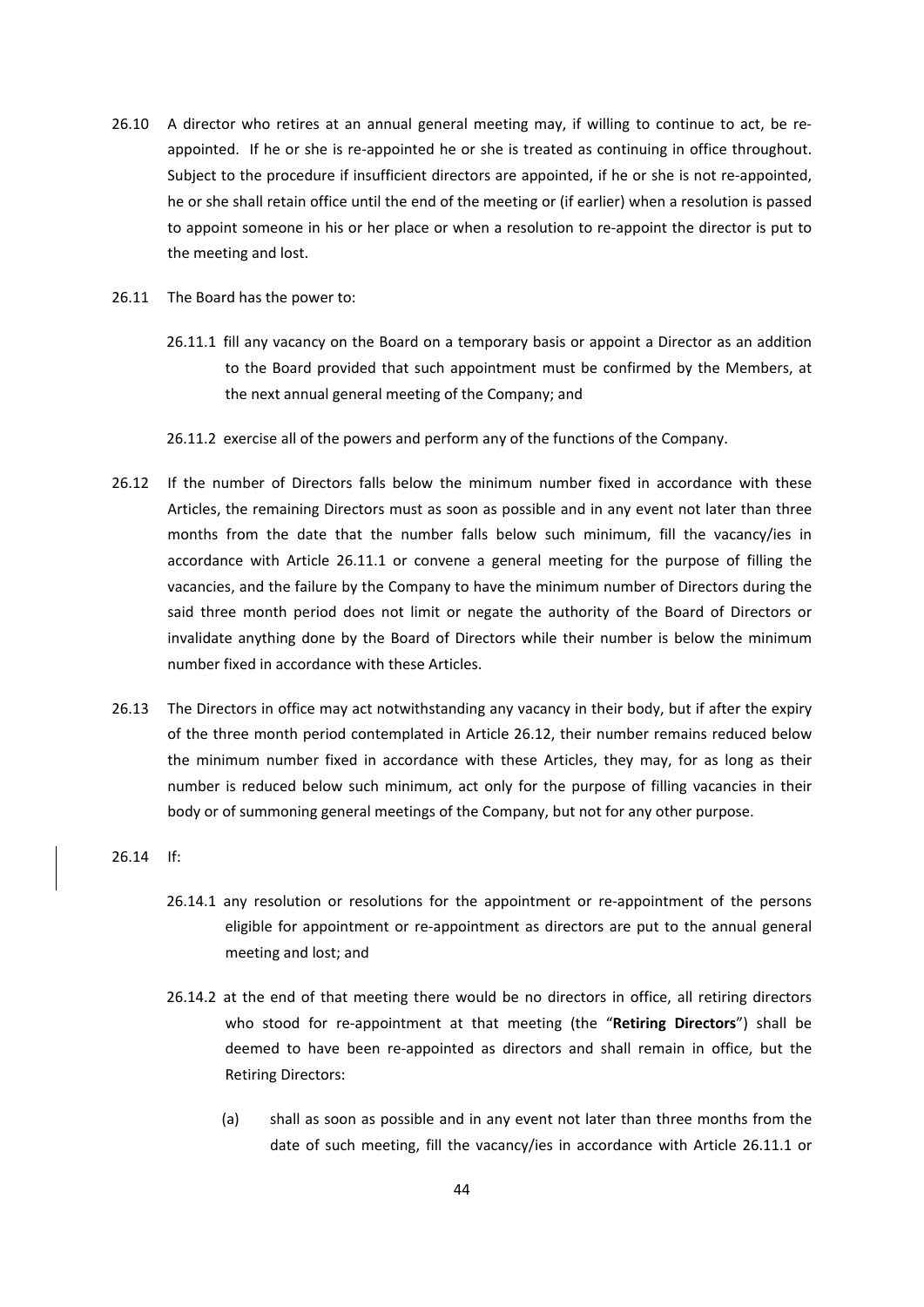convene a general meeting for the purpose of filling the vacancies; and

(b) may only act for the purpose of filling vacancies and convening general meetings of the Company and perform such duties as are appropriate to maintain the Company as a going concern and to comply with the Company's legal and regulatory obligations but not for any other purpose.

#### 27. **REMUNERATION OF DIRECTORS**

- 27.1 The Directors (other than any alternate Directors) shall be entitled to receive by way of fees for their services as Directors such sum as the Board may from time to time determine provided that the aggregate amount of such fees (including fees, if any, due to the Directors for attendance at meetings of any committee of the Board) for all the Board collectively shall not exceed £600,000 in any financial year, or such larger sum as may be determined from time to time by Ordinary Resolution of the Company. Any fees payable pursuant to these Articles shall be distinct from and shall not include any salary, remuneration for any executive office or other amounts payable to a Director pursuant to any other provisions of these Articles and shall accrue from day to day.
- 27.2 The Directors may also be paid all travelling, hotel and other expenses properly incurred by them in attending and returning from meetings of the Directors or any committee of the Directors or general meetings of the Company or in connection with the business of the Company.
- 27.3 If any Director, being willing, shall be called upon to render or to perform and shall render or perform extra or special services of any kind or shall travel or go or reside in any country not his usual place of residence for any business or purposes of the Company, he shall be entitled to receive such sum as the Directors may think fit for expenses and also such remuneration as the Directors may think fit, either as a fixed sum or as a percentage of profits or otherwise, and such remuneration may, as the Directors shall determine, be either in addition to or in substitution for any other remuneration he may be entitled to receive, and the same shall be charged as part of the ordinary working expenses.
- 27.4 The Company may pay a gratuity or pension or allowance on retirement to any Director who has held any other salaried office or place of profit with the Company or to his widow or dependants and make contributions to any fund and pay premiums for the purchase or provision of any such gratuity pension or allowance.

## 28. **DIRECTORS' INTERESTS**

28.1 A Director must, immediately after becoming aware of the fact that he is interested in a transaction or proposed transaction with the Company, disclose to the Board the nature and extent of his interest, in each case unless the transaction or proposed transaction is between the Director and the Company, and is to be entered into in the ordinary course of the Company's business and on usual terms and conditions.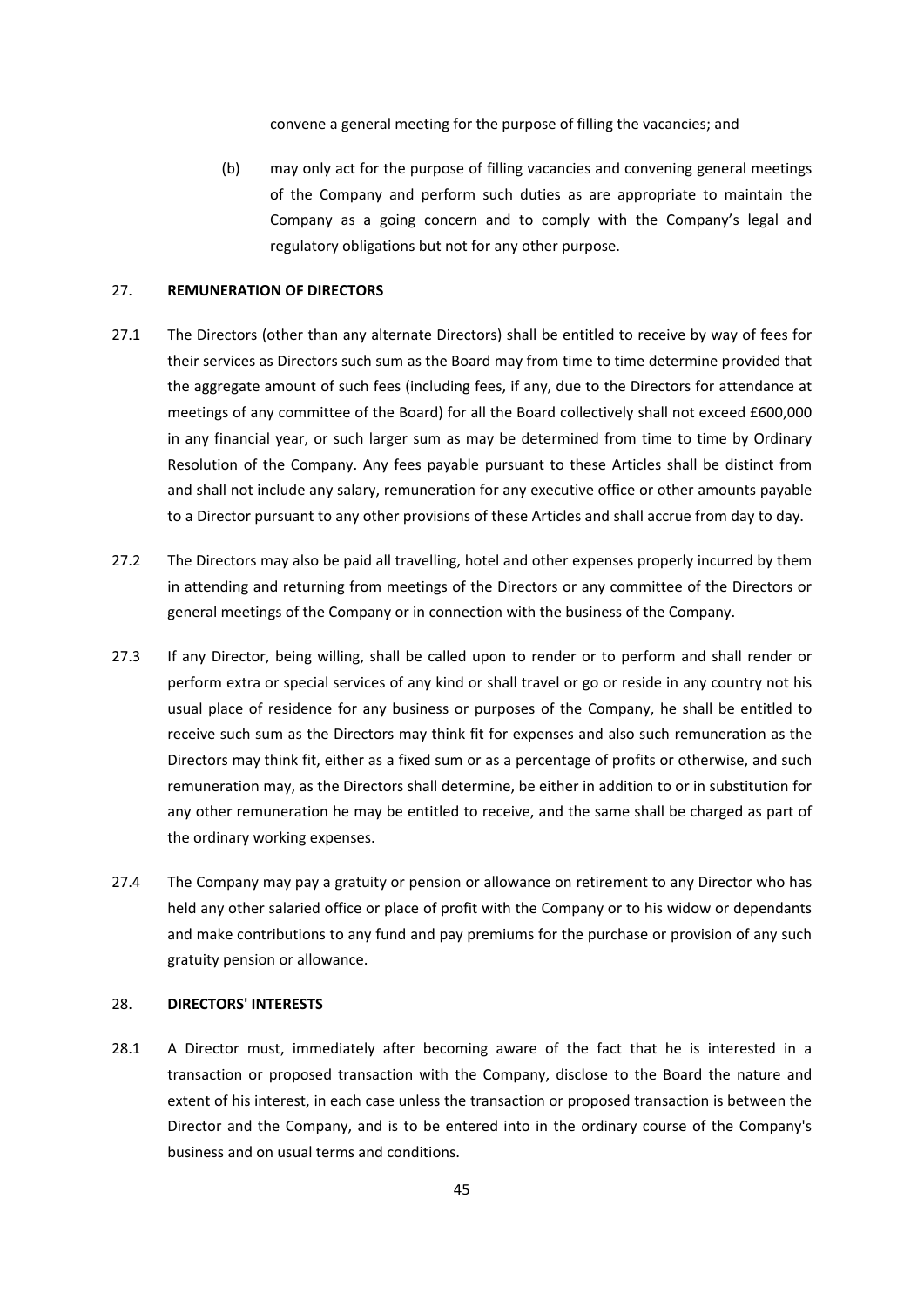- 28.2 Subject to the provisions of the Companies Law, and provided that he has disclosed to the other Directors in accordance with the Companies Law the nature and extent of any interest of his, a Director notwithstanding his office:
	- 28.2.1 may be a party to, or otherwise interested in, any transaction or arrangement with the Company, or in which the Company is otherwise interested;
	- 28.2.2 may act by himself or through his firm in a professional capacity for the Company (otherwise than as auditor) and he or his firm shall be entitled to remuneration for professional services as if he were not a Director;
	- 28.2.3 may be a Director or other officer of, or employed by, or a party to any transaction or arrangement with, a shareholder of or otherwise directly or indirectly interested in, any body corporate promoted by the Company, or with which the Company has entered into any transaction, arrangement or agreement or in which the Company is otherwise interested; and
	- 28.2.4 shall not by reason of his office, be accountable to the Company for any benefit which he derives from any such office or employment or from any such transaction or arrangement or from any interest in any such body corporate and no such transaction or arrangement shall be liable to be avoided on the ground of any such interest or benefit.
- 28.3 For the purposes of this Article:
	- 28.3.1 a general notice given to the Directors that a Director is to be regarded as having an interest of the nature and extent specified in the notice in any transaction or arrangement in which a specified person or class of persons is interested shall be deemed to be a disclosure that the Director has an interest in any such transaction of the nature and extent so specified; and
	- 28.3.2 an interest of which a Director is unaware shall not be treated as an interest of his.
- 28.4 A Director shall be counted in the quorum at any meeting in relation to any resolution in respect of which he has declared an interest and may vote thereon.
- 28.5 A Director may continue to be or become a director, manager or other officer, employee or member of any company promoted by the Company or in which the Company may be interested or with which the Company has entered into any transaction, arrangement or agreement, and no such Director shall be accountable for any remuneration or other benefits received by him as a director, manager, or other officer or member of any such other company. The Directors may exercise the voting power conferred by the shares in any other company held or owned by the Company or exercisable by them as directors of such other company, in such manner in all respects as they think fit (including the exercise thereof in favour of any resolution appointing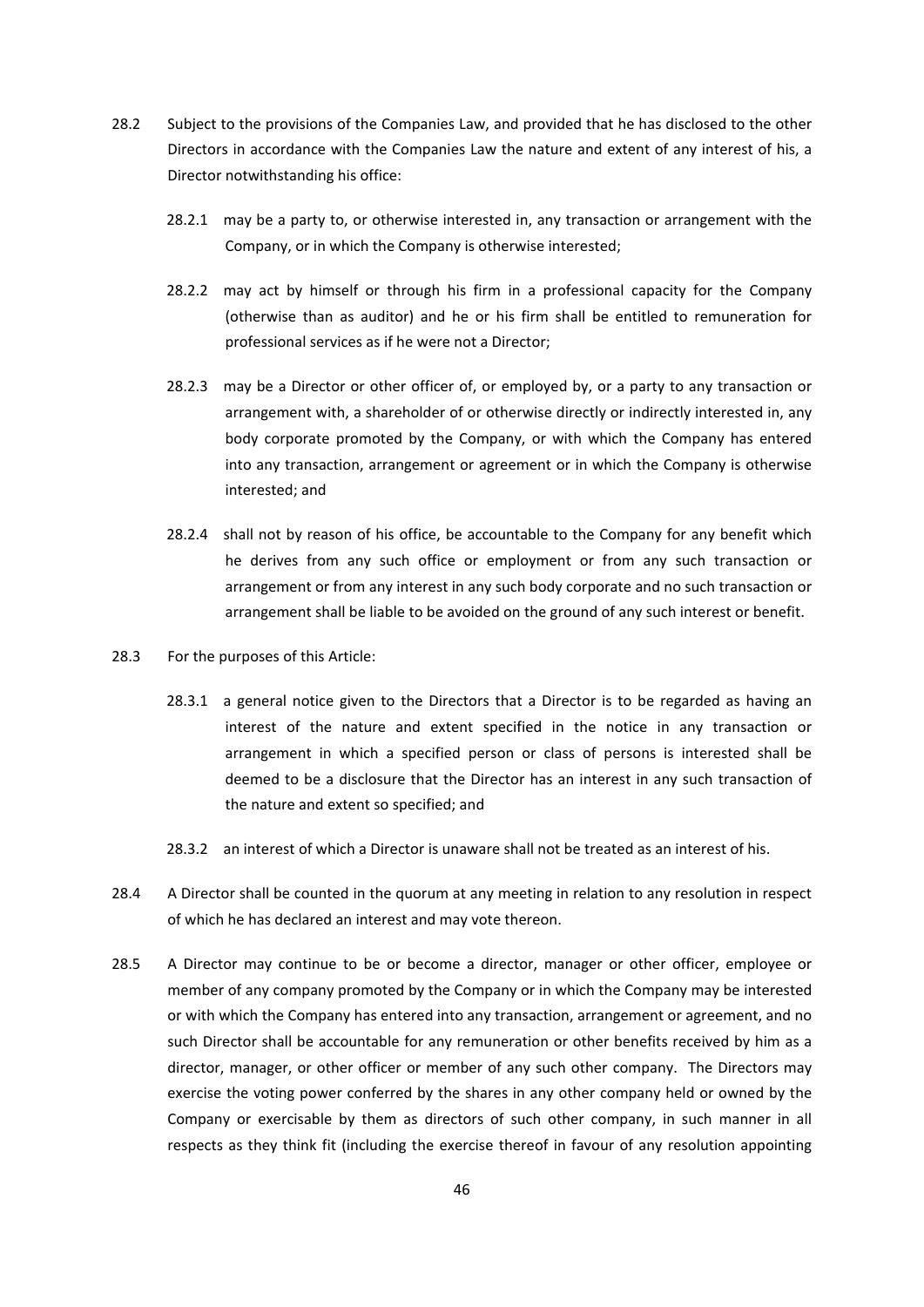themselves or any of them directors, managers or other officers of such company, or voting or providing for the payment of remuneration to the directors, managers or other officers of such company).

28.6 Any Director who, by virtue of office held or employment with any other body corporate, may from time to time receive information that is confidential to that other body corporate (or in respect of which he owes duties of secrecy or confidentiality to that other body corporate) shall be under no duty to the Company by reason of his being a Director to pass such information to the Company or to use that information for the benefit of the Company, in either case where the same would amount to breach of confidence or other duty owed to that other body corporate.

## 29. **POWERS AND DUTIES OF DIRECTORS**

- 29.1 The business and affairs of the Company shall be managed by, or under the direction or supervision of the Directors who may pay all expenses incurred in promoting and registering the Company, and may exercise all such powers necessary for managing, and for directing and supervising the management of, the business and affairs of the Company as are not, by the Companies Law or by these Articles, required to be exercised by the Company in general meeting, subject, nevertheless, to any of these Articles, to the Memorandum, to the provisions of the Companies Law and to such regulations as may be prescribed by the Company by Special Resolution provided that such regulations are not inconsistent with these Articles, the Memorandum or the Companies Law; but no regulation made by the Company shall invalidate any prior act of the Directors which would have been valid if that regulation had not been made.
- 29.2 The Directors shall cause minutes to be made in books provided for the purpose:
	- 29.2.1 of all appointments of officers or appointees made by the Directors and of the terms of reference of such appointments;
	- 29.2.2 of all powers of attorneys made by the Directors;
	- 29.2.3 of the names of the Directors present at all meetings of the Company and of the Directors and of committees of the Directors; and
	- 29.2.4 of all resolutions and proceedings at all meetings of the Company, of the Directors and of committees of the Directors.
- 29.3 The Directors may make terms of reference including rules of procedure for all or any committees save for committees of directors, which prevail over rules derived from the Articles and in the absence of any such rules, such committees must follow procedures which are based as far as they are applicable on those provisions of the Articles which govern the taking of decisions by Directors.
- 29.4 A power of attorney given by the Company shall be valid if executed by the Company under the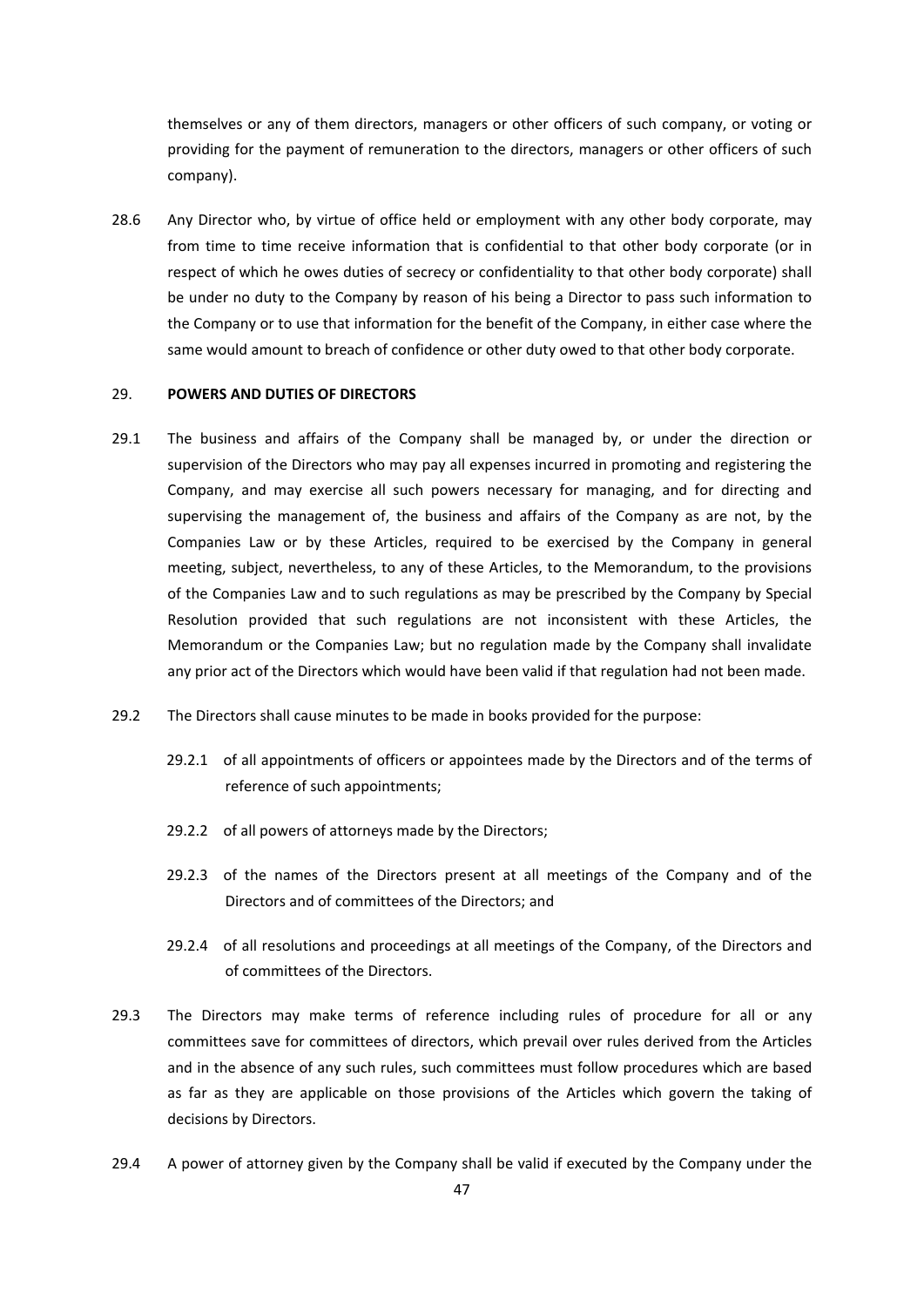common signature of the Company. Unless specifically approved by the Board any attorney appointed by the Company shall be resident in the United Kingdom.

## 30. **DIRECTORS' INSURANCE**

To the fullest extent permitted by the Companies Law and without prejudice to the provisions of Article 45, the Directors shall have the power to purchase and maintain insurance for or for the benefit of any persons who are or were at any time Directors, officers or employees of the Company, or of any other company which is its holding company or in which the Company or such holding company or any of the predecessors of the Company or of such holding company has any interest whether direct or indirect or which is in any way allied to or associated with the Company, or of any subsidiary of the Company or of any such other company, including (without prejudice to the generality of the foregoing) insurance against any liability incurred by such persons in respect of any act or omission in the actual or purported execution and/or discharge of their duties and/or the exercise or purported exercise of their powers and/or otherwise in relation to or in connection with their duties, powers or offices in relation to the Company or any other such company or subsidiary.

## 31. **RETIREMENT AND REMOVAL OF DIRECTORS**

- 31.1 The office of Director shall, ipso facto, be vacated:
	- 31.1.1 if he resigns his office by writing under his hand deposited at the Office, provided that the Company may agree to accept the resignation to take effect on a later date as specified by the resigning Director;
	- 31.1.2 if he shall have absented himself (such absence not being absence with leave or by arrangement with the Directors on the affairs of the Company) from meetings of the Directors for six months in succession and the other Directors shall have resolved that his office shall be vacated;
	- 31.1.3 if he becomes bankrupt or makes any arrangement or composition with his creditors generally or is adjudged insolvent or has his affairs declared *en désastre*;
	- 31.1.4 if a registered medical practitioner who is treating him gives a written opinion to the Company stating that he has become physically or mentally incapable of acting as a director and may remain so for more than three months;
	- 31.1.5 if he dies;
	- 31.1.6 if he becomes ineligible to be a Director in accordance with the Companies Law;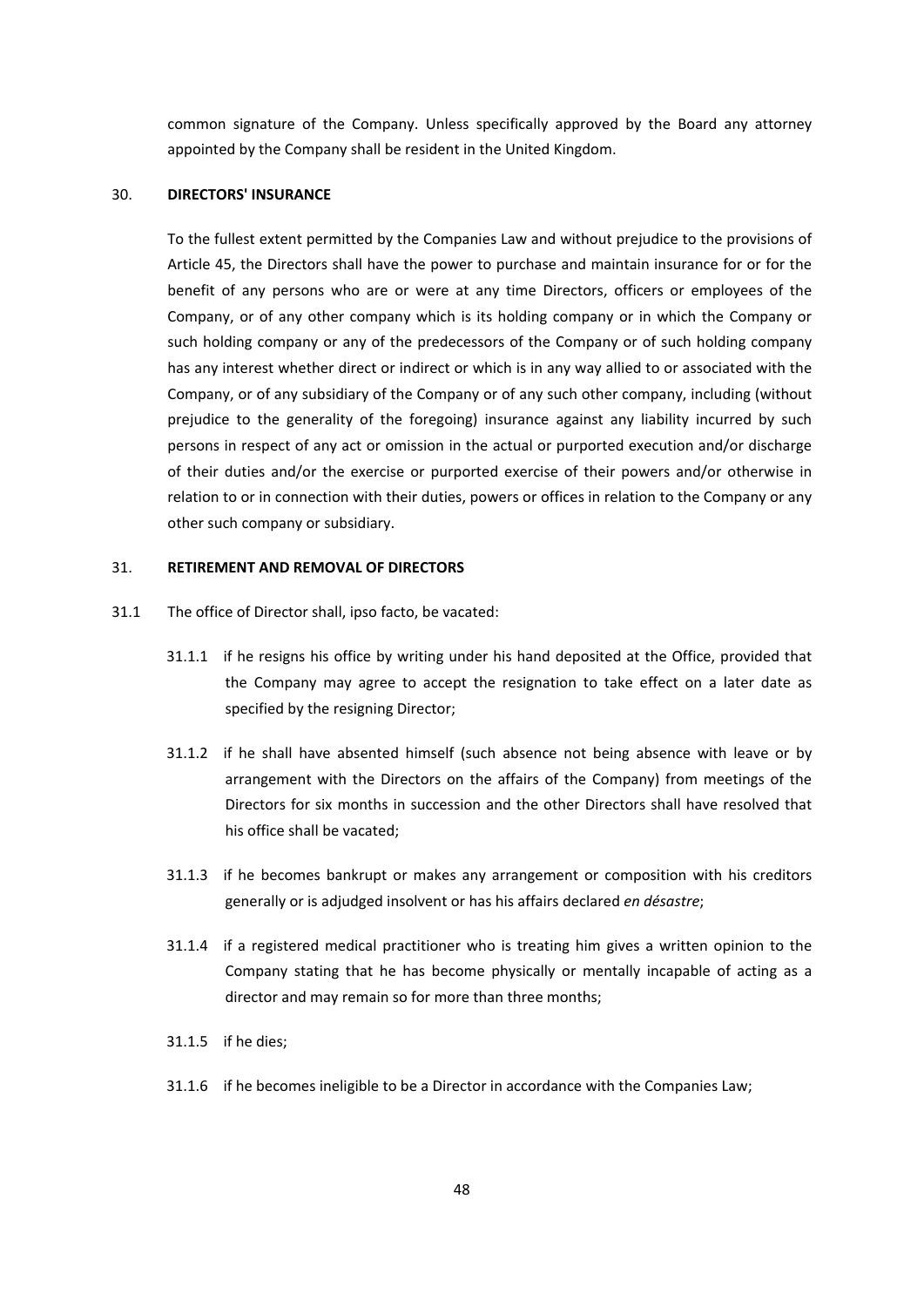- 31.1.7 if he is removed by resolution of the Directors in writing signed by all his co-Directors (being not less than two in number) provided that, until the date of such written resolution, his acts as a Director shall be as effectual as if his office were not vacated; or
- 31.1.8 if the Company shall by Ordinary Resolution declare that he shall cease to be a Director.

# 32. **PROCEEDINGS OF DIRECTORS**

- 32.1 The Directors may meet together for the despatch of business, adjourn and otherwise regulate their meetings, as they think fit, provided that all meetings of the Board shall take place in the United Kingdom.
- 32.2 Questions arising at any meeting shall be decided by a majority of votes and in the case of an equality of votes, the chairman shall have a second or casting vote.
- 32.3 A Director may, and the Secretary on the requisition of a Director shall, summon a meeting of the Directors at any time.
- 32.4 Subject to the provisions hereof, a meeting of Directors or of a committee of Directors may be validly held notwithstanding that such Directors may not be in the same place provided that:
	- 32.4.1 they are in constant communication with each other throughout by telephone, television or some other form of communication;
	- 32.4.2 all Directors entitled to attend such meeting so agree; and
	- 32.4.3 a majority of all the Directors present at the meeting (whether in person or not) are located in the United Kingdom throughout such meeting.

A person so participating in the meeting shall be deemed to be present in person and shall accordingly be counted in the quorum and be entitled to vote. Such a meeting shall be deemed to take place where the chairman of the meeting then is.

- 32.5 Notice of a Board meeting shall be deemed to be properly given to a Director if it is given to him personally or by word of mouth or given in hard copy form or in electronic form to him at such address as he may from time to time specify for this purpose (or, if he does not specify an address, at his last known address). A Director may waive the requirement that notice be given to him of any Board meeting, either prospectively or retrospectively. A Director who does not supply the Company with the information necessary to ensure that he receives notice of a meeting before it takes place is deemed to have waived his entitlement to notice of such meeting.
- 32.6 The quorum necessary for the transaction of the business of the Directors may be fixed by the Directors and, unless so fixed, shall be two. Subject to the provisions of the Articles, any Director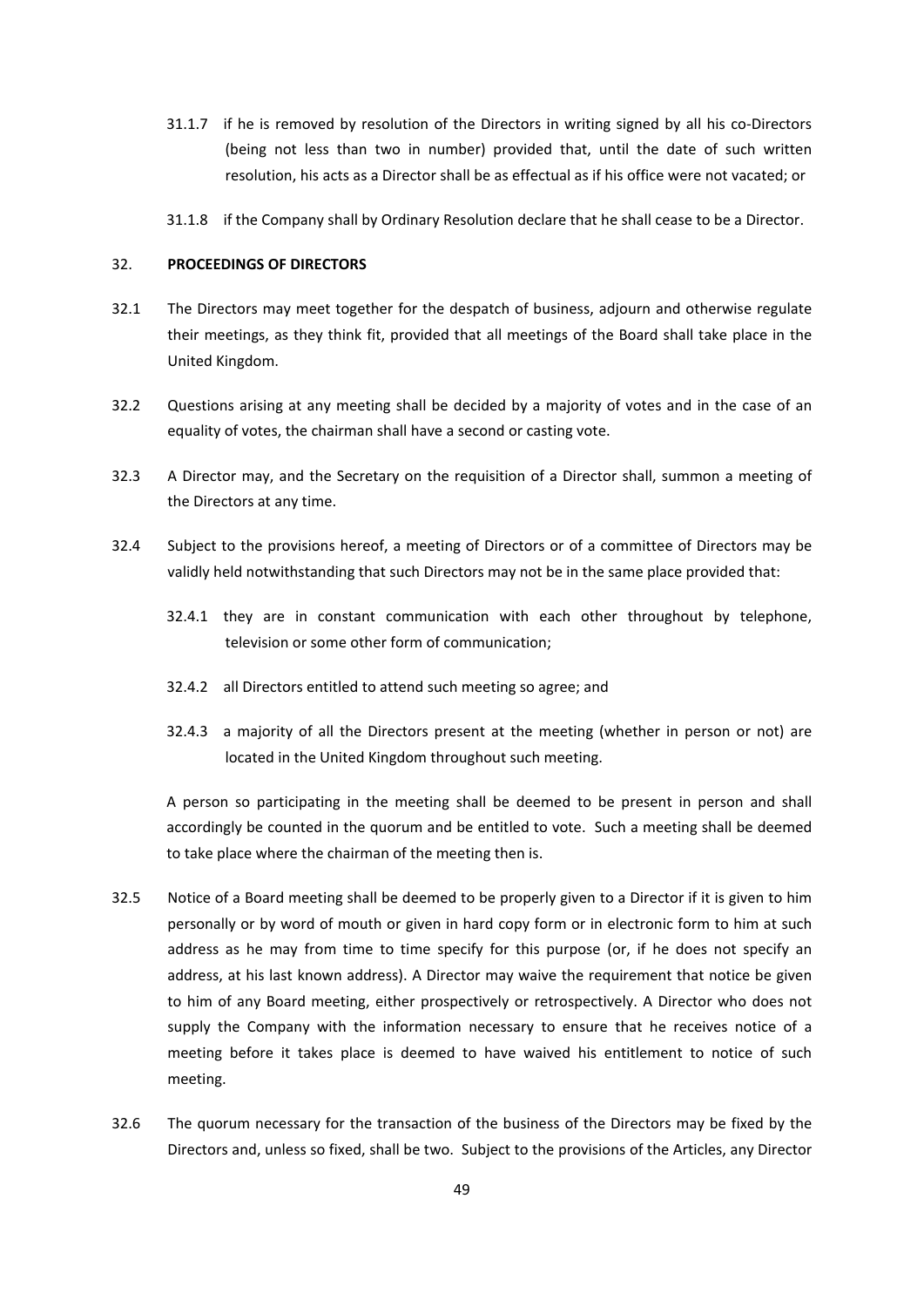who ceases to be a Director at a Board meeting may continue to be present and to act as a Director and be counted in the quorum until the termination of the Board meeting if no other Director objects and if otherwise a quorum of Directors would not be present. For the purposes of this Article, an alternate Director shall be counted in the quorum at a meeting at which the Director appointing him is not present. There shall be no quorum at a meeting unless a majority of all the Directors present (including any deemed pursuant to Article 32.432.4 to be present) are resident in the United Kingdom and are attending the meeting in the United Kingdom.

- 32.7 The continuing Directors or sole continuing Director may act notwithstanding any vacancy in their body, but, if and so long as their number is reduced below the number fixed by or pursuant to these Articles as the necessary quorum of the Directors, the continuing Directors or Director may act for the purpose of increasing the number of Directors to that number or of summoning a general meeting of the Company, but for no other purpose.
- 32.8 The Directors may elect a chairman of their meetings and determine the period for which he is to hold office; but if no such chairman is elected, or if at any meeting the chairman is not present within five minutes of the time appointed for holding the same, the Directors present may choose one of their number to be chairman of the meeting.
- 32.9 Subject to Article 32.10, the Directors may delegate any of their powers, authorities and discretions (with power to sub‐delegate) to committees consisting of such member or members of their body as they think fit; any committee so formed shall in the exercise of the powers so delegated conform to any regulations that may be imposed on it by the Directors. The meetings and proceedings of any committee consisting of two or more members shall be governed by the provisions contained in these Articles for regulating the meetings and proceedings of the Board so far as the same are applicable and are not superseded by any regulations imposed by the Board.
- 32.10 There shall be no quorum for a committee meeting unless a majority of all the committee members present (including any deemed pursuant to Article 32.4 to be present) are resident in the United Kingdom and are attending the meeting in the United Kingdom.
- 32.11 A committee may elect a chairman of its meetings; if no such chairman is elected, or if at any meeting the chairman is not present within five minutes after the time appointed for holding the same, the members present may choose one of their number to be chairman of the meeting.
- 32.12 A committee may meet and adjourn as it thinks proper. Questions arising at any meeting shall be determined by a majority of votes of the members present, and in the case of an equality of votes the chairman shall have a second or casting vote.
- 32.13 All acts done by any meeting of the Directors or of a committee of the Directors or by any person acting as a Director shall, notwithstanding that it be afterwards discovered that there was some defect in the appointment of any of the Directors or person acting as aforesaid, or that they or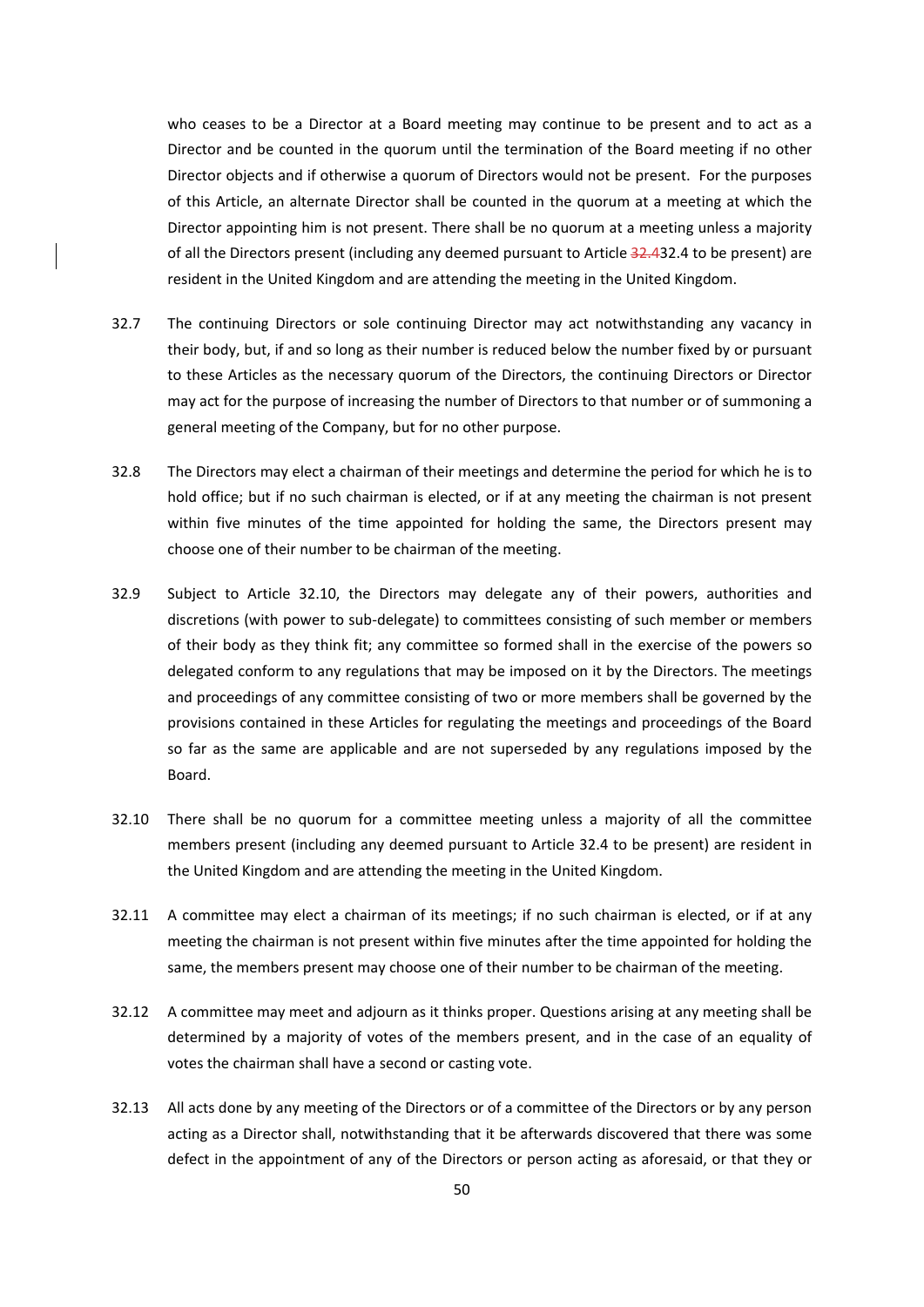any of them were disqualified, be as valid as if every such person had been duly appointed and was qualified to be a Director.

- 32.14 Any Director may propose a Directors' written resolution and the secretary must propose a written resolution if a Director so requests. A resolution in writing, signed by all the Directors for the time being entitled to receive notice of a meeting of the Directors, shall be as valid and effectual as if it had been passed at a meeting of the Directors duly convened and held. The resolution may be contained in one document or in several documents in the like form, each signed by any one or more of the Directors. For the purpose of this Article 32.1432.14:
	- 32.14.1 a Director signifies his agreement to a proposed resolution when the Company receives from him a document indicating his agreement to the resolution authenticated in the manner permitted by the Companies Law for a document in the relevant form; and
	- 32.14.2 the Director may send the documents in hard copy form or in electronic form to such address (if any) for the time being specified by the Company for that purpose.

# 33. **EXECUTIVE DIRECTORS**

- 33.1 The Board or any committee authorised by the Board may from time to time appoint one or more Directors to hold any employment or executive office with the Company (including that of chairman, chief executive or managing director) for such period (subject to the provisions of the Companies Law) and on such terms as it may decide and may revoke or terminate any appointment so made without prejudice to any claim for damages for breach of any contract of service between the Director and the Company.
- 33.2 The remuneration of a Director appointed to any executive office or employment shall be fixed by the Board and may be by way of salary, commission, participation in profits or otherwise and either in addition to or inclusive of his remuneration as a Director.
- 33.3 A Director appointed to any executive office or employment shall automatically cease to hold that office if he ceases to be a Director.

# 34. **ALTERNATE DIRECTORS**

34.1 Subject to Article 34.234.2, any Director may at any time by writing under his hand and deposited at the Office, or delivered at a meeting of the Directors, appoint any person (including another Director) to be his alternate Director (provided that such appointment is accompanied by a consent to act signed by such person and that such person is eligible to be a Director of the Company under the Companies Law) and may in like manner at any time terminate such appointment. The appointment as an alternate Director of any person who is not himself a Director shall be subject to the approval of a majority of the Directors or a resolution of the Board.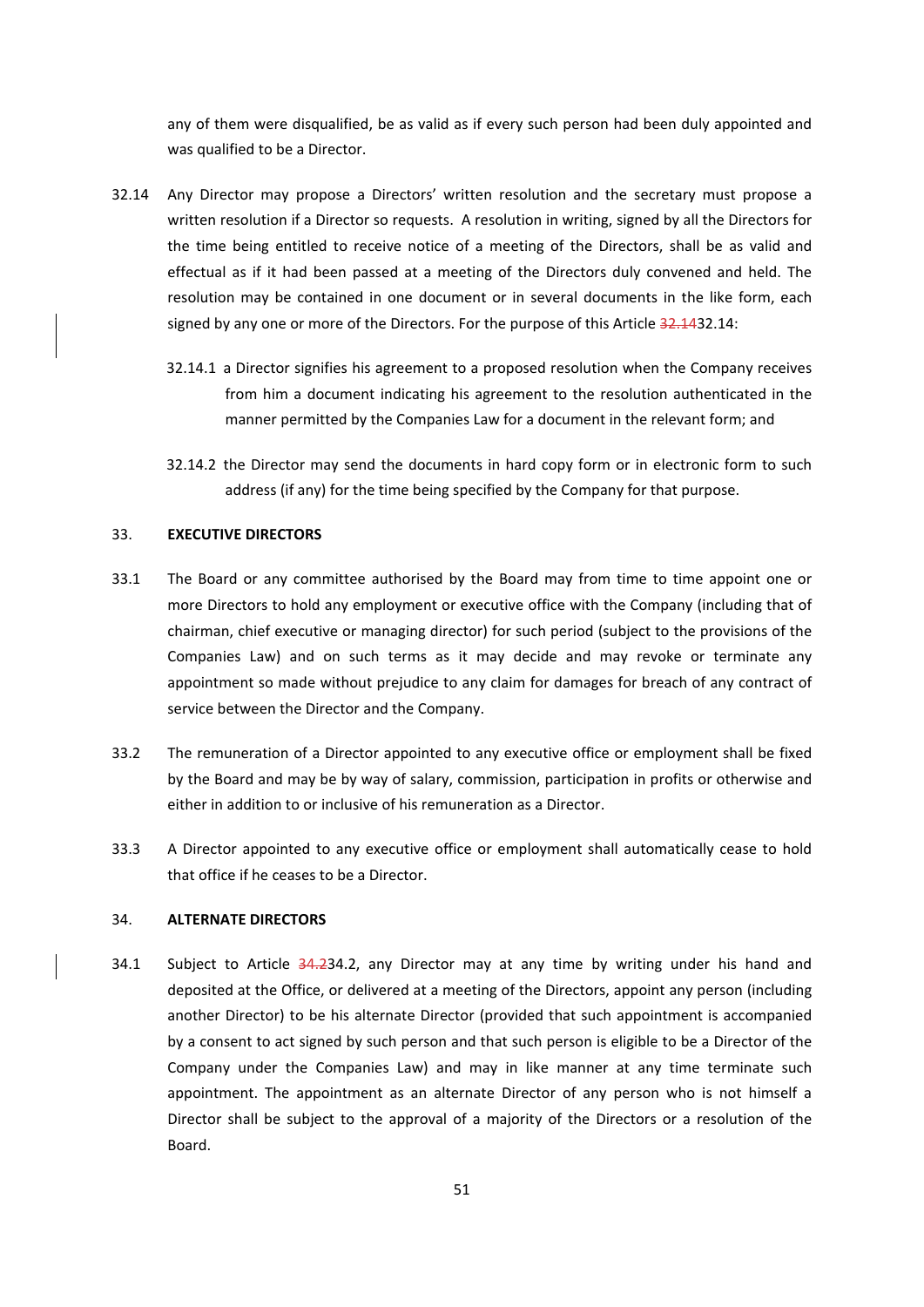- 34.2 Any alternate Director shall be resident in the United Kingdom.
- 34.3 The appointment of an alternate Director shall terminate on the happening of any event which if he were a Director would cause him to vacate such office or if his appointor ceases to be a Director.
- 34.4 An alternate Director shall be entitled to receive notices of meetings of the Directors and shall be entitled to attend and vote as a Director at any such meeting at which the Director appointing him is not personally present and generally at such meeting to perform all functions of his appointor as a Director and for the purposes of the proceedings at such meeting the provisions of these presents shall apply as if he (instead of his appointor) were a Director. If his appointor is unable to act, his signature to any resolution in writing of the Directors shall be as effective as the signature of his appointor. To such extent as the Directors may from time to time determine in relation to any committees of the Directors, the foregoing provisions of this paragraph shall also apply *mutatis mutandis* to any meeting of any such committee of which his appointor is a member.
- 34.5 An alternate Director shall be entitled to contract and be interested in and benefit from contracts or arrangements or transactions and to be repaid expenses and to be indemnified to the same extent *mutatis mutandis* as if he were a Director but he shall not be entitled to receive from the Company in respect of his appointment as alternate Director any remuneration except only such part (if any) of the remuneration otherwise payable to his appointor as such appointor may by notice in writing to the Company from time to time direct.
- 34.6 Every person acting as an alternate Director shall have one vote for each Director for whom he acts as alternate, in addition to his own vote if he is also a director, but he shall count as only one for the purpose of determining whether a quorum is present.

# 35. **SECRETARY**

- 35.1 The Directors may at their discretion appoint such person to be Secretary on such terms as they see fit (including as to remuneration) and for the avoidance of doubt may (but are not obliged to) appoint one of their number to act as both Director and Secretary.
- 35.2 Where the Company has appointed a Secretary, and without prejudice to the responsibility of any other person or to any other responsibilities he may hold, the functions and responsibilities of the Secretary are those which are set out in any agreement under which the Secretary is appointed from time to time or, failing such agreement the Secretary shall take reasonable steps to ensure:
	- 35.2.1 that all registers and indexes are maintained in accordance with the provisions of the Companies Law;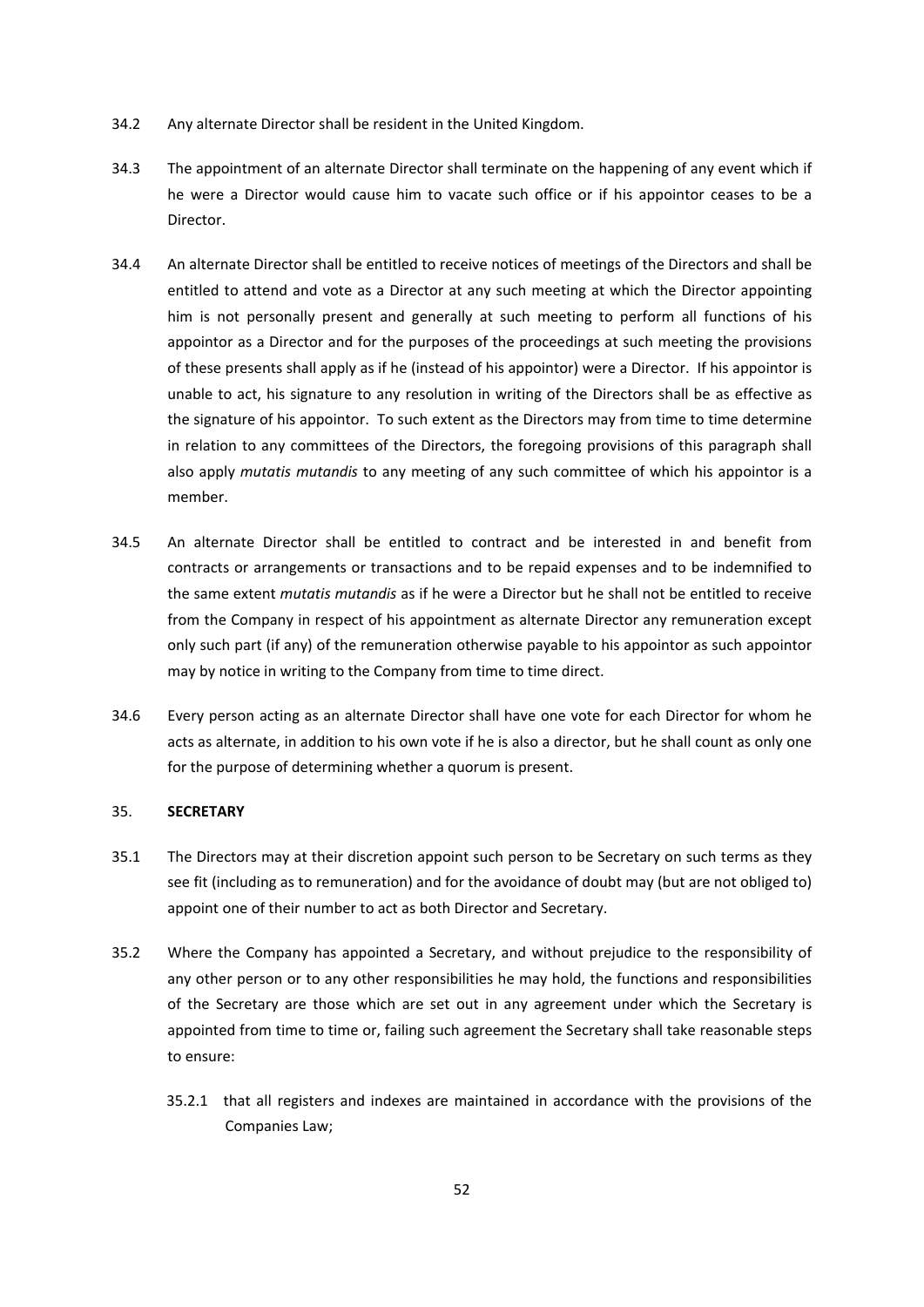- 35.2.2 that all notices and documents required to be filed or served upon the Registrar or other persons are duly so filed or served;
- 35.2.3 that all resolutions, records and minutes of the Company are properly kept;
- 35.2.4 that copies of the Memorandum and Articles are kept fully up to date; and
- 35.2.5 that the Directors are aware of any obligations imposed by the Memorandum and Articles.
- 35.2.6 The Secretary may be removed by resolution of the Directors or otherwise in accordance with Article 3131 which shall apply mutatis mutandis as if the Secretary were a Director, save that Article  $31.1.731.1.7$  shall not apply.

# 36. **THE SEAL**

- 36.1 The Company may have a common seal (the "**Seal**") and if the Directors resolve to adopt a Seal the following provisions shall apply.
- 36.2 The Seal shall have the Company's name engraved on it in legible letters.
- 36.3 The Directors shall provide for the safe custody of the Seal, which shall only be used pursuant to a resolution passed at a meeting of the Directors, or a committee of the Directors authorised to use the Seal, and in the presence of two Directors or of one Director and the Secretary or of such person or persons as the Directors may from time to time appoint, and such person or persons, as the case may be, shall sign every instrument to which the Seal is affixed.

# 37. **RECORD DATES**

Notwithstanding any other provisions of these Articles but subject to the JSE Listings Requirements (to the extent applicable to the Company), the Company may by Ordinary Resolution or the Board may fix any date as the record date for any Dividend, Distribution or issue and for the purpose of identifying the persons entitled to receive notices of any general meeting and to vote at any general meeting. Any such record date may be on or at any time before or after any date on which such Dividend, Distribution or issue is declared, paid or made or such notice is dispatched.

## 38. **DIVIDENDS AND DISTRIBUTIONS**

- 38.1 The Directors may from time to time authorise Dividends and Distributions to be paid to the Members in accordance with the procedure set out in the Companies Law and subject to any Member's rights attaching to their shares. The declaration of the Directors as to the amount of the Dividend or Distribution available shall be final and conclusive.
- 38.2 If any share is issued on terms providing that it shall rank for Dividend or Distribution as from a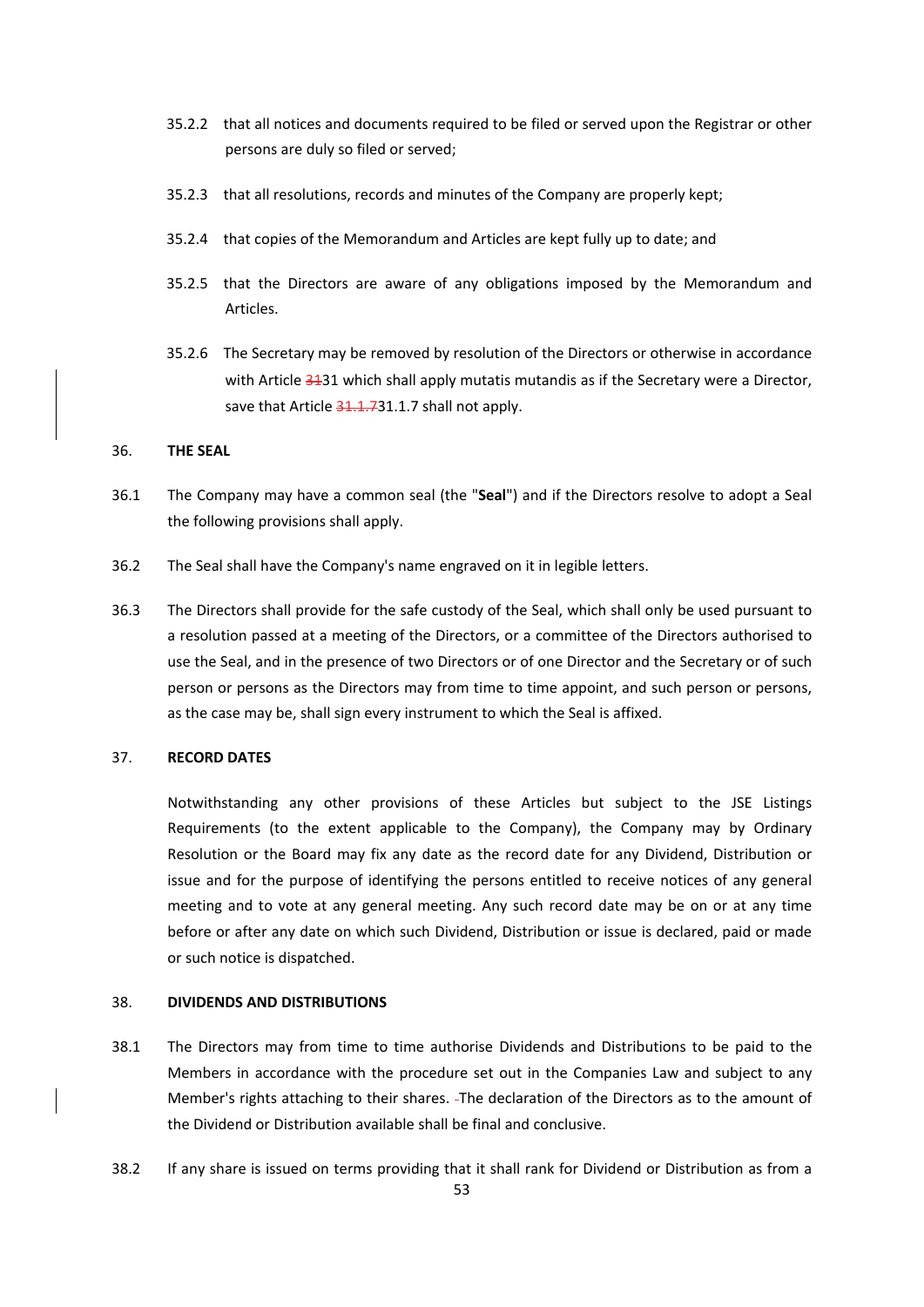particular date such share shall rank for Dividends or Distributions accordingly.

- 38.3 The Board, in its discretion, may determine that any Dividend shall be paid in cash or shall be satisfied in accordance with Article 39 or partly in one way and partly the other.
- 38.4 The Directors may, in relation to any Dividend or Distribution, direct that the Dividend or Distribution shall be satisfied wholly or partly by the distribution of assets, and in particular of paid up shares, debentures, or other securities of any other company, and where any difficulty arises in regard to the Dividend or Distribution the Directors may settle it as they think expedient, and in particular may authorise any person to sell and transfer any fractions or may ignore fractions altogether, and may fix the value for Dividend and Distribution purposes of any assets or any part thereof and may determine that cash shall be paid to any Members upon the footing of the value so fixed in order to secure equality of Dividend or Distribution and may vest any assets the subject of a Dividend or Distribution in trustees as may seem expedient to the Directors.
- 38.5 The Directors may deduct from the Dividends or Distributions payable to any Member all such sums of money as may be due from him to the Company on account of calls or otherwise.
- 38.6 No Dividend or Distribution shall bear interest against the Company.
- 38.7 The receipt of the person appearing by the Register to be the holder of any shares shall be a sufficient discharge to the Company for any Dividend or Distribution or other moneys payable in respect of such shares; and where several persons are the joint holders of a share the receipts of any one of them shall be a good discharge to the Company for any Dividends or Distributions or other moneys payable thereon.
- 38.8 A transfer of shares shall not pass the right to any Dividend or Distribution declared thereon before the registration of the transfer.
- 38.9 Unless otherwise directed, any Dividend or Distribution may be paid by way of electronic transfer in such manner as agreed between the Member and the Company or by cheque or warrant sent through the post to the registered address of the Member entitled thereto, or in the case of joint holders to that one whose name stands first on the Register in respect of the joint holding and every cheque or warrant so sent shall be payable to the order of the person to whom it is sent, and the payment of any such electronic transfer, cheque or warrant shall operate as a good discharge to the Company in respect of the Dividend or Distribution represented thereby, notwithstanding that it may subsequently appear that the same has been stolen or that the endorsement thereon has been forged.
- 38.10 All Dividends, Distributions and any other sums payable on or in respect of any shares which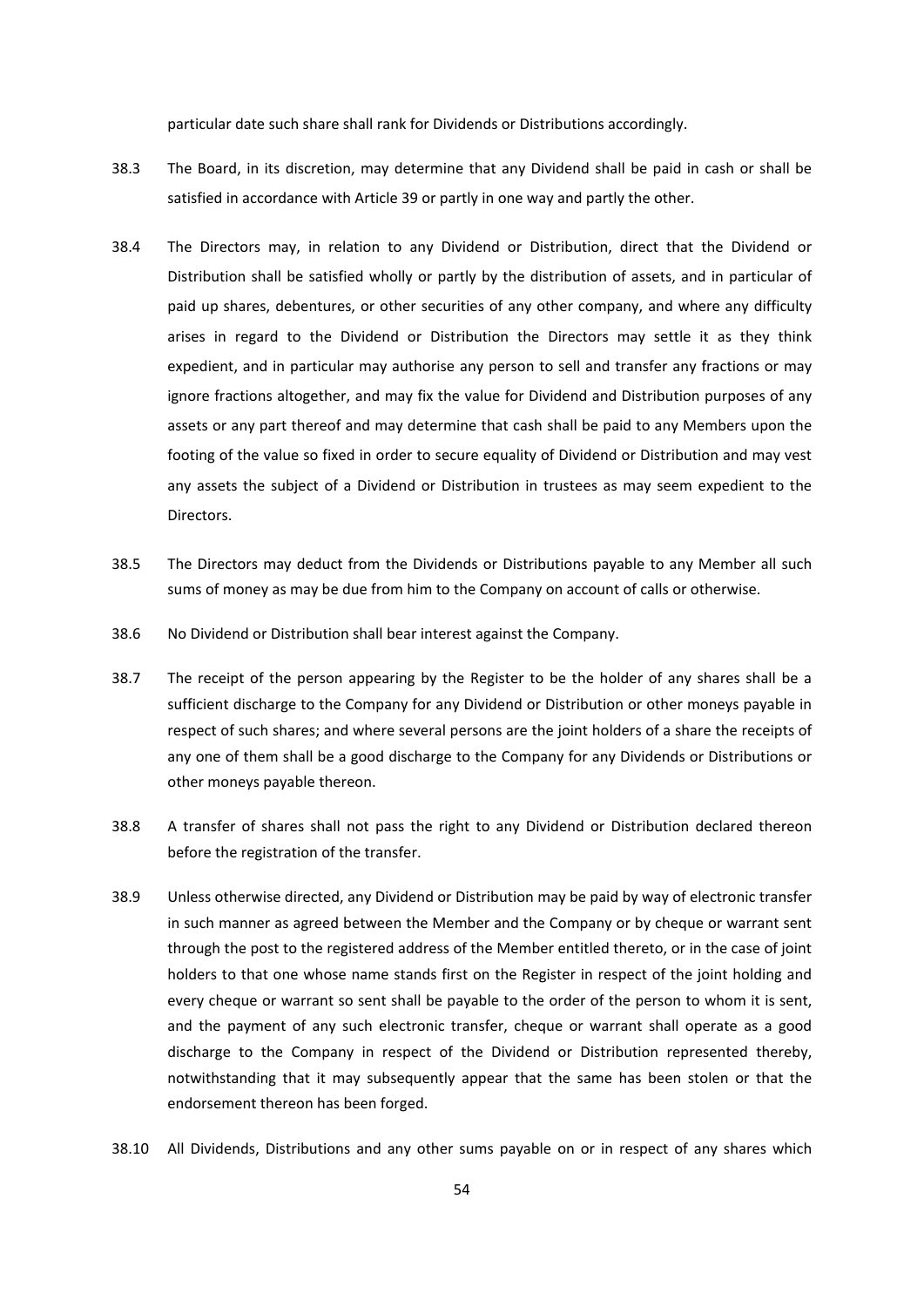remain unclaimed must be held by the Company in trust for a period of twelve years for the benefit of the relevant Member.

38.11 Any Dividend, Distribution or other sum payable on or in respect of any shares unclaimed for a period of twelve years shall be forfeited and cease to remain owing by the Company and shall thenceforth belong to the Company absolutely.

#### 39. **SCRIP DIVIDENDS**

- 39.1 The Board may offer any holders of any particular class of shares (excluding treasury shares) the right to elect to receive further shares (whether or not of that class), credited as fully paid, instead of cash in respect of all or part of any Dividend (a "**scrip dividend**") in accordance with the following provisions of this Article 39. The Board may make an offer for a scrip dividend subject to revocation by the Board on such terms as the Board may specify in the offer.
- 39.2 The basis of issue shall be decided by the Board so that, as nearly as may be considered convenient, the value of the further shares, including any fractional entitlement, is equal to the amount of the cash Dividend which would otherwise have been paid.
- 39.3 For the purposes of Article 39.2 the value of the further shares shall be calculated by reference to the average of the middle market quotations for a fully paid share of the relevant class, as shown on the London Stock Exchange, for the day on which such shares are first quoted "ex" the relevant Dividend and the four subsequent dealing days or in such other manner as the Directors may decide.
- 39.4 The Board shall give notice to the Members of their rights of election in respect of the scrip dividend and shall specify the procedure to be followed in order to make an election.
- 39.5 The Dividend or that part of it in respect of which an election for the scrip dividend is made shall not be paid and instead further shares of the relevant class shall be issued in accordance with elections duly made.
- 39.6 The further shares so issued shall rank *pari passu* in all respects with the fully paid shares of the same class then in issue except as regards participation in the relevant Dividend.
- 39.7 The Board may decide that the right to elect for any scrip dividend shall not be made available to Members resident in any territory, where in the opinion of the Board, compliance with local law or regulations would be impossible or unduly onerous.
- 39.8 The Board may do all acts and things considered necessary or expedient to give effect to the provisions of a scrip dividend election and the issue of any shares in accordance with the provisions of this Article, and may make such provisions as they think fit in the case of shares becoming distributable in fractions (including provisions under which, in whole or in part, the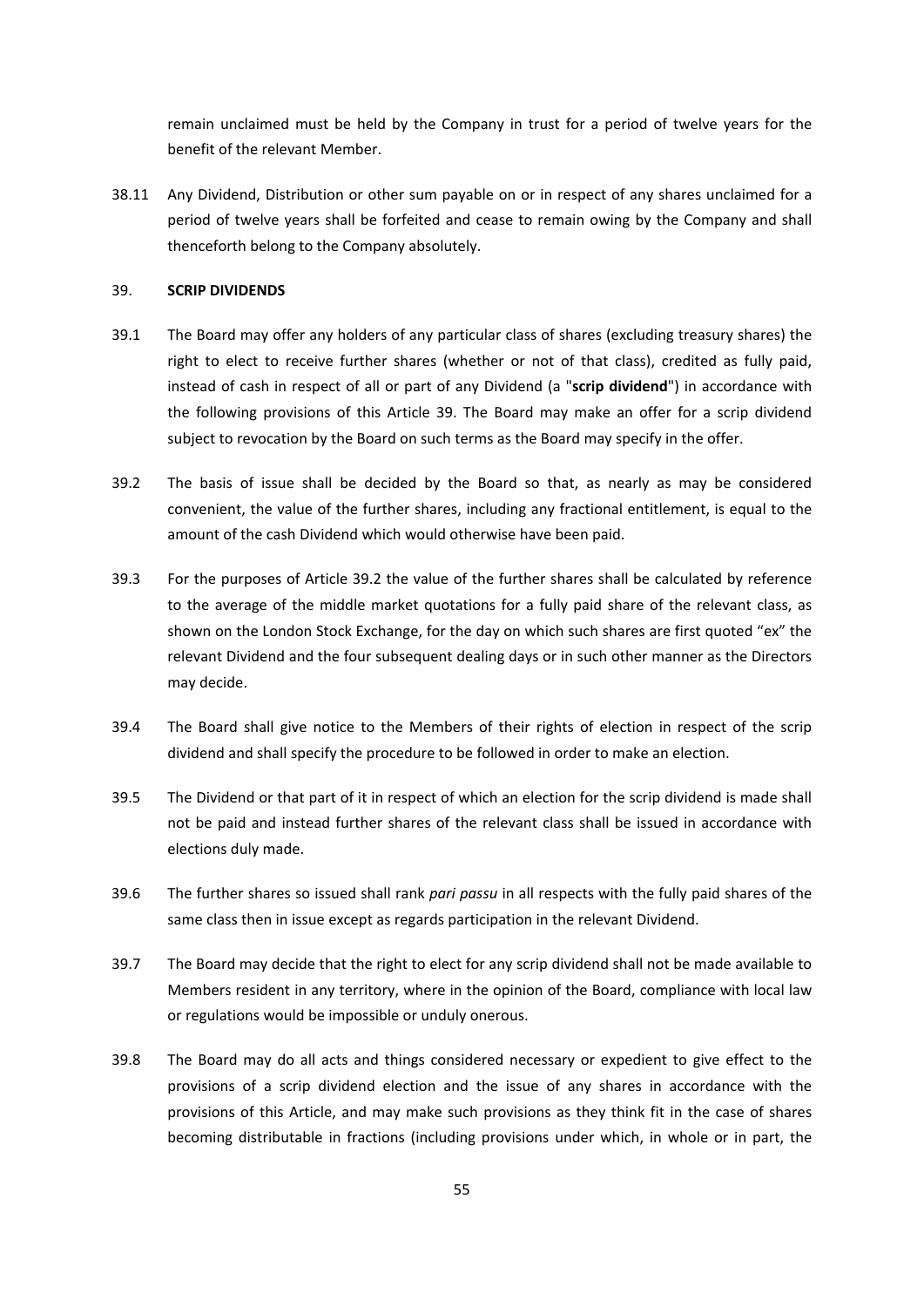benefit of the fractional entitlements accrues to the Company rather than to the Members concerned).

39.9 The Board may from time to time establish or vary a procedure for election mandates, under which a holder of shares may, in respect of any future Dividends for which a right of election pursuant to this Article 39 is offered, elect to receive shares in lieu of such Dividend on the terms of such mandate.

# 40. **ACCOUNTS**

- 40.1 The Directors shall keep proper books of account with respect to all the transactions, assets and liabilities of the Company in accordance with the Companies Law.
- 40.2 Subject to the Companies Law, the books of account shall be kept at the Office, or at such other place or places as the Directors shall think fit and shall at all times be open to the inspection of the Directors and the Secretary.
- 40.3 Accounts complying with the provisions of the Companies Law (which for the avoidance of doubt include a profit and loss account and a balance sheet) shall be prepared by the Company. The accounts shall be accompanied by a report of the Directors stating the principal activities and the state and condition of the Company, save where the Directors' duty to prepare a report is exempted or waived in accordance with the Companies Law. The accounts and Directors' report shall be signed on behalf of the Directors by at least one of them.
- 40.4 For so long as the Company maintains a primary listing of its ordinary shares on the JSE, aA copy of the accounts and Director's report (if any) with the auditor's report (if any) shall, not later than the date on which the Company gives notice of the annual general meeting before which they are to be laid, be made available (including, for the avoidance of doubt, by means of posting on a website), delivered or sent to every member and holder of debentures of the Company and to the Company's auditors and to every other person who is entitled to receive notice of general meetings. However, this Article shall not require a copy of those documents to be made available, delivered or sent to any person who under the provisions of these Articles is not entitled to receive notices from the Company or for whom the Company does not have a current address or to more than one of the joint holders of any shares or debentures.

## 41. **AUDIT**

- 41.1 A Director shall not be capable of being appointed as an auditor.
- 41.2 A person other than a retiring auditor shall not be capable of being appointed auditor at an ordinary general meeting unless notice of intention to nominate that person as auditor has been given by a Member to the Company not less than fourteen (14) days before the meeting and the Board shall send a copy of any such notice to the retiring auditor and shall give notice to the Members not less than seven (7) days before the meeting provided that if after notice of the intention to nominate an auditor has been so given a meeting is called for a date fourteen (14)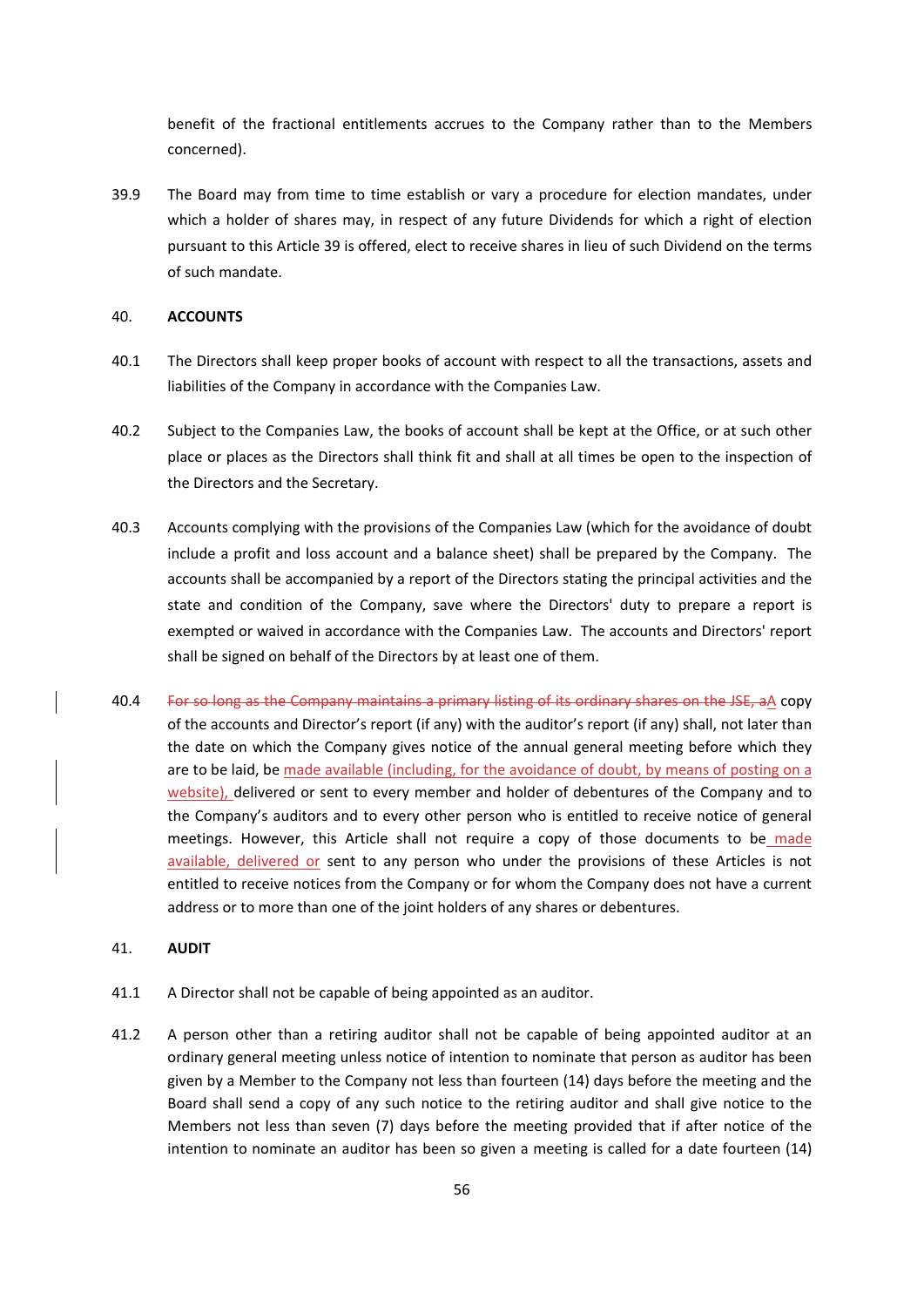days or less after such notice has been given the requirements of this provision as to time in respect of such notice shall be deemed to have been satisfied and the notice to be sent or given by the Company may instead of being sent or given within the time required by this Article 41.241.2 be sent or given at the same time as the notice of the meeting.

- 41.3 The Board may fill any casual vacancy in the office of auditor but while any such vacancy continues the surviving or continuing auditor (if any) may act.
- 41.4 The remuneration of the auditor shall be fixed by the Company in general meeting or in such manner as the Company may determine except that the remuneration of any auditor appointed by the Board shall be fixed by the Board.
- 41.5 Every auditor shall have a right of access at all times to the books, accounts and documents of the Company and as regards books, accounts and documents of which the originals are not readily available shall be entitled to rely upon copies or extracts certified by an officer of the Company and shall be entitled to require from the Board such information and explanations as may be necessary for the performance of their duties and the auditors shall make a report to the Members on the accounts examined by them and the report shall state whether in their opinion the accounts give a true and fair view of the state of the Company's affairs and whether they have been prepared in accordance with the Companies Law.
- 41.6 Any auditor shall be eligible for re-election.

## 42. **UNTRACEABLE MEMBERS**

- 42.1 The Company shall be entitled to sell at the best price reasonably obtainable the shares of a Member or any shares to which a person is entitled by transmission on death or bankruptcy if and provided that:
	- 42.1.1 for a period of 12 years no cheque or warrant sent by the Company through the post in a pre‐paid letter addressed to the Member or to the person so entitled to the share at his address in the Register or otherwise the last known address given by the Member or the person entitled by transmission to which cheques and warrants are to be sent has been cashed and no communication has been received by the Company from the Member or the person so entitled provided that in such period of 12 years, the Company has paid out at least three Dividends whether interim or final; or
	- 42.1.2 the Company has at the expiration of the said period of 12 years by advertisement in a newspaper circulating in the area in which the address referred to in Article 42.1.1 above is located given notice of its intention to sell such shares;
	- 42.1.3 the Company has not during the period of three months after the date of the advertisement and prior to the exercise of the power of sale received any communication from the Member or person so entitled; or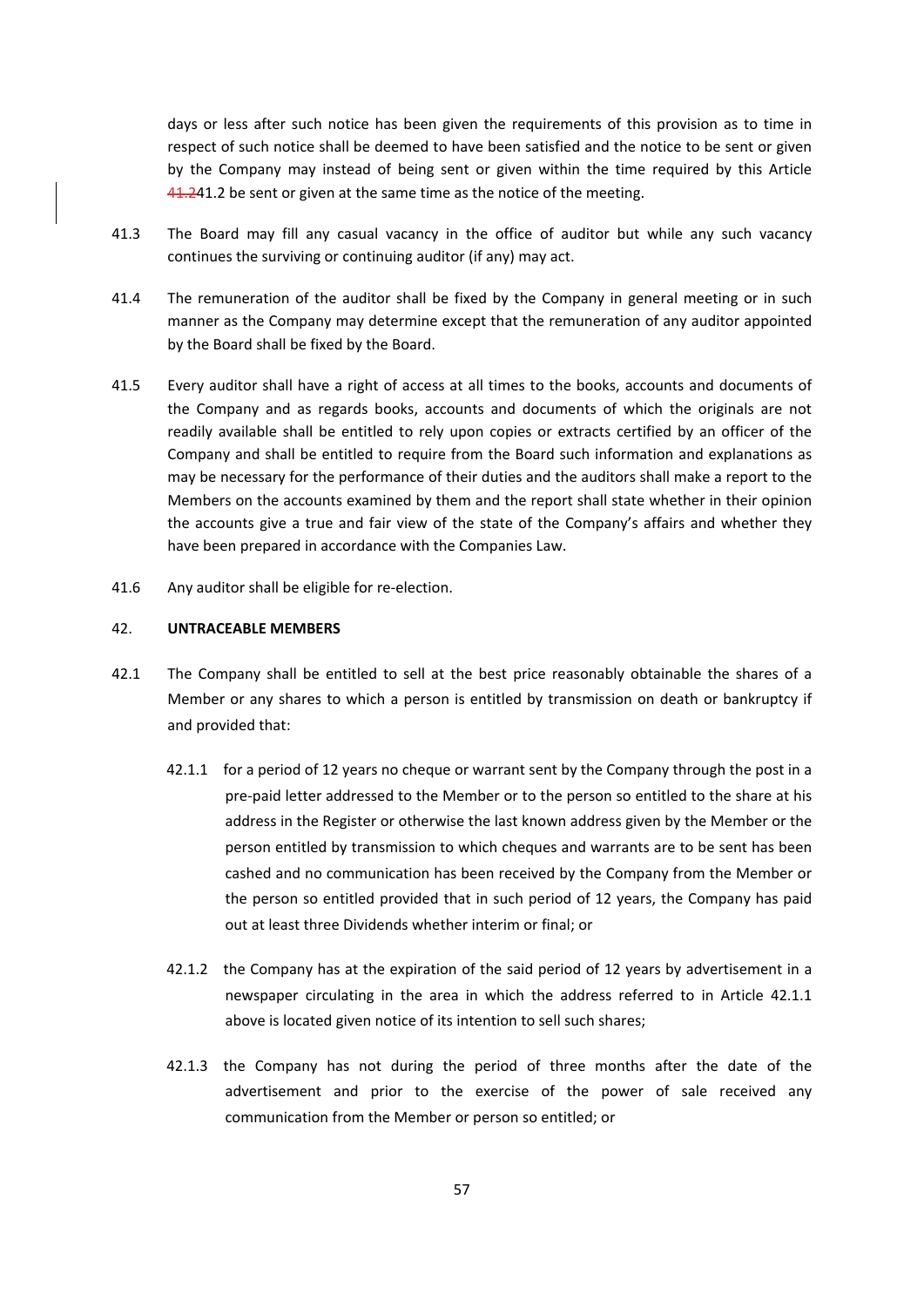- 42.1.4 if any part of the share capital of the Company is quoted on any stock exchange and the rules of such stock exchange so require, the Company has given notice in writing to the quotations department of such stock exchange of its intention to sell such shares.
- 42.2 To give effect to any such sale the Board may appoint any person to execute as transferor an instrument of transfer of the said shares and such instrument of transfer of the said shares shall be as effective as if it had been executed by the registered holder of, or person entitled by transmission to, such shares and the title of the purchaser or other transferee shall not be affected by any irregularity or invalidity in the proceedings relating thereto. The net proceeds of sale shall belong to the Company which shall be obliged to account to the former Member or other person previously entitled as aforesaid for an amount equal to such proceeds and shall enter the name of such former Member or other person in the books of the Company as a creditor for such amount. No trust shall be created in respect of the debt, no interest shall be payable in respect of the same and the Company shall not be required to account for any money earned on the net proceeds, which may be employed in the business of the Company or invested in such investments (other than shares of the Company) as the Board may from time to time think fit.

## 43. **NOTICES**

- 43.1 All notices shall be given by the Company to each Member of the Company in any manner authorised by the Companies Law and the JSE Listings Requirements (to the extent applicable to the Company).
- 43.2 For so long as the Company maintains a listing of its ordinary shares on the JSE, all notices shall be given simultaneously to the Issuer Regulation Division of the JSE and shall be released through SENS.
- 43.3 Any Member may notify the Company of a Relevant Electronic Address for the purpose of his receiving communications by Electronic Means from the Company at any time.
- 43.4 Any document or notice which, in accordance with these Articles, may be transmitted by the Company in electronic form and by Electronic Means shall, if so transmitted, be deemed to be regarded as served immediately after it was transmitted. Proof (in accordance with the formal recommendations of best practice contained in the guidance issued by the United Kingdom Institute of Chartered Secretaries and Administrators) that a communication was transmitted by Electronic Means by the Company shall be conclusive evidence of such transmission.
- 43.5 A communication by Electronic Means shall not be treated as served by the Company if it is rejected by computer virus protection arrangements.
- 43.6 A notice may be given by the Company to any Member either personally or in electronic form by Electronic Means or by sending it by post in a pre‐paid envelope addressed to the Member at his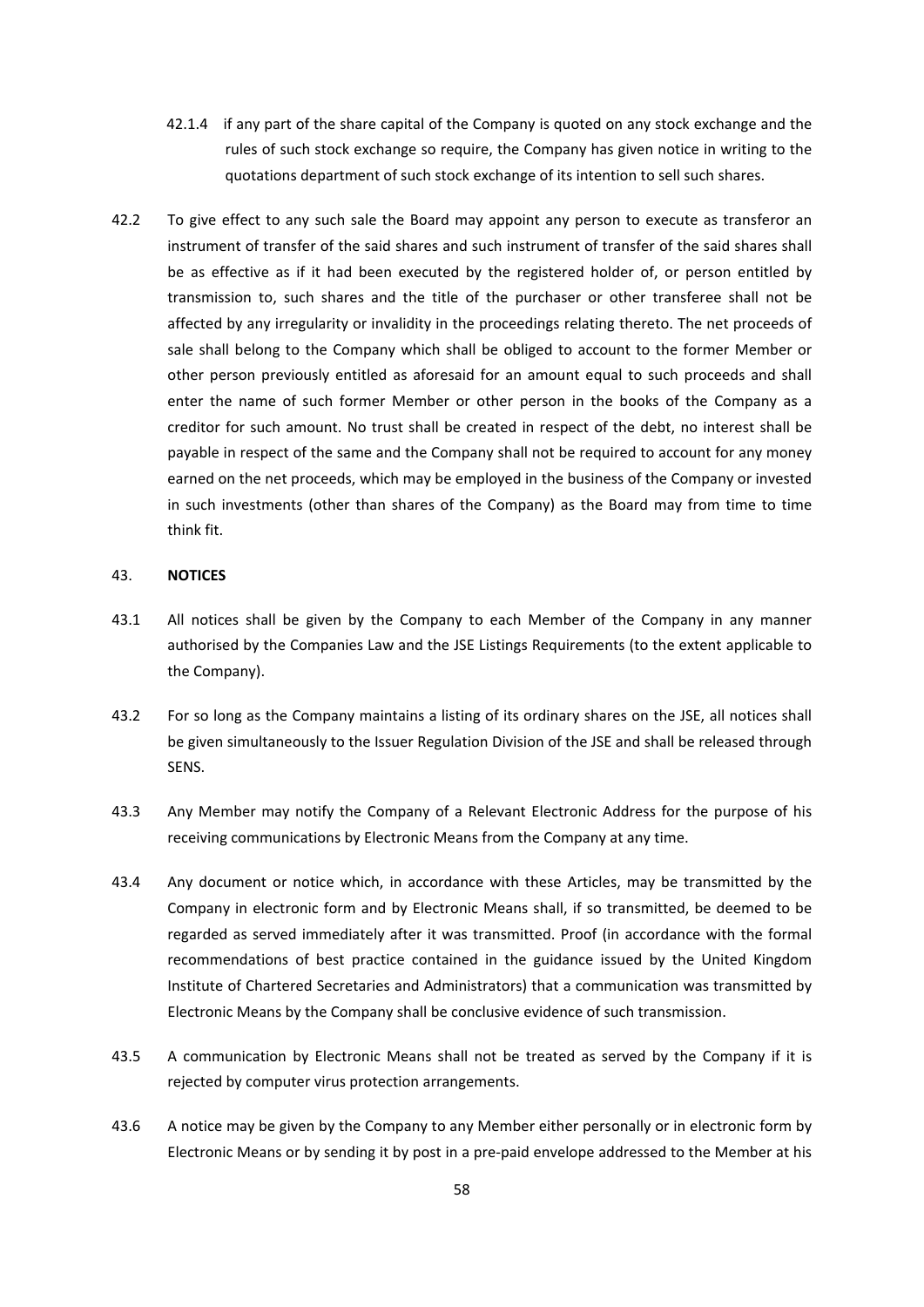registered address or by being transmitted to his Relevant Electronic Address by Electronic Means in accordance with this Article. Unless the Companies Law shall specify otherwise a notice shall, unless the contrary is shown, be deemed to have been:

- 43.6.1 received in the case of a notice sent by post to an address in the United Kingdom, Channel Islands or the Isle of Man, on the second day after the day of posting;
- 43.6.2 received in the case of a notice sent by post elsewhere, on the third day after the day of posting; and
- 43.6.3 served in the case of a notice transmitted by Electronic Means, immediately after it was transmitted in accordance with Article 43.443.4;

excluding, in the first two cases, any day which is not a Business Day.

- 43.7 All Members shall be deemed to have agreed to accept communication from the Company by Electronic Means (including, for the avoidance of doubt, by means of a website) in accordance with Sections 523, 524 and 526 and Schedule 3 of the Companies Law unless a Member notifies the Company otherwise. Notice under this Article must be in writing and signed by the Member and delivered to the Office or such other place as the Directors decide.
- 43.8 In the absence of any notice from a Member in accordance with Article 43.7, the Company may, but is not obliged to, satisfy its obligation to send a Member any notice or other document by:
	- 43.8.1 publishing such notice or document on a website; and
	- 43.8.2 notifying him that such notice or document has been so published, specifying the address of the website on which it has been published, the place on the website where it may be accessed, how it may be accessed and
		- (a) if it is a notice relating to a shareholders' meeting stating (i) that the notice concerns a notice of a Company meeting served in accordance with the Companies Law (ii) the place, date and time of the meeting, (iii) whether the meeting is to be an annual or extraordinary general or class meeting, and (iv) such other information as the Companies Law may prescribe; and
		- (b) if it is a notice of a Written Resolution or a statement relating to a Written Resolution, the notice must be available on the website throughout the period beginning with the circulation date and ending on the date on which the resolution lapses.
- 43.9 For the avoidance of doubt, any Relevant Electronic Address specified by a Member to the Company prior to the date of the adoption of these Articles for the purpose of communicating by Electronic Means will constitute a notification of that Relevant Electronic Address for the purposes of Article 4343.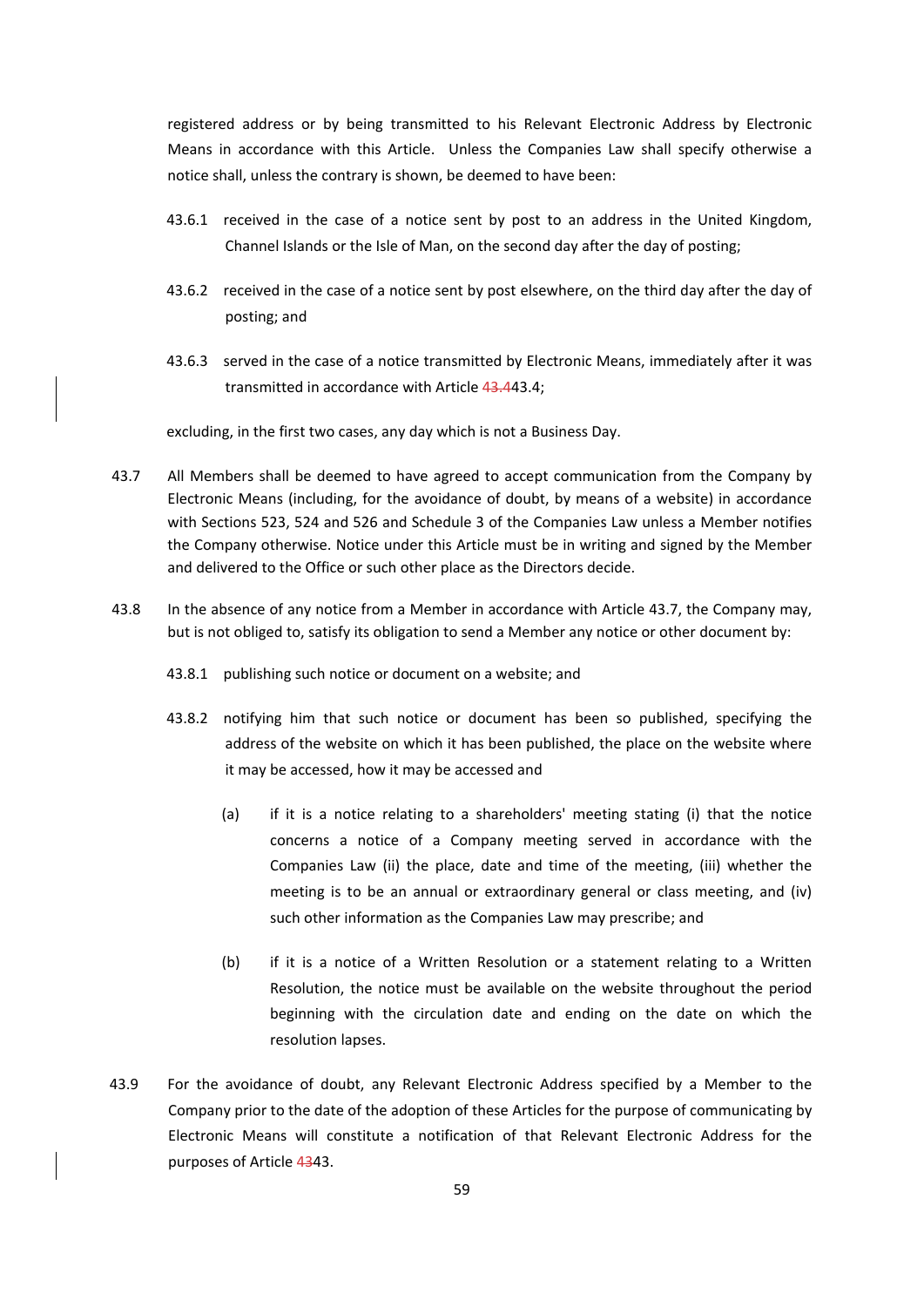- 43.10 A notice may be given by the Company to the joint holders of a share by giving the notice to the joint holder first named in the Register in respect of the share.
- 43.11 A notice may be given by the Company to the persons entitled to a share in consequence of the death or bankruptcy of a Member by sending it through the post in a prepaid letter addressed to them by name, or by the title of representatives of the deceased, or trustee of the bankrupt, or by any like description, at the address, if any, supplied for the purpose by the persons claiming to be so entitled, or (until such an address has been so supplied) by giving the notice in any manner in which the same might have been given if the death or bankruptcy had not occurred.
- 43.12 Subject to Articles 8.6 and 16.1, notice of every general meeting shall be given in any manner hereinbefore authorised to:
	- 43.12.1 every Member who has supplied to the Company a registered address or Relevant Electronic Address for the giving of notices to him;
	- 43.12.2 every person upon whom the ownership of a share devolves by reason of his being a legal personal representative or a trustee in bankruptcy of a Member where the Member but for his death or bankruptcy would be entitled to receive notice of the meeting;
	- 43.12.3 each Director who is not a Member; and
	- 43.12.4 the Company's auditor (where the Company has one).

No other person shall be entitled to receive notices of general meetings.

43.13 The accidental failure to send, or the non-receipt by any person entitled to, any notice of or other document relating to any meeting or other proceeding shall not invalidate the relevant meeting or other proceeding.

## 44. **WINDING UP**

- 44.1 The Company may be wound up voluntarily if the Members pass a Special Resolution requiring that the Company be wound up voluntarily. Upon the passing of such Special Resolution, the process of voluntary winding up shall commence and the Company shall cease to carry on business except in so far as it may be expedient for the beneficial winding up of the Company. The Company's corporate state and powers shall be deemed to continue until the Company's dissolution.
- 44.2 If the Company shall be wound up, the surplus assets remaining after payment of all creditors, including the repayment of bank borrowings, shall be divided *pari passu* among the Members *pro rata* to their holdings of those shares which are subject to the rights of any shares which may be issued with special rights or privileges.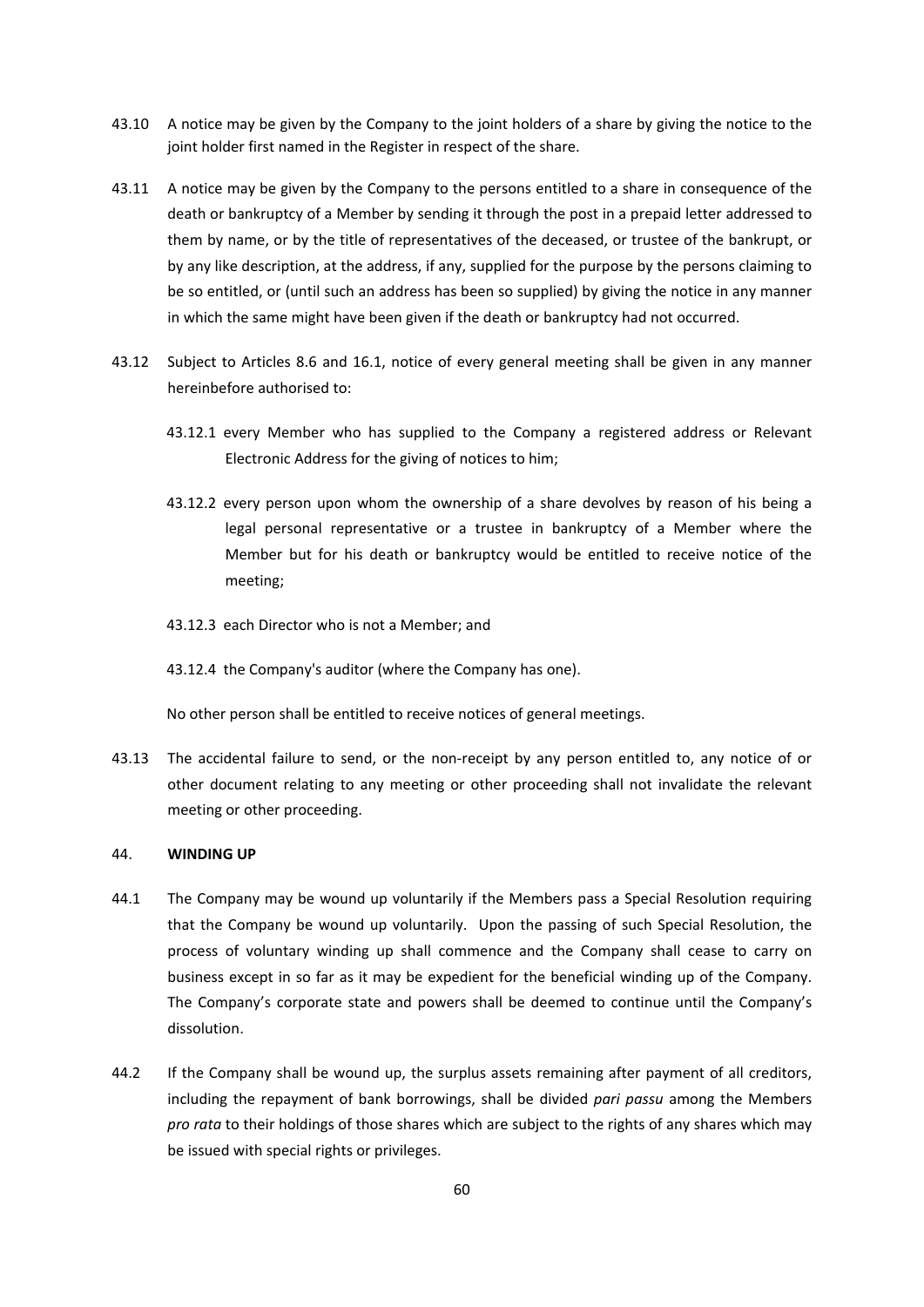- 44.3 If the Company shall be wound up the liquidator may, with the sanction of a resolution of the Company passed by Special Resolution and any other sanction required by the Companies Law, divide amongst the Members *in specie* or kind the whole or any part of the assets of the Company (whether they shall consist of property of the same kind or not) and may, for such purpose set such value as he deems fair upon any property to be divided as aforesaid and may determine how such division shall be carried out as between the Members or different classes of Members. The liquidator may, with the like sanction, vest the whole or any part of such assets in trustees upon such trusts for the benefit of the Members as the liquidator, with the like sanction, shall think fit, but so that no Member shall be compelled to accept any shares or other securities whereon there is any liability.
- 44.4 Where the Company is proposed to be or is in the course of being wound up and the whole or part of its business or property is proposed to be transferred or sold to another company (the "**Transferee Company**") the liquidator may, with the sanction of an Ordinary Resolution conferring either a general authority on the liquidator or an authority in respect of any particular arrangement, receive in compensation or part compensation for the transfer or sale, shares, policies or other like interests in the Transferee Company for distribution among the Members or may enter into any other arrangement whereby the Members may, in lieu of receiving cash, shares, policies or other like interests, or in addition thereto, participate in the profits of or receive any other benefits from the Transferee Company.

#### 45. **INDEMNITY**

The Directors (including any alternate Director), Secretary and other officer or employee for the time being of the Company shall be indemnified out of the assets of the Company to the fullest extent permitted by the Companies Law from and against all actions, costs, charges, losses, damages and expenses in respect of which they may lawfully be indemnified which they or any of them shall or may incur or sustain by reason of any contract entered into or any act done, concurred in, or omitted, in or about the execution of their duty or supposed duty or in relation thereto.

#### 46. **INSPECTION OF REGISTERS AND OTHER RECORDS**

- 46.1 A Director shall be entitled at any time to inspect the Register, the minute books, the annual validation, the register of Directors and secretaries and the index, if any, of Members.
- 46.2 A Member shall be entitled in accordance with the Companies Law, to inspect the Register and the other documents mentioned in Article 46.1 other than the minutes of proceedings at Directors' meetings.
- 46.3 Any person who is not a Director or a Member shall be entitled on fulfilling the requirements in the Companies Law to inspect the Register, the register of Directors and secretaries and the index, if any, of Members.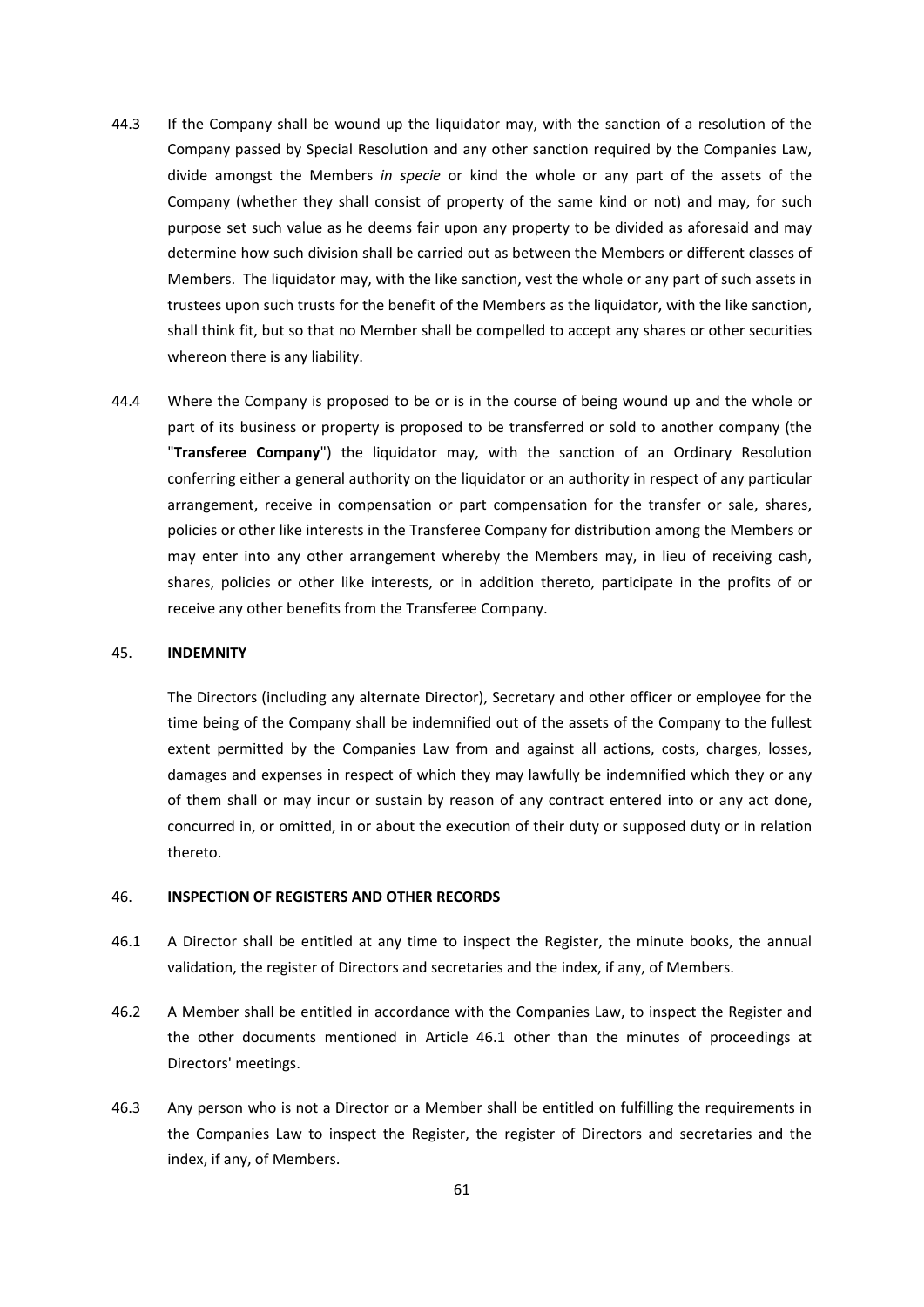- 46.4 The rights of inspection herein referred to shall be exercisable between 9 a.m. and 5 p.m. on any Business Day.
- 46.5 Subject to Article 46.1, no Member shall (as such) have any right of inspecting any accounting records or other books or documents of the Company except as conferred by the Companies Law or authorised by the Directors or by Ordinary Resolution.

## 47. **COMMON SIGNATURE**

The common signature of the Company may be the Company's name with the addition of the signature(s) of one or more officer(s) of the Company authorised generally or specifically by the Directors for such purpose, or such other person or persons as the Directors may from time to time appoint; or if the Directors resolve that the Company shall have a common seal, the common seal of the Company affixed in such manner as these Articles may from time to time provide, as the Directors may from time to time determine either generally or in any particular case.

#### 48. **REAL ESTATE INVESTMENT TRUST**

- 48.1 It is a cardinal principle that, for so long as the Company is a real estate investment trust ("**REIT**") or the principal company in a group REIT, for the purposes of part 12 of the Tax Act, the Company should not be liable to pay tax under section 551 of the Tax Act on or in connection with the making of a Distribution.
- 48.2 This Article supports such cardinal principle by, among other things, imposing restrictions and obligations on the shareholders of the Company and, indirectly, certain other Persons who may have an interest in the Company, and shall be construed accordingly so as to give effect to such cardinal principle.

#### **Definitions and interpretation**

48.3 For the purposes of this Article only, the following words and expressions shall bear the following meanings (notwithstanding that a different meaning may be given to any such word or expression in another provision of these Articles):

| <b>Distribution</b>          | Any dividend or other distribution on or in respect of the  |
|------------------------------|-------------------------------------------------------------|
|                              | shares of the Company and references to a Distribution      |
|                              | being paid include a distribution not involving a cash      |
|                              | payment being made.                                         |
| <b>Distribution Transfer</b> | A disposal or transfer (however effected) by a Person of    |
|                              | his rights to a Distribution from the Company such that     |
|                              | he is not beneficially entitled (directly or indirectly) to |
|                              | such a Distribution and no Person who is so entitled        |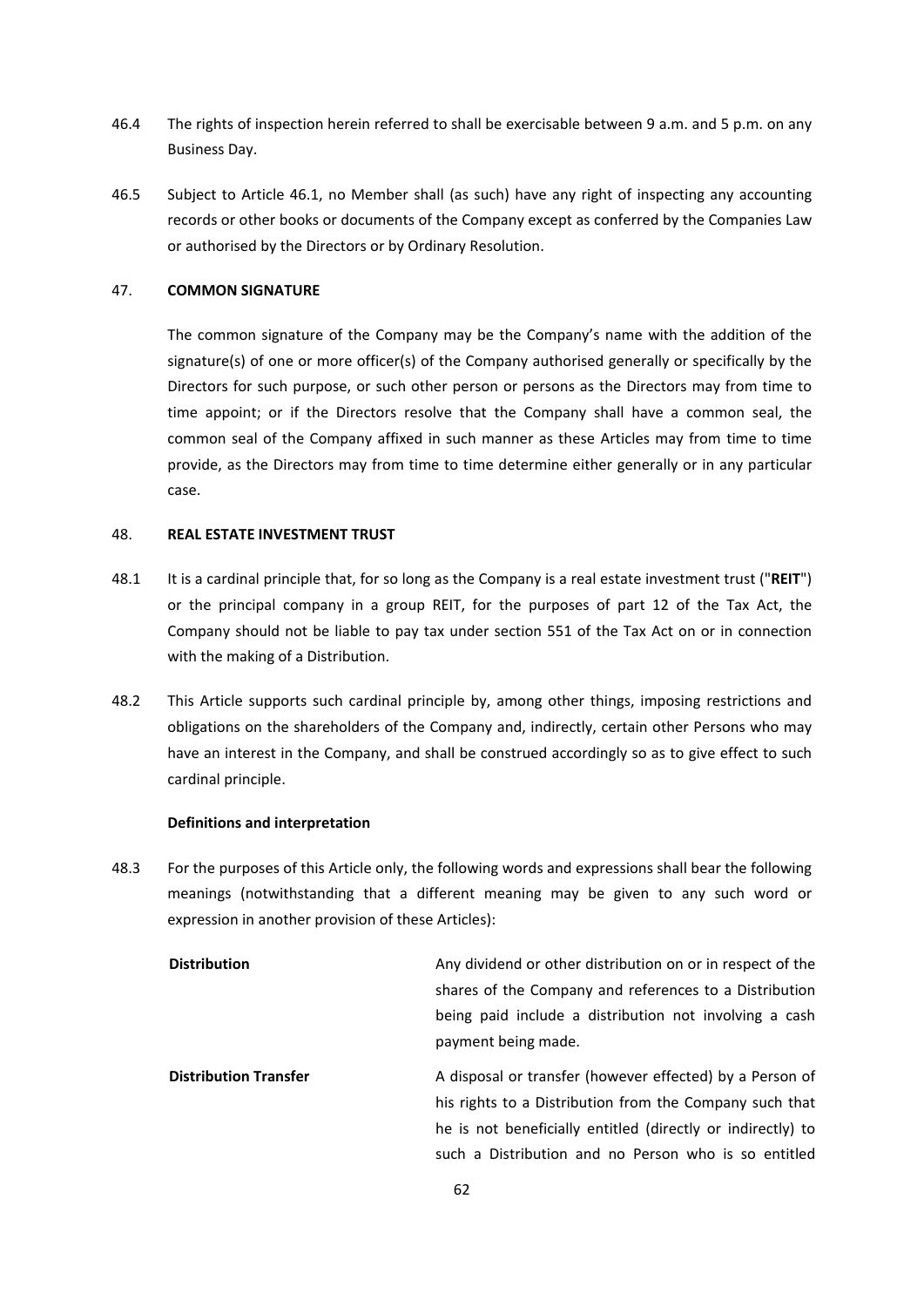subsequent to such disposal or transfer (whether the immediate transferee or not and whether as a result of the transfer or not) is an Excessive Shareholder.

# **Distribution Transfer Certificate**  A certificate in such form as the Directors may specify from time to time to the effect that the relevant Person has made a Distribution Transfer, which certificate may be required by the Directors to satisfy them that an Excessive Shareholder is not beneficially entitled (directly or indirectly) to a Distribution.

**Excess Charge 12 Charge 12 Charge 12 Charge 12 Charge 12 Charge 12 Charge 12 Charge 12 Charge 12 Charge 12 Charge 12 Charge 12 Charge 12 Charge 12 Charge 12 Charge 12 Charge 12 Charge 12 Charge 12 Charge 12 Charge 12** Person, all tax or other amounts which the Directors consider may become payable by the Company or any other shareholder of the Group under section 551 of the Tax Act and any interest, penalties, fines or surcharge attributable to such tax as a result of such Distribution being paid to or in respect of that Person.

**Excessive Shareholding** The shares in the Company in relation to which or by virtue of which (in whole or in part) a Person is an Excessive Shareholder.

**Excessive Shareholder 18 Any Person whose interest in the Company, whether** legal or beneficial, direct or indirect, may cause any member of the Group to be liable to pay tax under section 551 of the Tax Act on or in connection with the making of a Distribution to or in respect of such Person including, at the date of adoption of this Article, any holder of excessive rights as defined in section 553 of the Tax Act.

**Group The Company and the other companies in its group for** the purposes of section 606 of the Tax Act.

**HMRC** HM Revenue & Customs.

**interest in the Company example 10 Includes, without limitation, an interest in a Distribution** made or to be made by the Company.

**Person A** natural person, a corporation, partnership or other entity or organisation of any kind incorporated or unincorporated and wherever domiciled.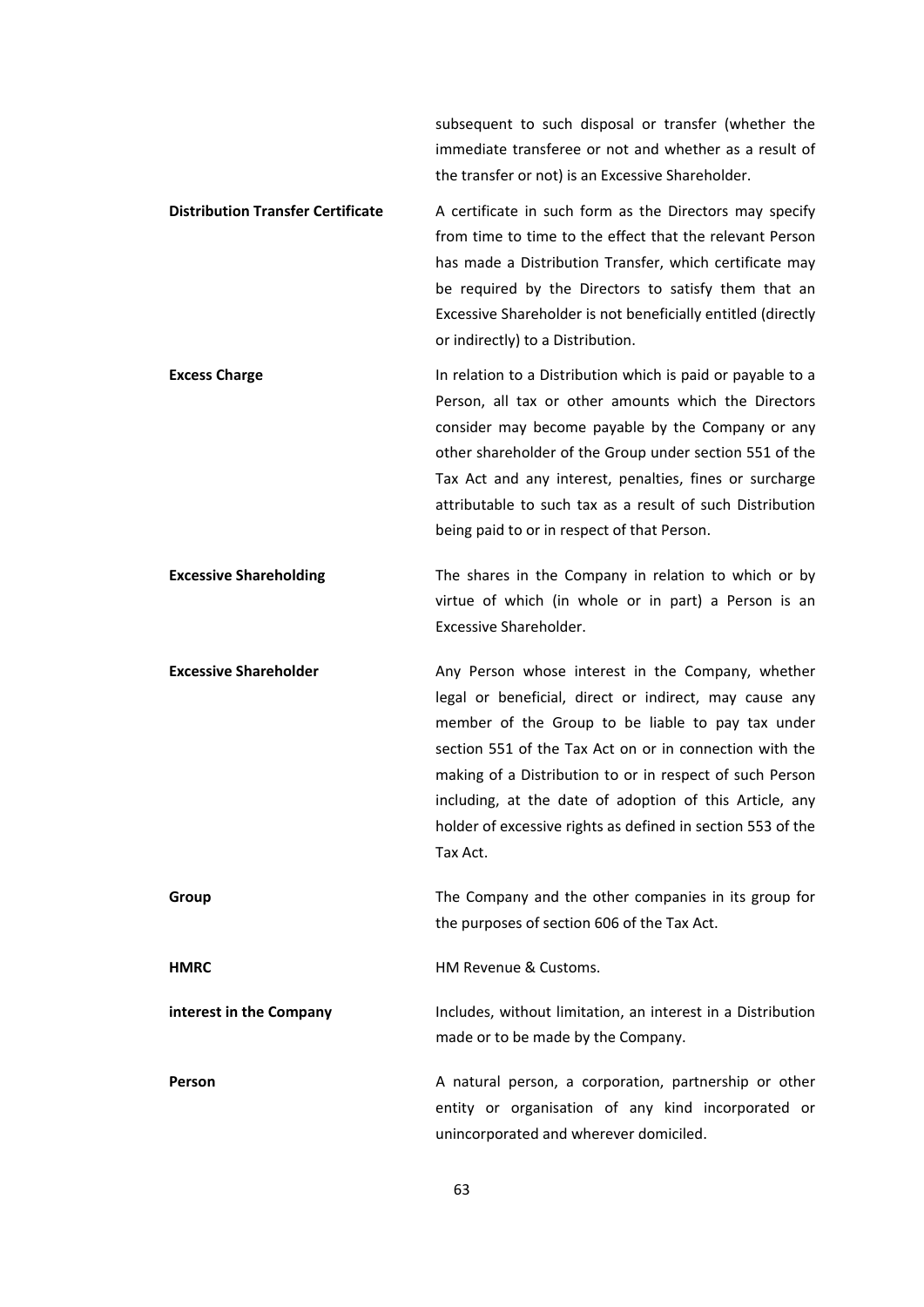**Relevant Registered Shareholder**  A shareholder who holds all or some of the shares in the Company that comprise an Excessive Shareholding (whether or not an Excessive Shareholder).

- **Reporting Obligation 19.13 Any obligation** from time to time of the Company to provide information or reports as a result of or in connection with the Company's status as a REIT or the principal company in a group REIT.
- 48.4 Where under this Article any certificate or declaration may be or is required to be provided by any Person (including, without limitation, a Distribution Transfer Certificate), such certificate or declaration may be required by the Directors (without limitation) to:
	- 48.4.1 be addressed to the Company, the Directors or such other Persons as the Directors may determine (including HMRC);
	- 48.4.2 include such information as the Directors consider is required for the Company to comply with any Reporting Obligation;
	- 48.4.3 contain such legally binding representations and obligations as the Directors may determine;
	- 48.4.4 include an undertaking to notify the Company if the information in the certificate or declaration becomes incorrect, including prior to such change;
	- 48.4.5 be copied or provided to such Persons as the Directors may determine (including HMRC); and
	- 48.4.6 be executed in such form (including as a deed or deed poll) as the Directors may determine.
- 48.5 This Article shall apply notwithstanding any provisions to the contrary in any other Article.

# **Notification of Excessive Shareholder and other status**

- 48.6 Each shareholder and any other relevant Person shall serve notice in writing on the Company at the registered office on:
	- 48.6.1 him becoming an Excessive Shareholder or him being an Excessive Shareholder on the date this Article comes into effect (together with the percentage of voting rights, share capital or dividends he controls or is beneficially entitled to, details of the identity of the shareholder(s) who hold(s) the relevant Excessive Shareholding and such other information, certificates or declarations as the Directors may require from time to time);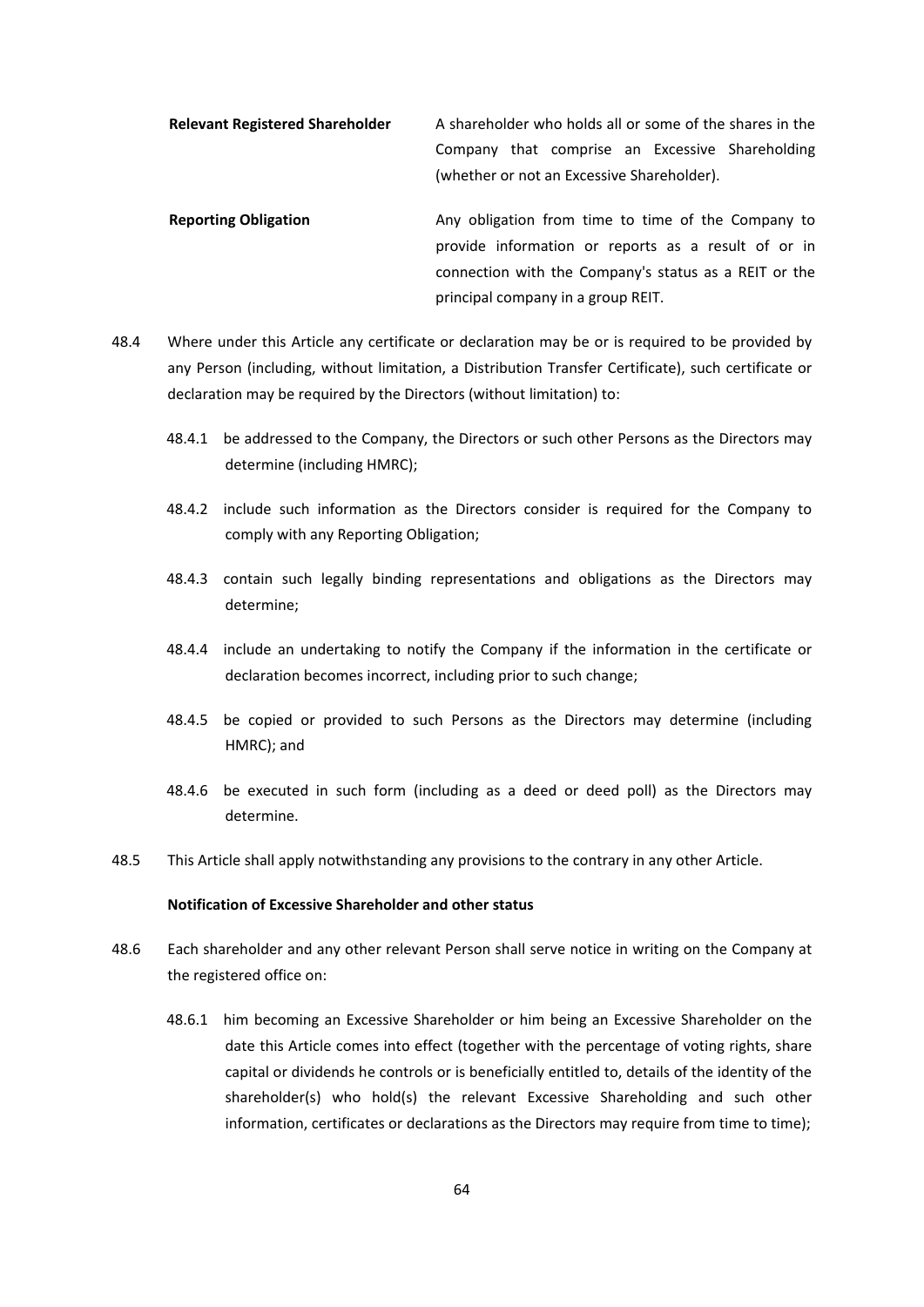- 48.6.2 him becoming a Relevant Registered Shareholder or being a Relevant Registered Shareholder on the date this Article comes into effect (together with such details of the relevant Excessive Shareholder and such other information, certificates or declarations as the Directors may require from time to time); and
- 48.6.3 any change to the particulars contained in any such notice, including on the relevant Person ceasing to be an Excessive Shareholder or a Relevant Registered Shareholder.

Any such notice shall be delivered by the end of the second Business Day after the day on which the Person becomes an Excessive Shareholder or a Relevant Registered Shareholder (or the date this Article comes into effect, as the case may be) or the change in relevant particulars or within such shorter or longer period as the Directors may specify from time to time.

48.7 The Directors may at any time give notice in writing to any Person requiring him, within such period as may be specified in the notice (being seven (7) days from the date of service of the notice or such shorter or longer period as the Directors may specify in the notice), to deliver to the Company at the Registered Office such information, certificates and declarations as the Directors may require to establish whether or not he is an Excessive Shareholder or a Relevant Registered Shareholder or to comply with any Reporting Obligation. Each such Person shall deliver such information, certificates and declarations within the period specified in such notice.

#### **Distributions in respect of Excessive Shareholdings**

- 48.8 In respect of any Distribution, the Directors may, if the Directors determine that the condition set out in Article 48.948.9 is satisfied in relation to any shares in the Company, withhold payment of such Distribution on or in respect of such shares. Any Distribution so withheld shall be paid as provided in Article 48.1048.10 and until such payment the Persons who would otherwise be entitled to the Distribution shall have no right to the Distribution or its payment.
- 48.9 The condition referred to in Article 48.848.8 is that, in relation to any shares in the Company and any Distribution to be paid or made on and in respect of such shares:
	- 48.9.1 the Directors believe that such shares comprise all or part of an Excessive Shareholding of an Excessive Shareholder; and
	- 48.9.2 the Directors are not satisfied that such Excessive Shareholder would not be beneficially entitled to the Distribution if it was paid,

and furthermore if the shares comprise all or part of an Excessive Shareholding in respect of more than one Excessive Shareholder, this condition shall be satisfied in respect of all such Excessive Shareholders.

48.10 If a Distribution has been withheld on or in respect of any shares in the Company in accordance with Article 48.848.8, it shall be paid as follows: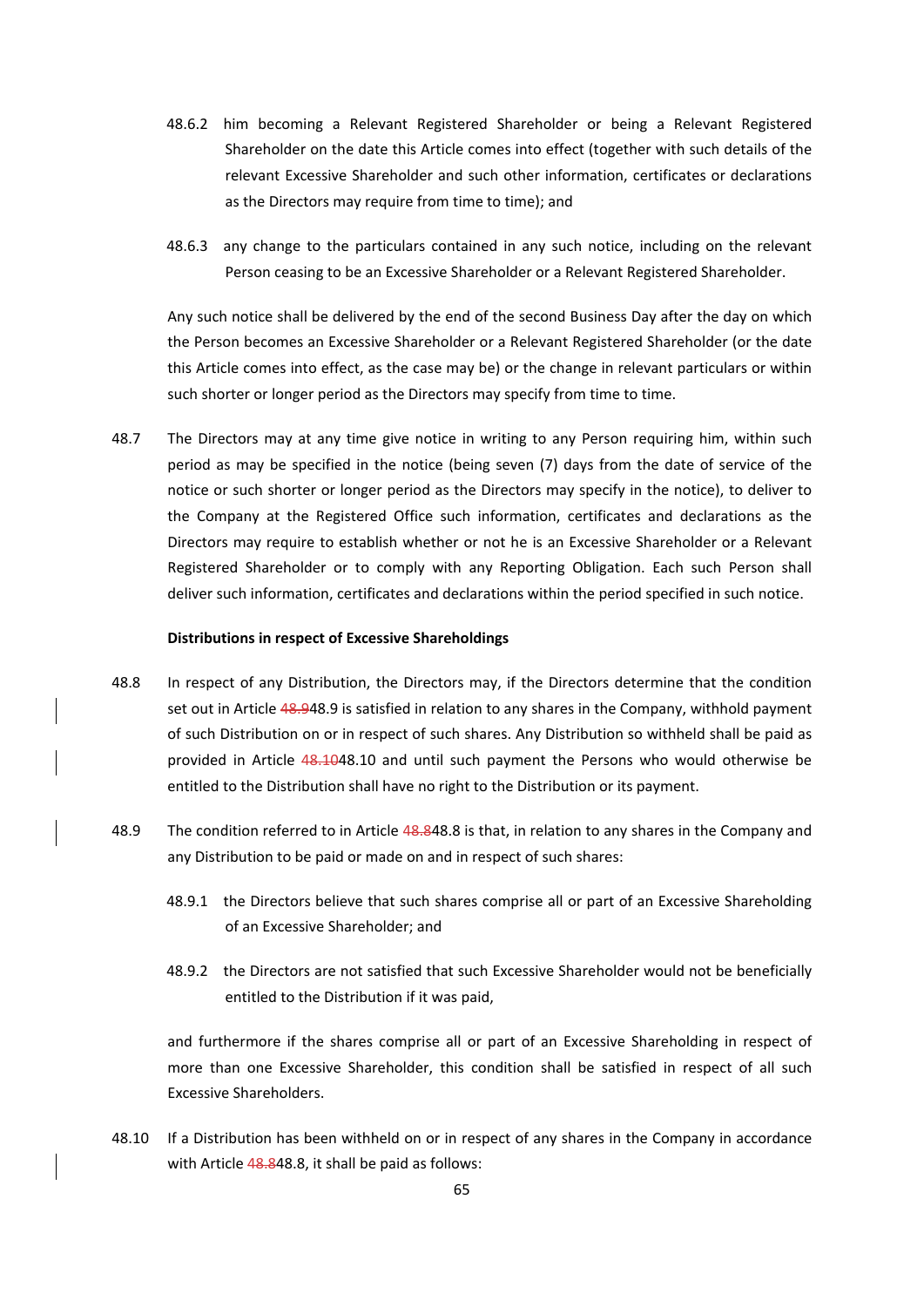- 48.10.1 if it is established to the satisfaction of the Directors that the condition in Article 48.948.9 is not satisfied in relation to such shares, the whole amount of the Distribution withheld shall be paid; and
- 48.10.2 if the Directors are satisfied that sufficient interests in all or some of the shares concerned have been transferred to a third party so that such transferred shares no longer form part of the Excessive Shareholding, the Distribution attributable to such transferred shares shall be paid (provided the Directors are satisfied that following such transfer such transferred shares concerned do not form part of an Excessive Shareholding); and
- 48.10.3 if the Directors are satisfied that as a result of a transfer of interests in shares referred to in 48.10.2 above the remaining shares no longer form part of an Excessive Shareholding, the Distribution attributable to such remaining shares shall be paid.

In this Article 48.1048.10, references to the "**transfer**" of a share include the disposal (by any means) of beneficial ownership of, control of voting rights in respect of and beneficial entitlement to dividends in respect of, that share.

- 48.11 An Excessive Shareholder may satisfy the Directors that he is not beneficially entitled to a Distribution by providing a Distribution Transfer Certificate. The Directors shall be entitled to (but shall not be bound to) accept a Distribution Transfer Certificate as evidence of the matters therein stated and the Directors shall be entitled to require such other information, certifications or declarations as they think fit.
- 48.12 The Directors may withhold payment of a Distribution on or in respect of any shares in the Company if any notice given by the Directors pursuant to Article 48.7 in relation to such shares shall not have been complied with to the satisfaction of the Directors within the period specified in such notice. Any Distribution so withheld will be paid when the notice is complied with to the satisfaction of the Directors unless the Directors withhold payment pursuant to Article 48.8 and until such payment the Persons who would otherwise be entitled to the Distribution shall have no right to the Distribution or its payment.
- 48.13 If the Directors decide that payment of a Distribution should be withheld under Article 48.8 or Article 48.1248.12 they shall within five (5) Business Days give notice in writing of that decision to the Relevant Registered Shareholder.
- 48.14 If any Distribution shall be paid on an Excessive Shareholding and an Excess Charge becomes payable, the Excessive Shareholder shall pay the amount of such Excess Charge and all costs and expenses incurred by the Company in connection with the recovery of such amount to the Company on demand by the Company. Without prejudice to the right of the Company to claim such amount from the Excessive Shareholder, such recovery may be made out of the proceeds of any disposal pursuant to Article 48.2148.21 or out of any subsequent Distribution in respect of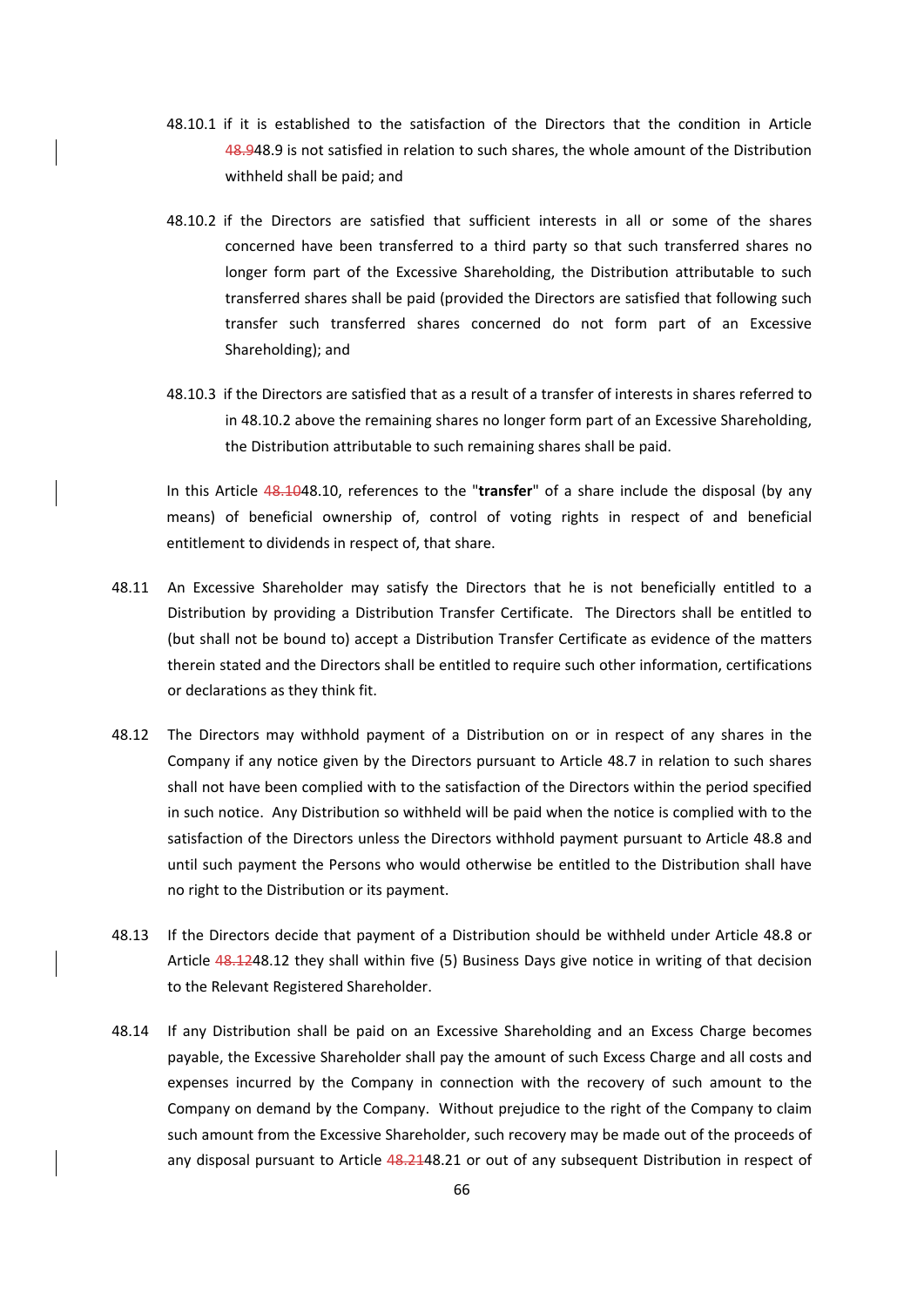the shares to such Person or to the holders of all shares in relation to or by virtue of which the Directors believe that Person has an interest in the Company (whether that Person is at that time an Excessive Shareholder or not).

#### **Distribution trust**

- 48.15 If a Distribution is paid on or in respect of an Excessive Shareholding (except where the Distribution is paid in circumstances where the Excessive Shareholder is not beneficially entitled to the Distribution), the Distribution and any income arising from it shall be held by the payee or other recipient to whom the Distribution is transferred by the payee on trust absolutely for the Persons nominated by the Excessive Shareholder under Article 48.1648.16 in such proportions as the Excessive Shareholder shall in the nomination direct or, subject to and in default of such nomination being validly made within 12 years after the date the Distribution is made, for the Company or such other Persons as may be nominated by the Directors from time to time.
- 48.16 The Excessive Shareholder in respect of which a Distribution is paid shall be entitled to nominate in writing any two or more Persons (not being Excessive Shareholders) to be the beneficiaries of the trust on which the Distribution is held under Article 48.1548.15 and the Excessive Shareholder may in any such nomination state the proportions in which the Distribution is to be held on trust for the nominated Persons, failing which the Distribution shall be held on trust for the nominated Persons in equal proportions. No Person may be nominated under this Article who is or would, on becoming a beneficiary in accordance with the nomination, become an Excessive Shareholder. If the Excessive Shareholder making the nomination is not by virtue of Article 48.1548.15 the trustee of the trust, the nomination shall not take effect until it is delivered to the Person who is the trustee.
- 48.17 Any income arising from a Distribution which is held on trust under Article 48.1548.15 shall until the earlier of (i) the making of a valid nomination under Article 48.1648.16 and (ii) the expiry of the period of 12 years from the date when the Distribution is paid, be accumulated as an accretion to the Distribution. Income shall be treated as arising when payable, so that no apportionment shall take place.
- 48.18 No Person who by virtue of Article 48.1548.15 holds a Distribution on trust shall be under any obligation to invest the Distribution or to deposit it in an interest‐bearing account.
- 48.19 No Person who by virtue of Article 48.1548.15 holds a Distribution on trust shall be liable for any breach of trust unless due to his own fraud or wilful wrongdoing or, in the case of an incorporated Person, the fraud or wilful wrongdoing of its directors, officers or employees.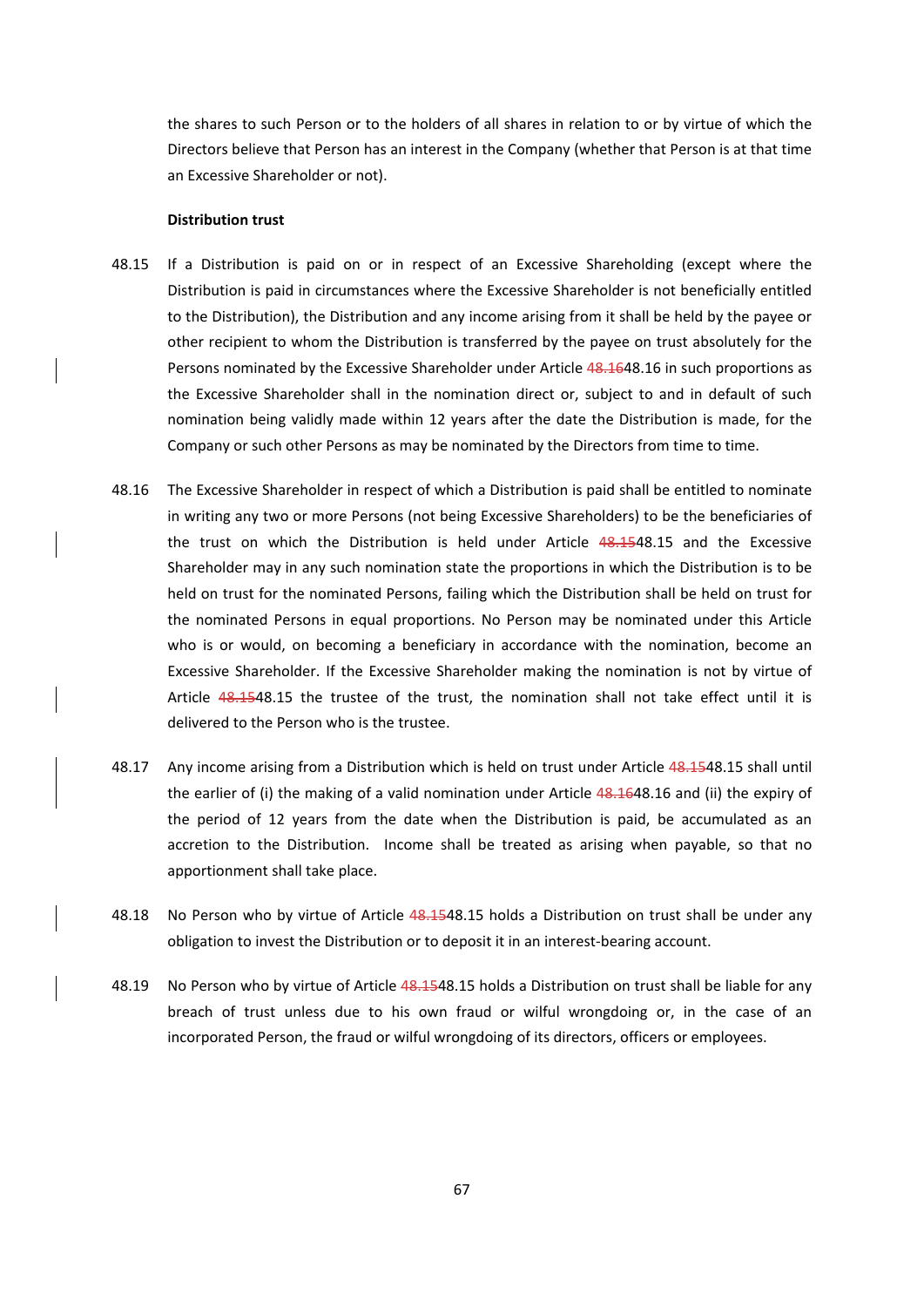### **Obligation to dispose**

- 48.20 If, at any time, the Directors believe that:
	- 48.20.1 in respect of any Distribution declared or announced, the condition set out in Article 48.948.9 is satisfied in respect of any shares in the Company in relation to that Distribution;
	- 48.20.2 a notice given by the Directors pursuant to Article 48.748.7 in relation to any shares in the Company has not been complied with to the satisfaction of the Directors within the period specified in such notice; or
	- 48.20.3 any information, certificate or declaration provided by a Person in relation to any shares in the Company for the purposes of the preceding provisions of this Article was materially inaccurate or misleading,

the Directors may give notice in writing (a "**Disposal Notice**") to any Persons they believe are Relevant Registered Shareholders in respect of the relevant shares requiring such Relevant Registered Shareholders within twenty one (21) days of the date of service of the notice (or such longer or shorter time as the Directors consider to be appropriate in the circumstances) to dispose of such number of shares as the Directors may in such notice specify or to take such other steps as will cause the condition set out in Article 48.948.9 no longer to be satisfied. The Directors may, if they think fit, withdraw a Disposal Notice.

### 48.21 If:

- 48.21.1 the requirements of a Disposal Notice are not complied with to the satisfaction of the Directors within the period specified in the relevant notice and the relevant Disposal Notice is not withdrawn; or
- 48.21.2 a Distribution is paid on an Excessive Shareholding and an Excess Charge becomes payable;

the Directors may arrange for the Company to sell all or some of the shares to which the Disposal Notice relates or, as the case may be, that form part of the Excessive Shareholding concerned. For this purpose, the Directors may make such arrangements as they deem appropriate. In particular, without limitation, they may authorise any officer or employee of the Company to execute any transfer or other document on behalf of the holder or holders of the relevant share and, in the case of a share in uncertificated form, may make such arrangements as they think fit on behalf of the relevant holder or holders to transfer title to the relevant share through the Uncertificated System.

48.22 Any sale pursuant to Article 48.2148.21 above shall be at the price which the Directors consider is the best price reasonably obtainable and the Directors shall not be liable to the holder or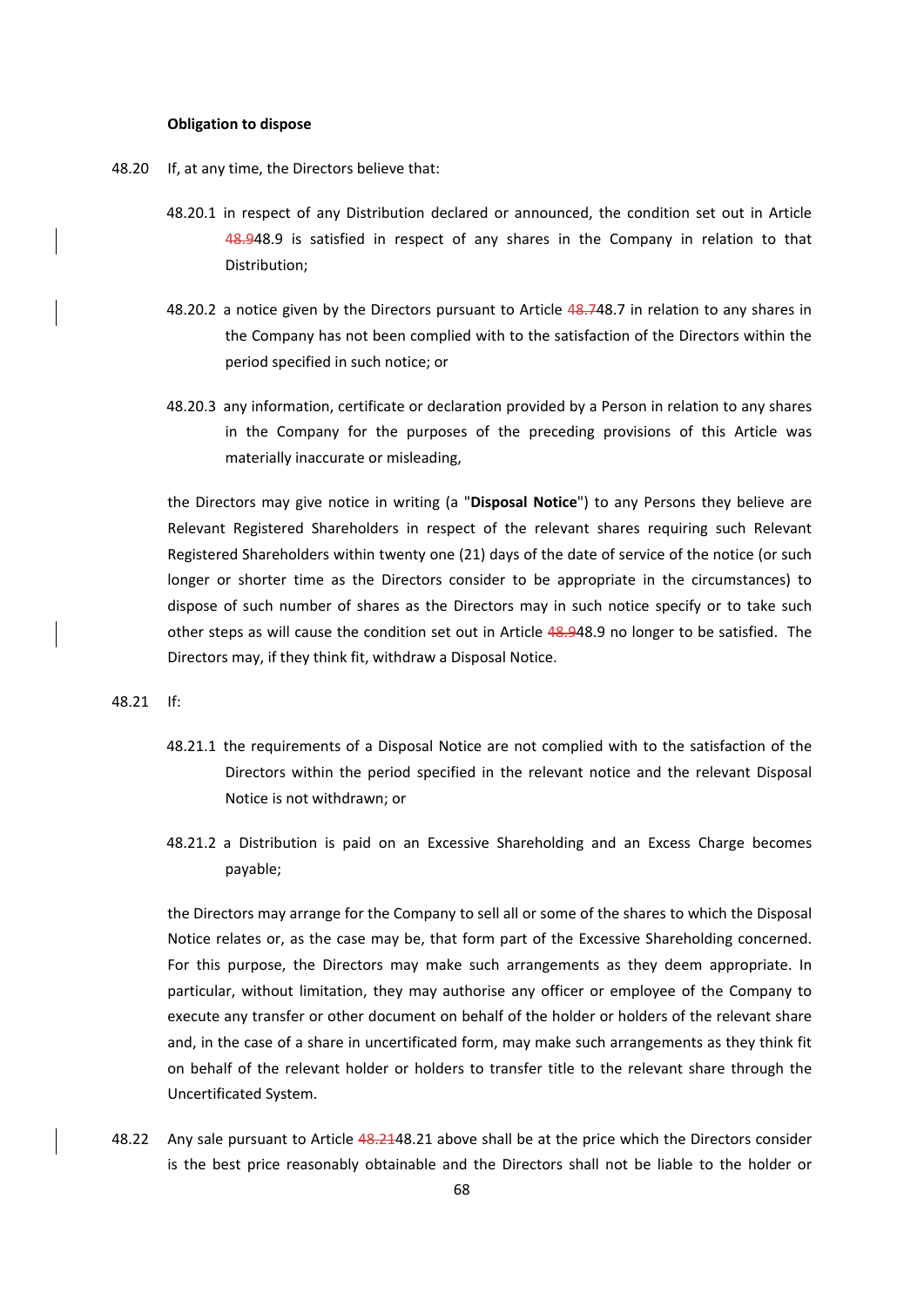holders of the relevant share for any alleged deficiency in the amount of the sale proceeds or any other matter relating to the sale.

- 48.23 The net proceeds of the sale of any share under Article 48.2148.21 (less any amount to be retained pursuant to Article 48.1448.14 and the expenses of sale) shall be paid over by the Company to the former holder or holders of the relevant share upon surrender of any certificate or other evidence of title relating to it, without interest. The receipt of the Company shall be a good discharge for the purchase money.
- 48.24 The title of any transferee of shares shall not be affected by an irregularity or invalidity of any actions purportedly taken pursuant to this Article.

### **General**

- 48.25 The Directors shall be entitled to assume, without enquiry, unless any director has reason to believe otherwise, that a Person is not an Excessive Shareholder or a Relevant Registered Shareholder.
- 48.26 The Directors shall not be required to give any reasons for any decision or determination (including any decision or determination not to take action in respect of a particular Person) pursuant to this Article and any such determination or decision shall be final and binding on all Persons unless and until it is revoked or changed by the Directors. Any disposal or transfer made or other thing done by or on behalf of the Board or any director pursuant to this Article shall be binding on all Persons and shall not be open to challenge on any ground whatsoever.
- 48.27 Without limiting their liability to the Company, the Directors shall be under no liability to any other Person, and the Company shall be under no liability to any shareholder or any other Person, for identifying or failing to identify any Person as an Excessive Shareholder or a Relevant Registered Shareholder.
- 48.28 The Directors shall not be obliged to serve any notice required under this Article upon any Person if they do not know either his identity or his address. The absence of service of such a notice in such circumstances or any accidental error in or failure to give any notice to any Person upon whom notice is required to be served under this Article shall not prevent the implementation of or invalidate any procedure under this Article.
- 48.29 Any notice required or permitted to be given pursuant to this Article may relate to more than one share and shall specify the share or shares to which it relates.
- 48.30 The Directors may require from time to time any Person who is or claims to be a Person to whom a Distribution may be paid without deduction of tax under Regulation 7 of The Real Estate Investment Trusts (Assessment and Recovery of Tax) Regulations 2006 (as such regulations may be modified, supplemented or replaced from time to time) to provide such information,